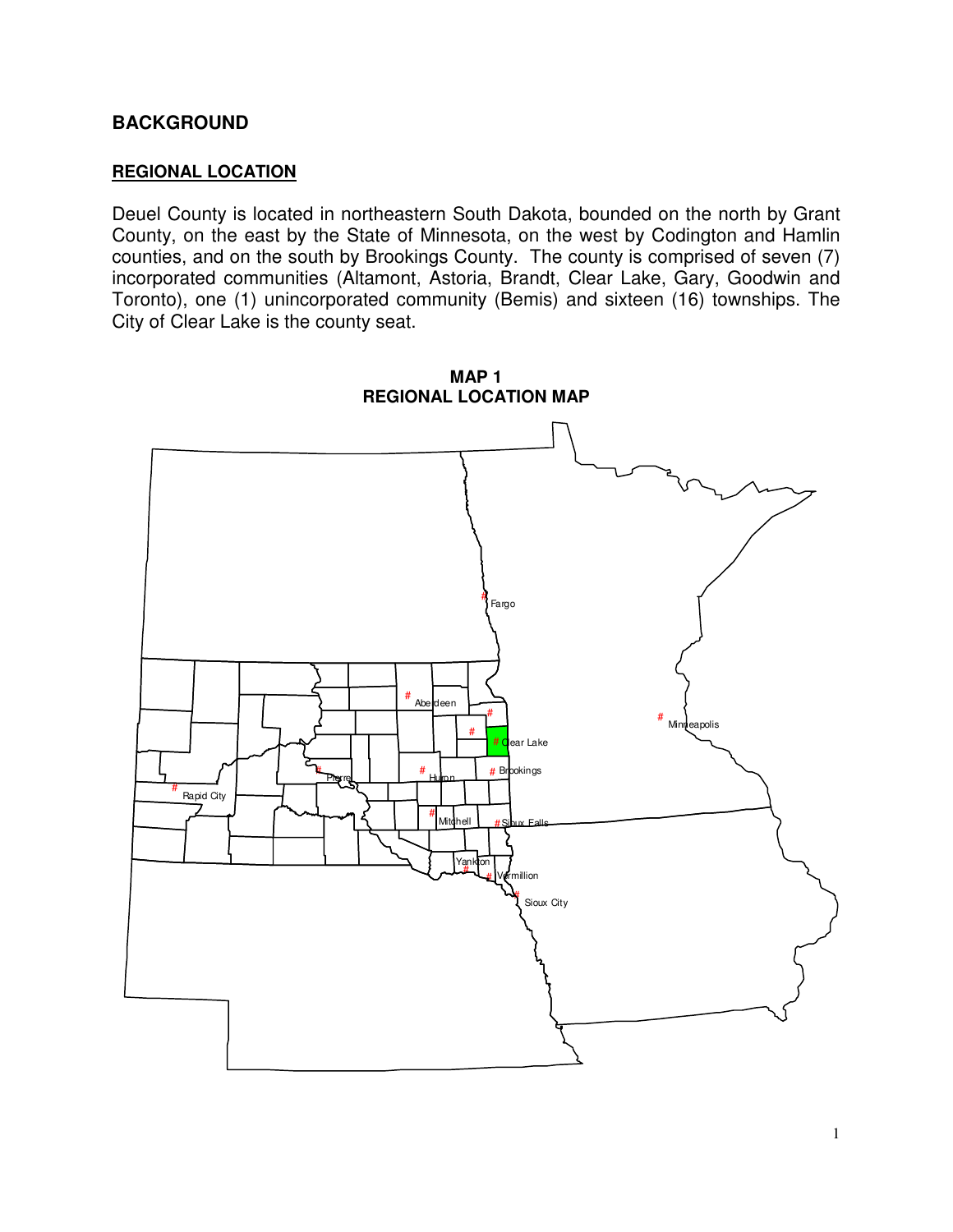**MAP 2 INCORPORATED MUNICIPALITIES AND TOWNSHIPS MAP**



# **INTRODUCTION**

Change is a constant that will affect individuals throughout their life. Individuals need to make plans, which will accommodate the changes they will encounter in the future. A plan can provide valuable insight into the possible solutions to the problems, which typically accompany change. Planning for change is not limited to individuals. It also applies to communities and counties. Although the Deuel County Planning Commission and County Commission have excelled in the historical application of land use management controls to the unincorporated areas of Deuel County, future development has the potential of applying new and varied pressures on local decision makers. Those pressures may be in the form of residents demanding new or additional services of township or county governments, and/or the potential conflicts that occur in the siting of various uses – concentrated animal feeding operations, wellfields, wastewater treatment facilities, landfills, aggregate mining, and non-farm residences to name a few.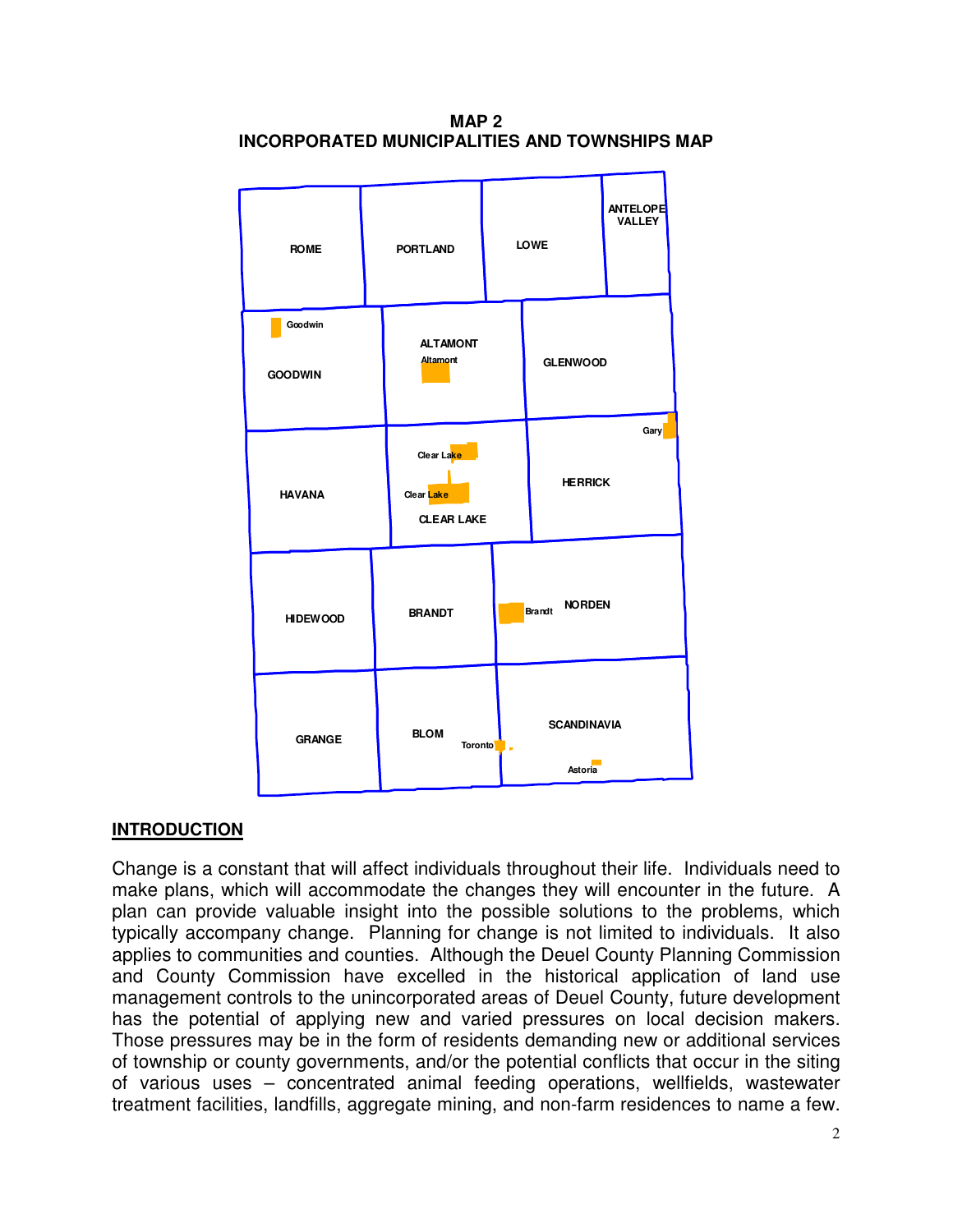The continued development of a quality county will not occur haphazardly or without insight to a plan for these future growth patterns. For without a well-prescribed plan for future expansion, municipal, township and county leaders will be left unguided to make decisions, which could impact the county's ability to progressively develop.

This comprehensive land use plan is comprised of common characteristics. The first characteristic is that it is long-term in nature. The intent of this plan is to assist in the shaping of Deuel County's future by providing the means necessary to attain a prescribed future. Second, this plan is comprehensive in that it will be directed toward all of the unincorporated areas of the county, and serve as a guide to the physical development of those areas. Finally, this plan is a statement of policy that will guide the decisions made by the Planning Commission, County Commission and various other governmental officials. This document offers a prescription that will assist in answering potential questions regarding future land use, and zoning and subdivision regulations. These policies form a common thread thoughout the plan, stressing the critical importance of compact and contiguous growth of municipalities and established growth areas. Finally, the plan emphasizes the importance of long-term agricultural use by seeking to minimize interference with farming activities and discourage premature development, which leads to costly and inefficient public expenditures.

## **PLANNING HISTORY**

Counties and municipalities are allowed by South Dakota Codified Laws to prepare and adopt comprehensive land use plans, and zoning and subdivision regulations. Deuel County began land use planning efforts in July of 1969 when the Brady Engineering Company presented the Deuel County Comprehensive Plan to the Deuel County Planning Commission. In 1973, the First Planning and Development District assisted Deuel County in the development of a Comprehensive Water and Sewer Plan. The Deuel County Commissioners adopted this plan, which was used as a supplement to the 1969 Plan. A subsequent zoning ordinance was adopted in 1976. Since the inception of zoning, the county has amended the ordinance as needed with the most comprehensive updates occurring in 1997 and 2004. Presently the communities of Clear Lake and Toronto utilize zoning as a land use management tool.

Over a nine-month period, the First District Association of Local Governments worked with the Planning Commission, County Staff and other civic leaders in gathering information needed for the completion of this document. Thus, after many hours of meetings and the compilation and analysis of data, the Planning Commission has completed this comprehensive land use plan.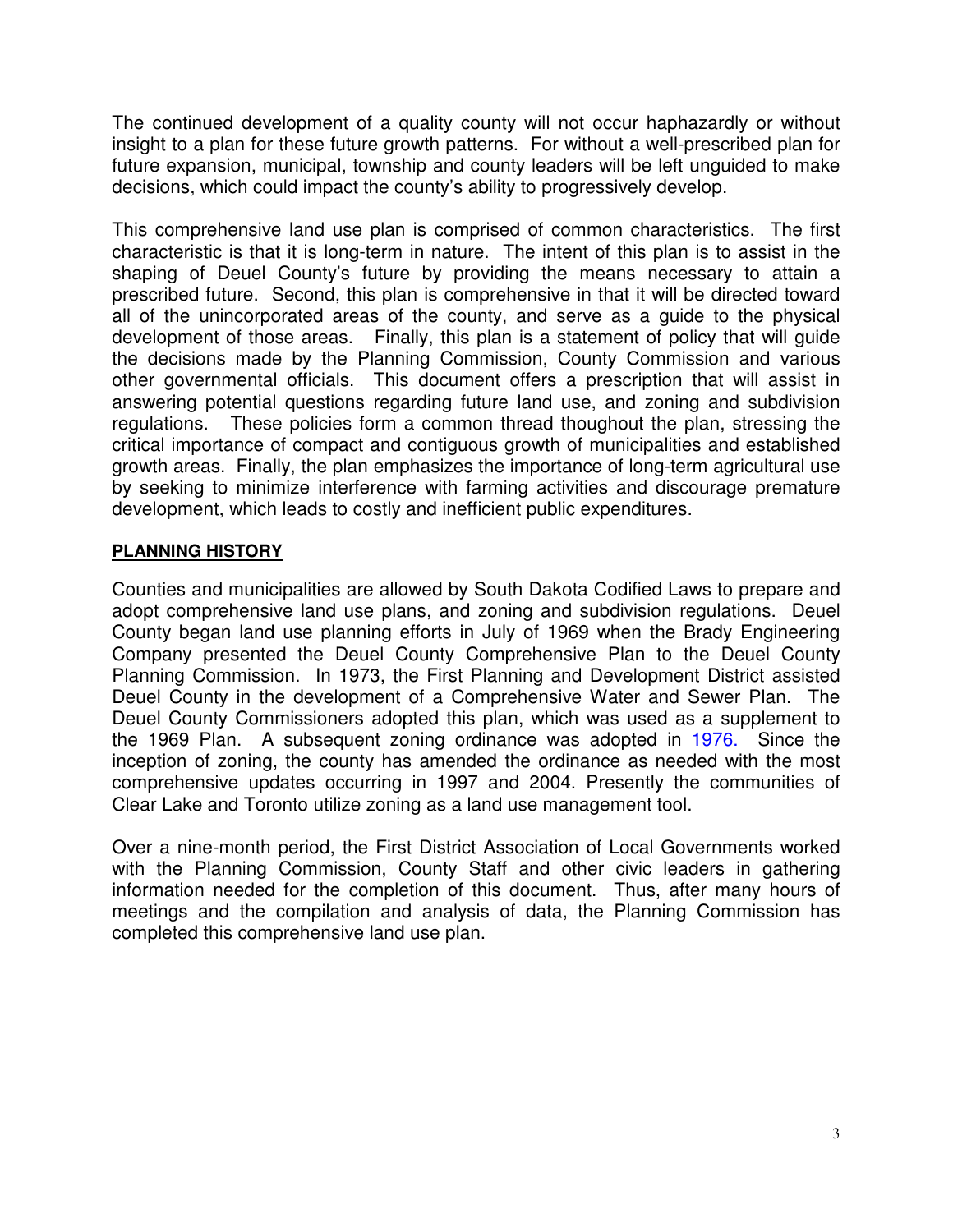## **POPULATION AND HOUSING**

The study of a county's population is an essential component in the development of a Comprehensive Land Use Plan. By understanding the makeup of its population, a county is then better prepared to plan for the future needs of its citizenry. The first section examines the population of Deuel County with respect to such factors as population growth, migration trends and age structure.



*Sources For Chart 1: US Bureau of Census of the Population 1960, 1970, 1980, 1990, and 2000.*

The population of the county is 4,498 (2000 Census). Chart 1 displays information on the population trends for Deuel County from 1960 to 2000. Deuel County has lost over thirty-three (33) percent of its population since 1960 (2,284 persons). It should be noted that nearly two-thirds of the population loss occurred between 1960 and 1980 (1,493 persons). Since 1980 Deuel County experienced a loss of 791 persons. However between 1990 and 2,000, Deuel County generally maintained its population with only a loss of twenty-four (24) persons.

| <b>TABLE 1</b>                      |                |
|-------------------------------------|----------------|
| <b>DEUEL COUNTY</b>                 |                |
| <b>POPULATION HISTORY 1960-2000</b> |                |
|                                     | <b>CRAALLE</b> |

| <b>CENSUS</b> |                   |              | <b>SMALLER</b>     | <b>TOTAL</b>  |
|---------------|-------------------|--------------|--------------------|---------------|
| <b>YEAR</b>   | <b>CLEAR LAKE</b> | <b>RURAL</b> | <b>COMMUNITIES</b> | <b>COUNTY</b> |
| 1960          | ,137              | 4,392        | .253               | 6,782         |
| 1970          | ,157              | 3,404        | 1,035              | 5,686         |
| 1980          | 1,310             | 2,909        | 1.070              | 5,289         |
| 1990          | ,247              | 2,397        | 878                | 4,522         |
| 2000          | ,335              | 2,273        | 890                | 4,498         |

*The smaller communities population for 1960-2000 included Altamont, Astoria, Brandt, Gary, Goodwin, and Toronto.*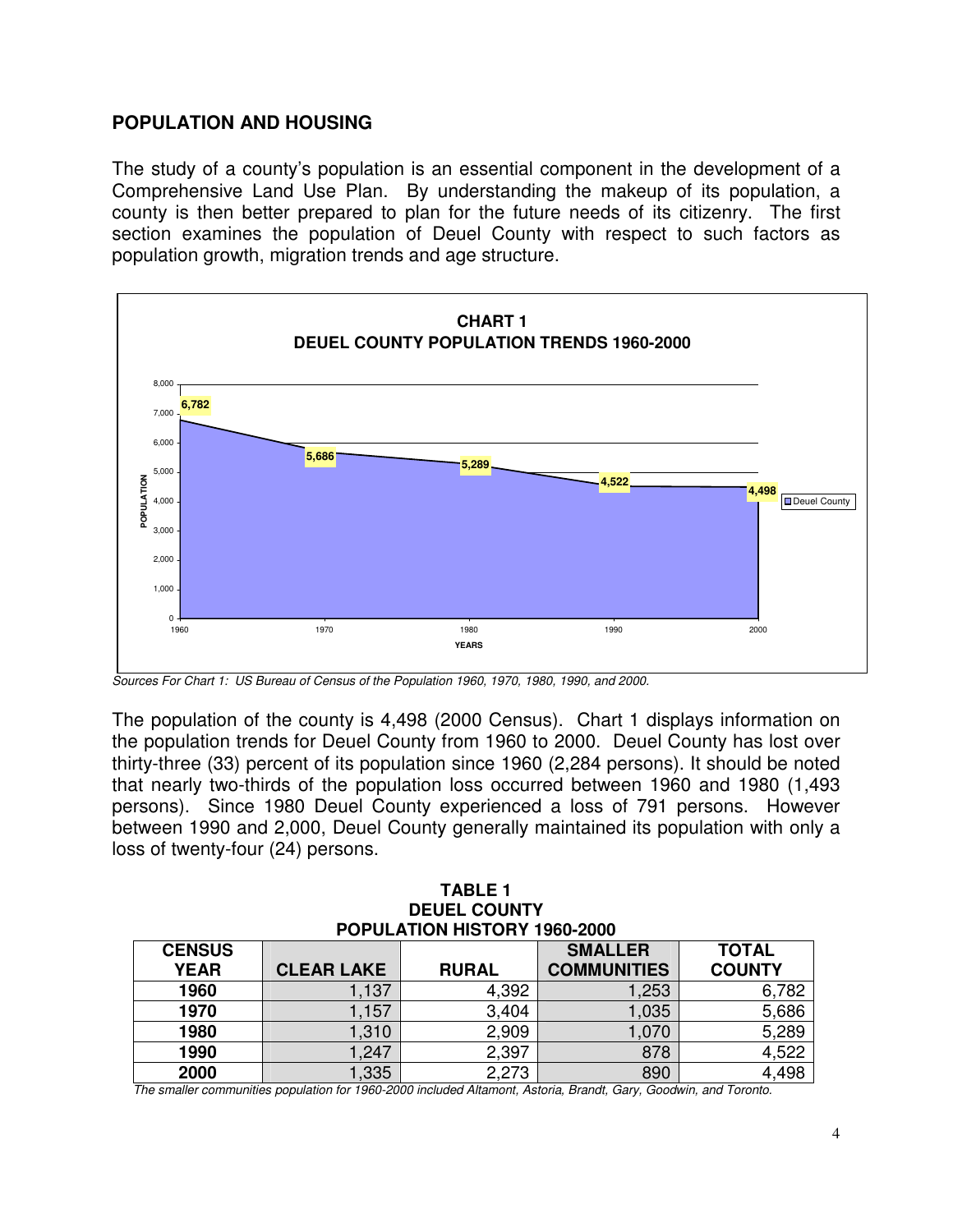Table 1 and Chart 2 detail Deuel County population trends by dividing the county into three data subsets. They include the City of Clear Lake, smaller communities, and the rural area. The smaller communities subset is defined to include Altamont, Astoria, Brandt, Gary, Goodwin, and Toronto.



Sources For Table 1 And Chart 2 - US Bureau of Census of the Population 1960, 1970, 1980, 1990, and 2000.

The City of Clear Lake has steadily increased its overall proportion of the county's population. In 1960, the City of Clear Lake represented approximately seventeen (17) percent of the county's population. Between 1990 and 2000. Clear Lake increased its proportion of the county's population from 27.6% to 29.7% (Table 2). If Clear Lake had not experienced an increase of seven (7) percent between 1990 and 2000, Deuel County's population would have experienced an additional loss of eighty-eight (88) persons. Based on population trends, it is possible that Clear Lake could possess nearly one-third of the county's entire population by the 2010. The City of Clear Lake's ability to generally maintain its population base may be attributed to its characteristics such as physical location, job center, education center, and county seat. The previous and following data continues to support the historical migration patterns which shift the rural/urban mix of this county.

The population of the rural areas within Deuel County has steadily been declining since 1960 (-48.2%). Although Deuel County has continued to experience population losses in the rural areas of the county, the percentage decreases have slowed over the past ten (10) years to an annual loss of approximately 0.3 percent. It is quite probable that the rural area of Deuel County will continue to experience population decreases due to factors such as farm consolidation, and out-migration trends to larger communities.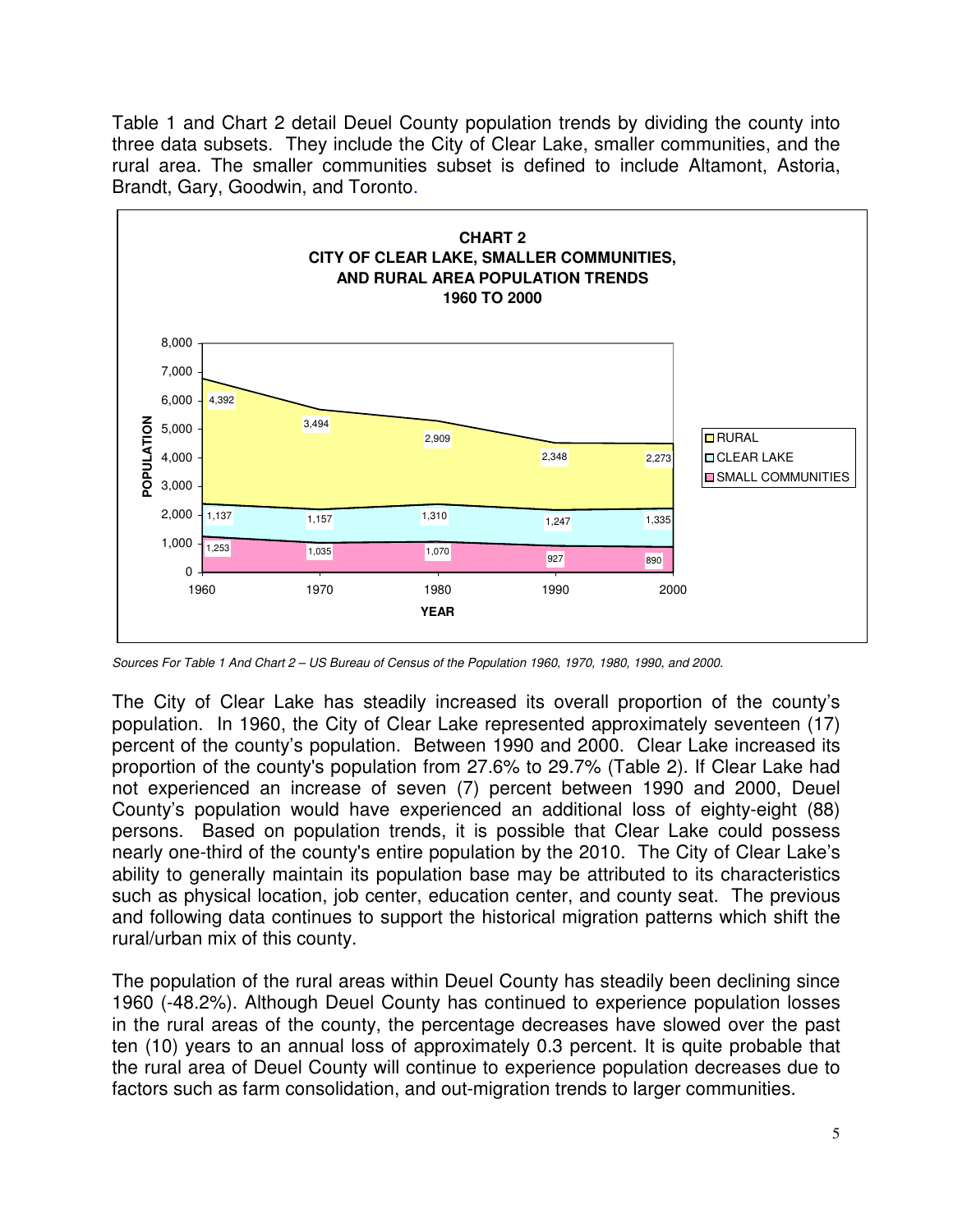Between 1960 and 2000 the population of the smaller communities in Deuel County decreased cumulatively by twenty-nine (29) percent. Since 1990, the smaller communities experienced a decrease of thirty-seven (37) individuals. This is not to say that all of the small communities experienced a population decrease between 1990 and 2000. Altamont, Astoria, Brandt, and Gary's combined loss of seventy-two (72) individuals was out paced by the population increases in Andover (42%), Goodwin (27%), and Toronto (0.5%). Table 2 shows that communities and the rural area either maintained or experienced slight increases or decreases in their respective proportion of the County's population base. It should be noted these communities, like other small towns in South Dakota, are suspect to forces which may influence future population decreases such as - lack of resident employers, loss of service sector industries, aging population, and out-migration of young adults.

| TABLE 2                                                         |
|-----------------------------------------------------------------|
| <b>DEUEL COUNTY POPULATION ANALYSIS 1990 - 2000</b>             |
| <b>CLEAR LAKE, OTHER COMMUNITIES AND RURAL AREA PROPORTIONS</b> |

|                   | <b>POP</b><br>1990 | <b>PROPORTION OF</b><br><b>DEUEL COUNTY</b><br>1990 | <b>POP</b><br>2000 | <b>PROPORTION OF</b><br><b>DEUEL COUNTY</b><br>2000 | <b>CHANGE IN</b><br><b>PROPORTION</b><br>1990-2000 |
|-------------------|--------------------|-----------------------------------------------------|--------------------|-----------------------------------------------------|----------------------------------------------------|
| <b>ALTAMONT</b>   | 48                 | $1.1\%$                                             | 34                 | 0.8%                                                | $-0.3$                                             |
| <b>ASTORIA</b>    | 155                | 3.4%                                                | 150                | 3.3%                                                | $-0.1$                                             |
| <b>BRANDT</b>     | 123                | 2.7%                                                | 113                | 2.5%                                                | $-0.2$                                             |
| <b>CLEAR LAKE</b> | 1,247              | 27.6%                                               | 1,335              | 29.7%                                               | $+2.1$                                             |
| <b>GARY</b>       | 274                | 6.1%                                                | 231                | 5.1%                                                | $-1.0$                                             |
| <b>GOODWIN</b>    | 126                | 2.8%                                                | 160                | 3.6%                                                | $+0.8$                                             |
| <b>TORONTO</b>    | 201                | 4.4%                                                | 202                | 4.5%                                                | $+0.1$                                             |
| <b>RURAL</b>      | 2,348              | 51.9%                                               | 2,273              | 50.5%                                               | $-1.4$                                             |
| <b>TOTAL</b>      | 4,522              |                                                     | 4,498              |                                                     |                                                    |

*Sources: US Bureau of the Census, Census of Population 1990, 2000.*

Chart 3 shows the age distribution of Deuel County residents in 1990 and 2000. Several conclusions about the county's age distribution trends become apparent after reviewing the 1990 and 2000 Census age statistics. The most notable trends observed were the increase in the number of individuals in the 10 to 14, 15 to19, 20 to 24, 35 to 44 and 45 to 54 age cohort groups and the decreases in all other cohort groups.

Between 1990 and 2000, the number of Deuel County's children age 0 to 9 decreased by 18.9 percent (127 individuals). During this period, the State experienced a decrease 6.8 percent in these cohort groups. The 0 to 4-year-old cohort group decrease of nearly twenty-two (22) percent (69 persons) may be attributed to the fertility ratio. Upon examination of the fertility ratio, (the number of children under the age of five compared to the number of women in their childbearing years, ages 15 to 44) one can see a decrease in Deuel County's potential birthrate. The fertility ratio in 2000 decreased by a twenty-six (26) percent, 4.2 births per 10 women ages 15 to 44 in 1990 compared to 3.1 births per 10 women in their childbearing years in 2000). The data shows that there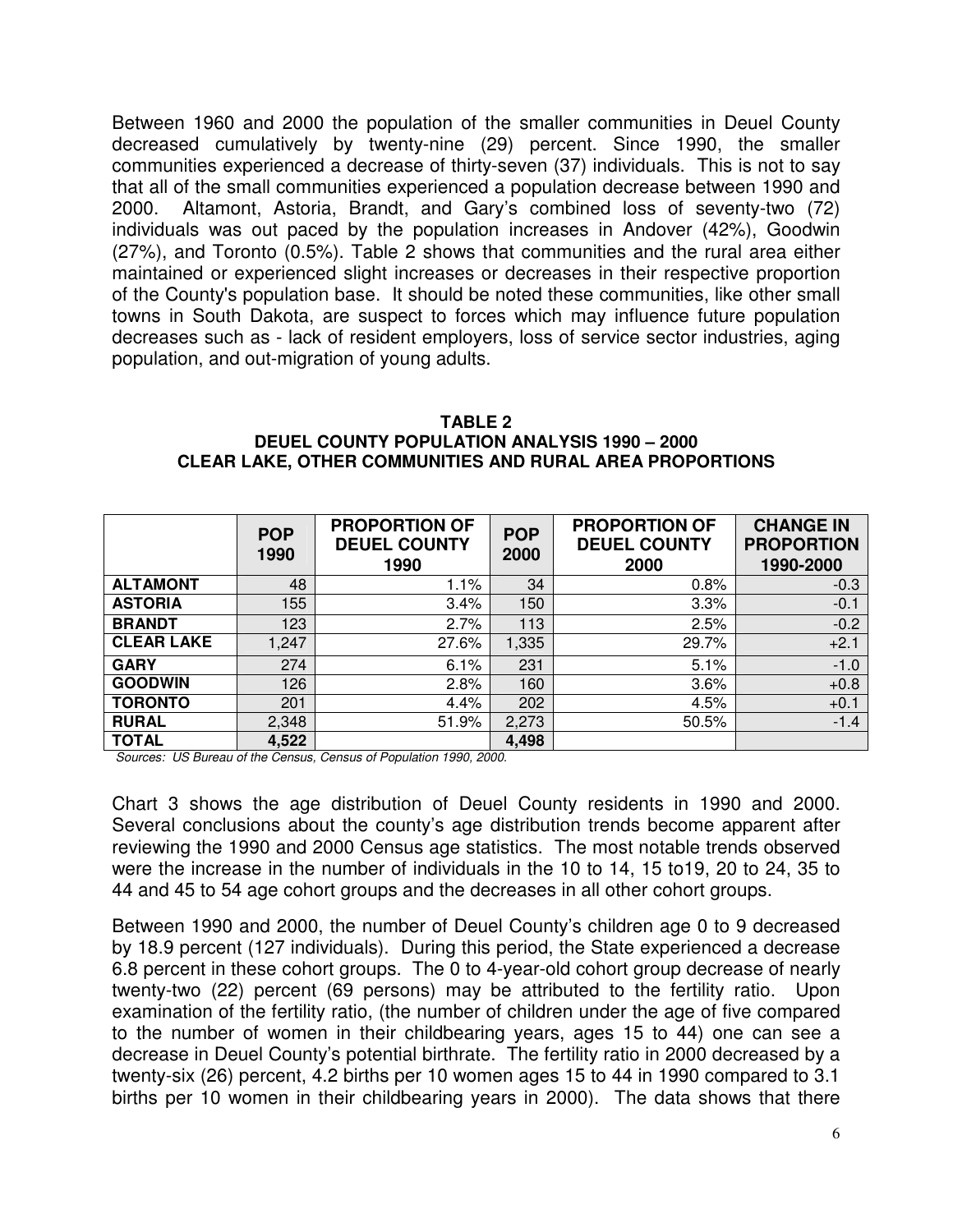were more women in their childbearing years in 2000 as opposed to 1990, and those women in 2000 were having fewer children then their counterparts in 1990. Between and 2000 Deuel County experienced a positive natural increase. This is to say that there were forty-five (45) more births than instances of death over the decennial period,

The second trend is that of the nearly eleven (11) percent increase in the number of individuals who comprise the 10 to 24 year age cohort groups (84 persons). This positive statistic provides hope for the future if community, county, school and business leadership within the county could provide incentives for these individuals to stay within the county or return after receiving an education.



*Source: US Bureau of the Census, Census of the Population 1990, 2000*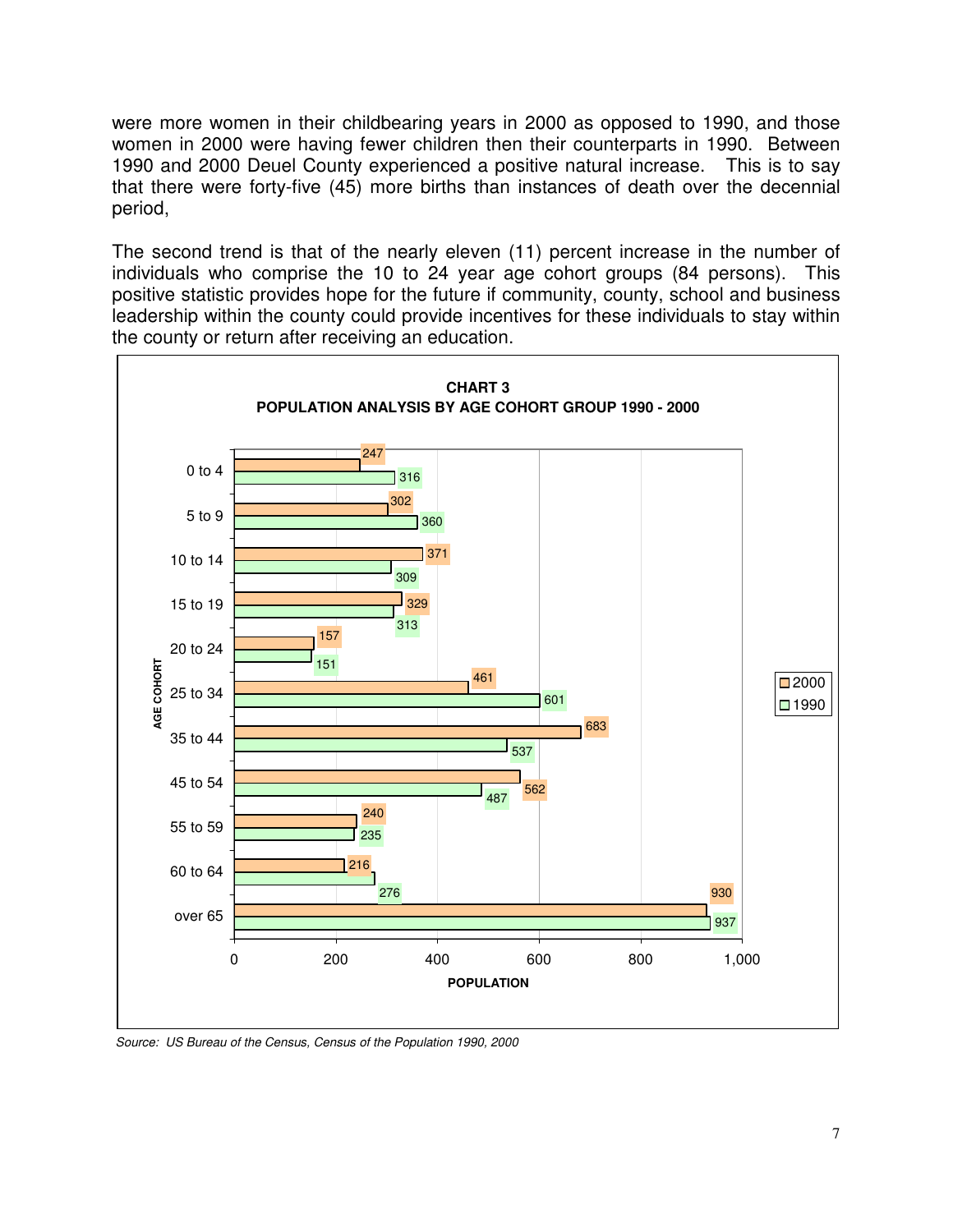The third observable trend is that of the twenty-three (23) percent decrease (140 persons) in the number of individuals who comprise 25 to 34 year age group. Generally, there is a decrease in these cohort groups because of several factors. The first is being that of the "baby boom/baby bust eras". The individuals who comprise the 25 to 34 age cohort group in 1990 were the final children born into the baby boom era. Meanwhile, individuals 25 to 34 years old in 2000 were the first children of the baby bust era. Also this age cohort group consistently across the state has historically experienced a very high migration rate. Between 1990 and 2000 the State experienced a loss of 16.8% in the same cohort group. It should further be noted that Deuel County experienced a negative out-migration rate of 1.3 percent (61 persons) between 1990 and 2000.

The fourth observable trend is the increase in the number of individuals in the 35 to 54 year old age groups. Between 1990 and 2000, this group experienced an increase of nearly twenty-two (22) percent (an increase of 221 people). These individuals were born at the height of the "baby boom". During the same time frame the State experienced an increase of over thirty-four (34) percent in this age cohort group.

Finally, the number of individuals over the age of 60 experienced a near-zero change (loss of 7 persons). Between 1990 and 2000 the State's population of individuals 65 years of age and older increased by 5.7 %. Even though Deuel County experienced a minor decrease in this age cohort group, it should be noted that with extended life spans, migration of elderly individuals from rural areas and the increased number of the baby boomers getting older, the "Graying of Deuel County" will continue at a higher pace over the next fifteen to twenty years.

In 2003, the South Dakota State Data Center estimated that by the year 2025 Deuel County would have a population of three thousand four hundred eighty six (3,486 - a decrease of 22.5 % from the year 2000). The trends of growth in the number of the elderly, individuals having fewer children, out-migration of individuals 20 to 34 years old, and farm consolidation will continue to have an impact on Deuel County's potential for future growth.

The City of Clear Lake has the most potential to contribute to the county's future population base. Although there may be potential for growth in Gary, Goodwin, and Toronto, it is probable that that those incorporated communities will struggle to maintain their population, and will more likely, similar to Altamont, Astoria, Brandt and the rural unincorporated areas, continue to lose population throughout the planning period. Table 3 and Chart 4 exhibit population projections for Deuel County. The population projections were based on regression analysis utilizing U.S. Census Data and some local building permit information.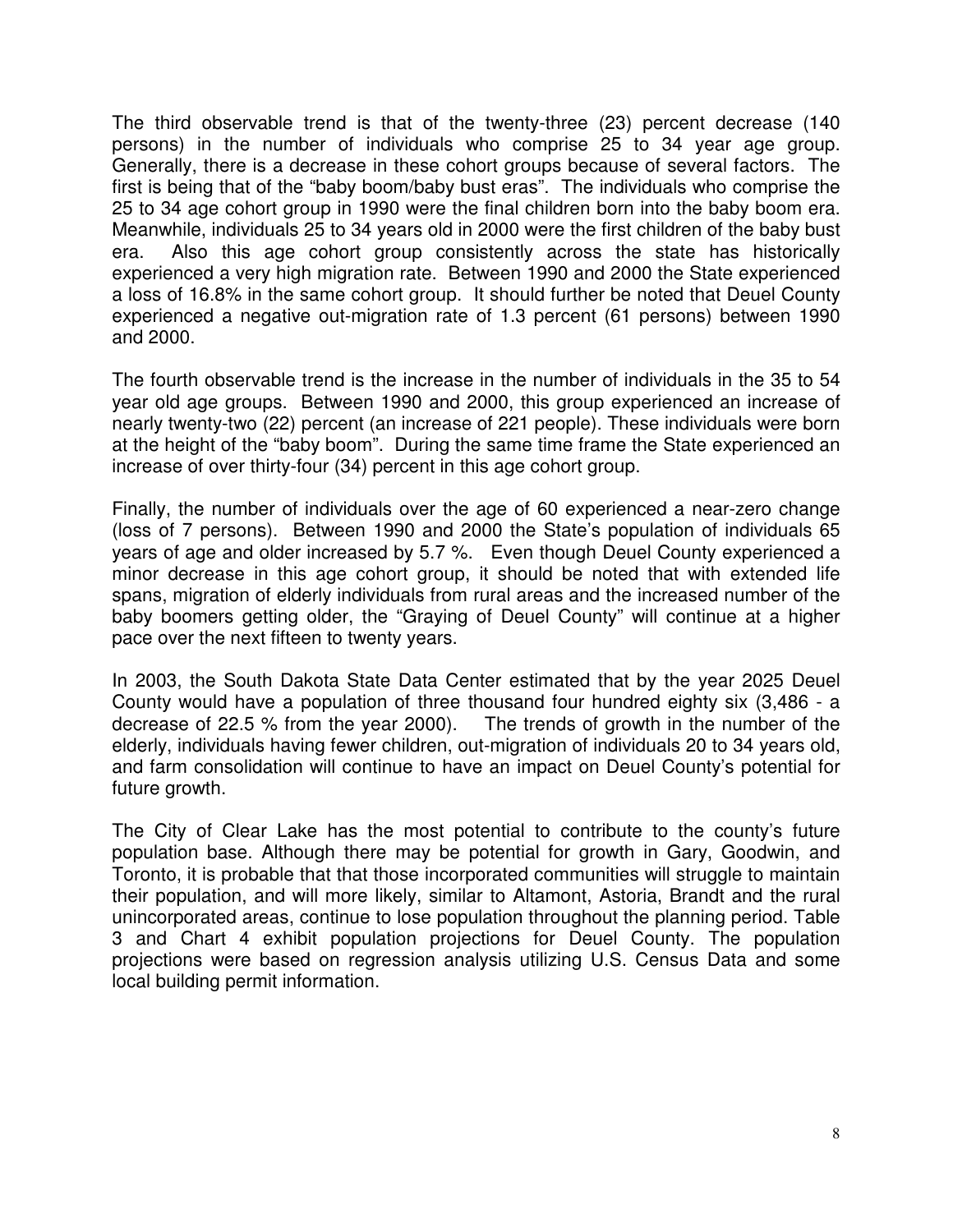#### **TABLE 3 DEUEL COUNTY POPULATION PROJECTIONS MUNICIPALITIES AND RURAL AREA 2000 – 2020**

|                   | 2000  | 2010  | 2020  |
|-------------------|-------|-------|-------|
| <b>ALTAMONT</b>   | 34    | 27    | 20    |
| <b>ANDOVER</b>    | 150   | 143   | 130   |
| <b>BRANDT</b>     | 113   | 105   | 90    |
| <b>CLEAR LAKE</b> | ,335  | ,383  | 1,420 |
| <b>GARY</b>       | 231   | 175   | 150   |
| <b>GOODWIN</b>    | 160   | 162   | 170   |
| <b>TORONTO</b>    | 202   | 190   | 185   |
| <b>RURAL</b>      | 2,273 | 2,000 | 1,745 |
| <b>TOTAL</b>      | 4,498 | 4,185 | 3,915 |

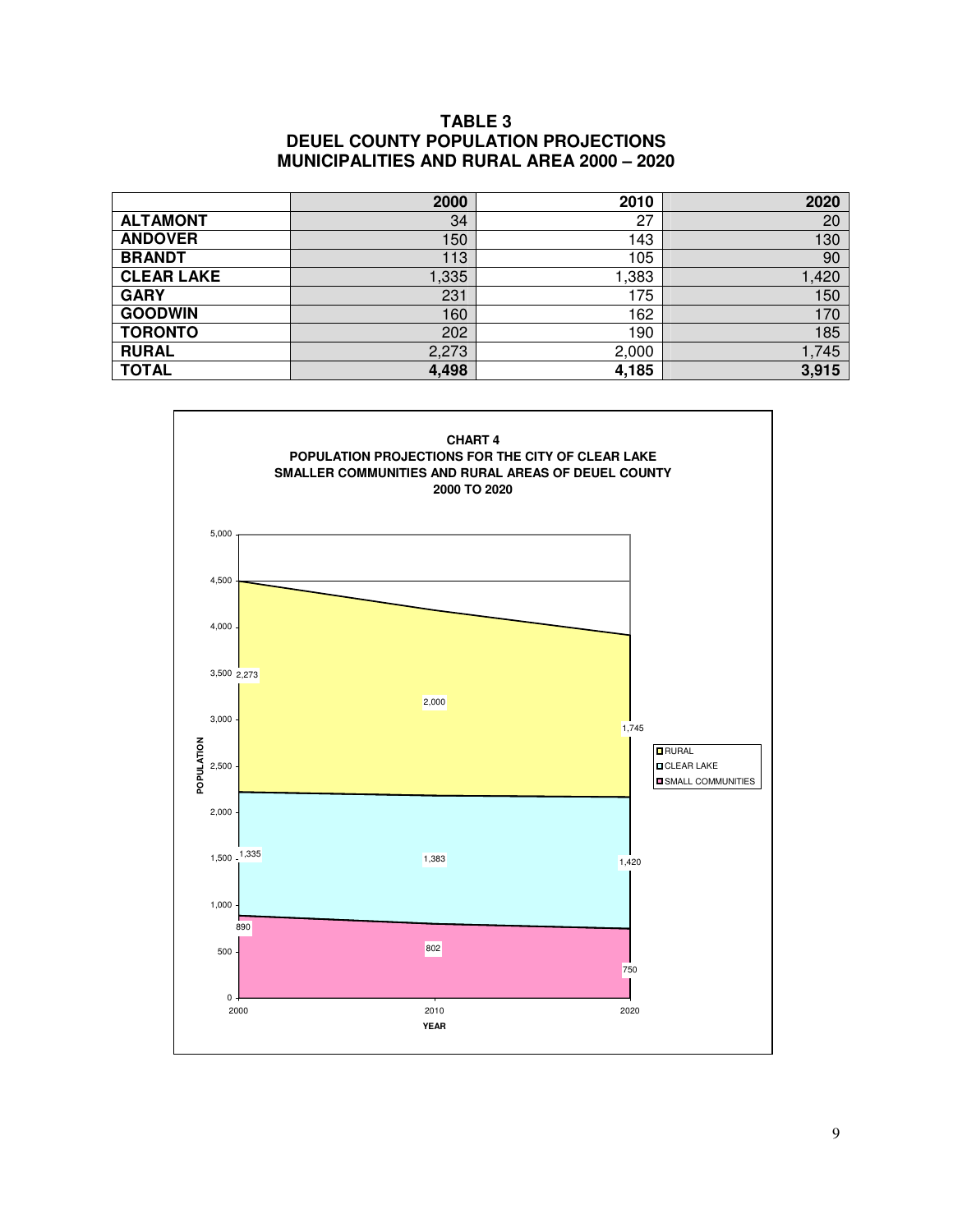#### **HOUSING**

The number of housing units in the unincorporated areas of Deuel County totaled 1,087 in 2000. Between 2000 and 2003\* there were ninety-eight (98) residences either constructed or moved-in into the rural area of the county (Tables 4 and 5). The rural housing stock is comprised almost entirely of single-family residences.

#### **TABLE 4 RESIDENTIAL BUILDING PERMITS BY TYPE RURAL DEUEL COUNTY 2000-2003**

|                                                | Units<br><b>Constructed</b><br>2000 to 2003 |
|------------------------------------------------|---------------------------------------------|
| Stick built -<br>On-site or<br><b>Moved</b> in | 67                                          |
| <b>Manufactured</b>                            | 31                                          |
| Total                                          |                                             |

#### **TABLE 5 RESIDENTIAL CONSTRUCTION 2000 – 2003**

| <b>Townships</b>       | # of Housing Units (2000 Census) | Units Added 2000 to 2003 | <b>Total</b> |
|------------------------|----------------------------------|--------------------------|--------------|
| <b>Altamont</b>        | 44                               | 6                        | 50           |
| <b>Antelope Valley</b> | 20                               |                          | 21           |
| <b>Blom</b>            | 52                               | 0                        | 52           |
| <b>Brandt</b>          | 48                               | 5                        | 53           |
| <b>Clear Lake</b>      | 89                               | 9                        | 98           |
| Glenwood               | 39                               | 3                        | 42           |
| Goodwin                | 76                               | 5                        | 81           |
| Grange                 | 52                               | 0                        | 52           |
| Havana                 | 75                               |                          | 82           |
| <b>Herrick</b>         | 54                               | 9                        | 63           |
| Hidewood               | 46                               | 9                        | 55           |
| Lowe                   | 50                               |                          | 57           |
| Norden                 | 270                              | 30                       | 300          |
| Portland               | 31                               | 4                        | 35           |
| Rome                   | 46                               |                          | 47           |
| Scandanavia            | 95                               | 2                        | 97           |
| <b>Total</b>           | 1,087                            | 98                       | 1,185        |

\*2003 Building permits through December 31, 2003.

Approximately sixty-eight (68) percent of the new residential construction within the county over the last four (4) years has been stick-built, with most of which being on-site constructed. Manufactured homes represent approximately thirty-two (32) percent of new residential housing.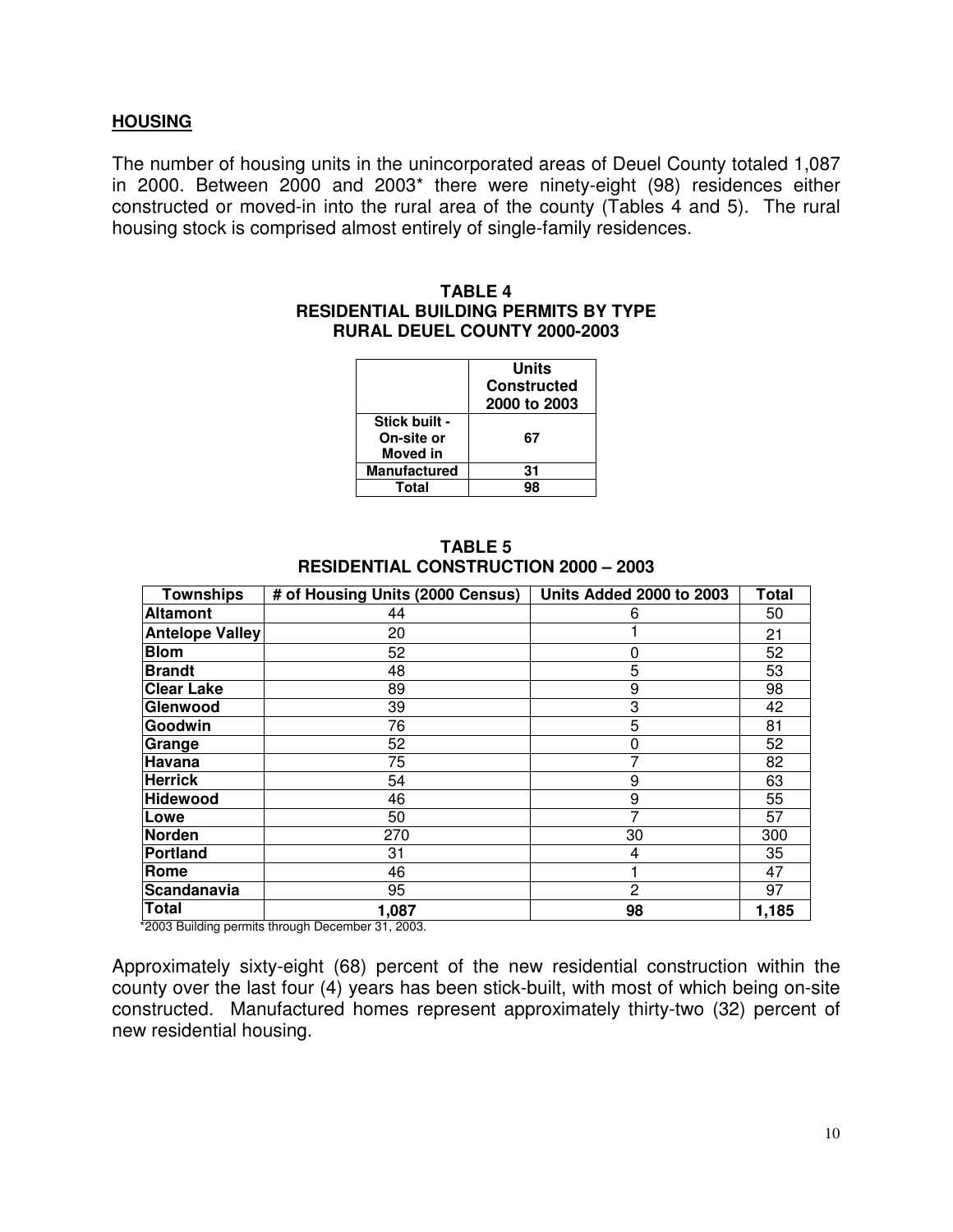Map 3 shows that approximately thirty-one (31) percent of the homes constructed between 2000 and 2003 were located within Norden Township (Lake Cochrane). Excluding Antelope Valley, Blom, Rome, Glenwood, Grange, and Scandinavia Townships, the remaining townships in Deuel County averaged at least one (1) building permit per year since 2000.

| MAP 3                                                   |
|---------------------------------------------------------|
| RESIDENTIAL CONSTRUCTION IN RURAL AREAS OF DEUEL COUNTY |
| 2000 to 2003                                            |

| <b>ROME</b>                                                          |                         | <b>PORTLAND</b> |                                | <b>LOWE</b>                          | <b>ANTELOPE</b> |
|----------------------------------------------------------------------|-------------------------|-----------------|--------------------------------|--------------------------------------|-----------------|
| 1                                                                    |                         | 4               |                                | $\overline{7}$                       | <b>VALLEY</b>   |
| <b>GOODWIN</b>                                                       |                         | <b>ALTAMONT</b> |                                | <b>GLENWOOD</b>                      |                 |
| 5                                                                    |                         | 6               |                                | 3                                    |                 |
| <b>CLEAR LAKE</b><br><b>HAVANA</b><br>$\mathbf{9}$<br>$\overline{7}$ |                         |                 | <b>HERRICK</b><br>$\mathbf{9}$ |                                      |                 |
| <b>HIDEWOOD</b>                                                      |                         | <b>BRANDT</b>   |                                | <b>NORDEN</b>                        |                 |
| 9                                                                    |                         | 5               |                                | 30                                   |                 |
| <b>GRANGE</b><br>0                                                   | <b>BLOM</b><br>$\bf{0}$ |                 |                                | <b>SCANDINAVIA</b><br>$\overline{2}$ |                 |

Rural farm and non-farm residential construction (excluding lake development) is expected to continue at a pace consistent with past trends (approximately fifteen (15) units per year). Residential development is often related to regional economic conditions, mortgage interest rates, zoning requirements and/or lack of supply of developable lots. Based upon the future land use policies within this plan, county residents will still continue to have the choice of either an urban, small town, or rural lifestyle.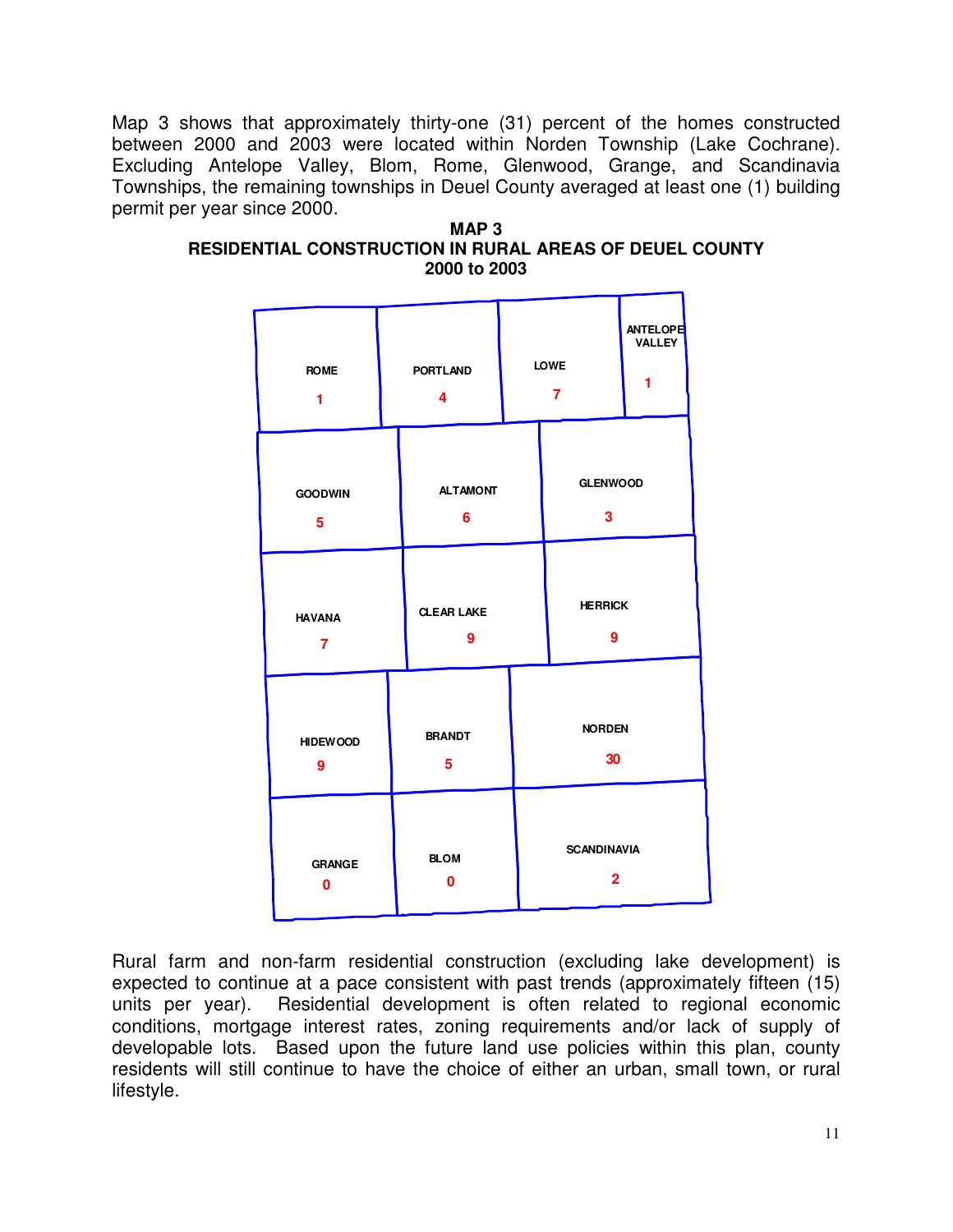## **EXISTING LAND USE**

Where and how a county will develop is influenced by the usage of the county's existing land resources. In order for a future plan to properly develop, an understanding of the existing types of land use within the county is necessary. Existing land development was categorized into one of three general classifications.

The first land use category consists of incorporated municipalities. Within Deuel County there are seven (7) incorporated communities. They include Altamont, Astoria, Brandt, Clear Lake, Gary, Goodwin and Toronto. For the purpose of this Comprehensive Land Use Plan, individual land uses and available infrastructure within these communities will not be reviewed.

The second land use category includes the unincorporated communities and developed lakes. Bemis is the lone unincorporated community. Lake Cochrane is the only lake with a significant amount of development. The development is primarily residential. However, there are instances of commercial, public/quasi-public uses, conservation, and recreation areas.

The third land use category includes the unincorporated areas of the county. By area, this is the largest land use category within the county. Agricultural activities are the primary uses in this category. Also within this category there are individual farm and non-farm residences, public/quasi-public uses, conservation/recreation areas, commercial and industrial uses, and aggregate mining.

The primary focus of this report will deal with the management of development within the second and third land use categories.

In order for a future land use plan to properly develop, an understanding of the existing types of land use is necessary. Staff from the First District Association of Local Governments utilized information from the South Dakota Department of Transportation regarding existing land use within the rural area, unincorporated communities and developed lakes of the county.

### **UNINCORPORATED COMMUNITIES/DEVELOPED LAKES EXISTING LAND USE**

**Bemis**

#### **Existing Land Use**

Bemis is located on 176<sup>th</sup> Street, three (3) miles south of Goodwin, South Dakota. There are approximately twenty-three (23) residences and two (2) businesses located within the community.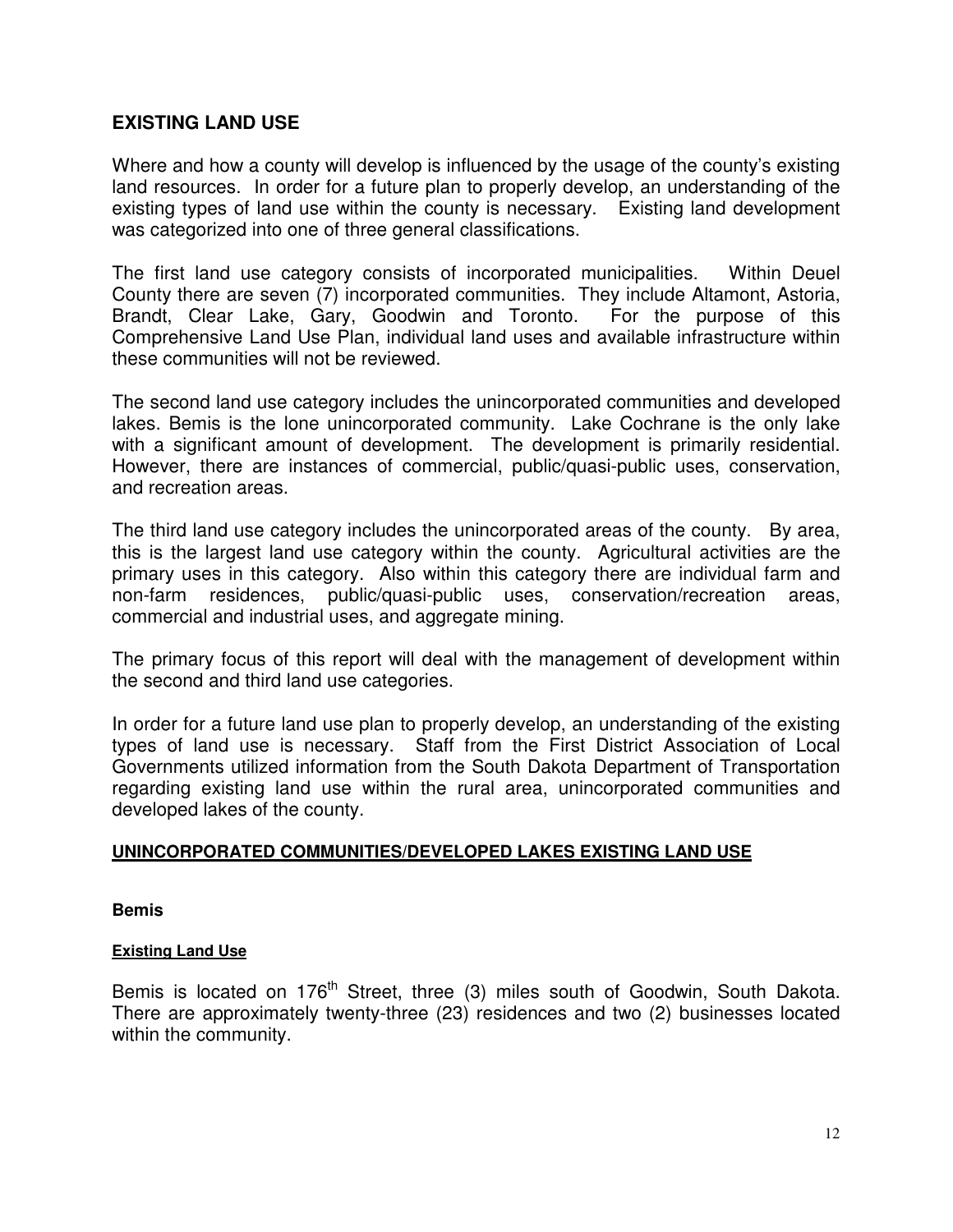### **Lake Cochrane**

#### **Existing Land Use**

Lake Cochrane is located ten (10) miles east and two (2) miles south of Clear Lake. More than seventy-five (75) percent of the lake front property is developed with the principle land use being residential. Uses other than residential include a business located on the southeast corner of the lake and the State Park situated on the north side of the lake.

Finally there is a vacant/open space area adjacent to the lake along the northwest side of the lake.

### **UNINCORPORATED RURAL AREA LAND USE**

#### **Rural Land Use Patterns**

#### **Agricultural Land Use**

Agriculture is the major land use in the approximately six hundred forty (640) square miles of Deuel County. This basic land use has been altered very little through urbanization or the development of communities. Although there have been population losses in the rural areas of the county, there has been an increase of non-farm residential development pressures and those pressures are expected to grow in the future.

It is important for the Deuel County Planning Commission, County Commission and local township governments to have farmers continue to operate their farms and remain on the land. Any growth in the non-farm population will continue to make it more difficult for farmers to improve efficiency and effectiveness of agricultural operations.

#### **Residential Land Use**

While most residential construction occurred within municipal service areas, ninety-eight (98) residential housing units were built in the unincorporated rural area between 2000 and December of 2003. This increase brought the total number of housing units in rural Deuel County to one thousand one hundred eighty five (1,185). It should be stated that most townships within Deuel County are rural in nature – nine (10) of the sixteen (16) townships have less than sixty (60) occupied residential units within the rural area of their respective township.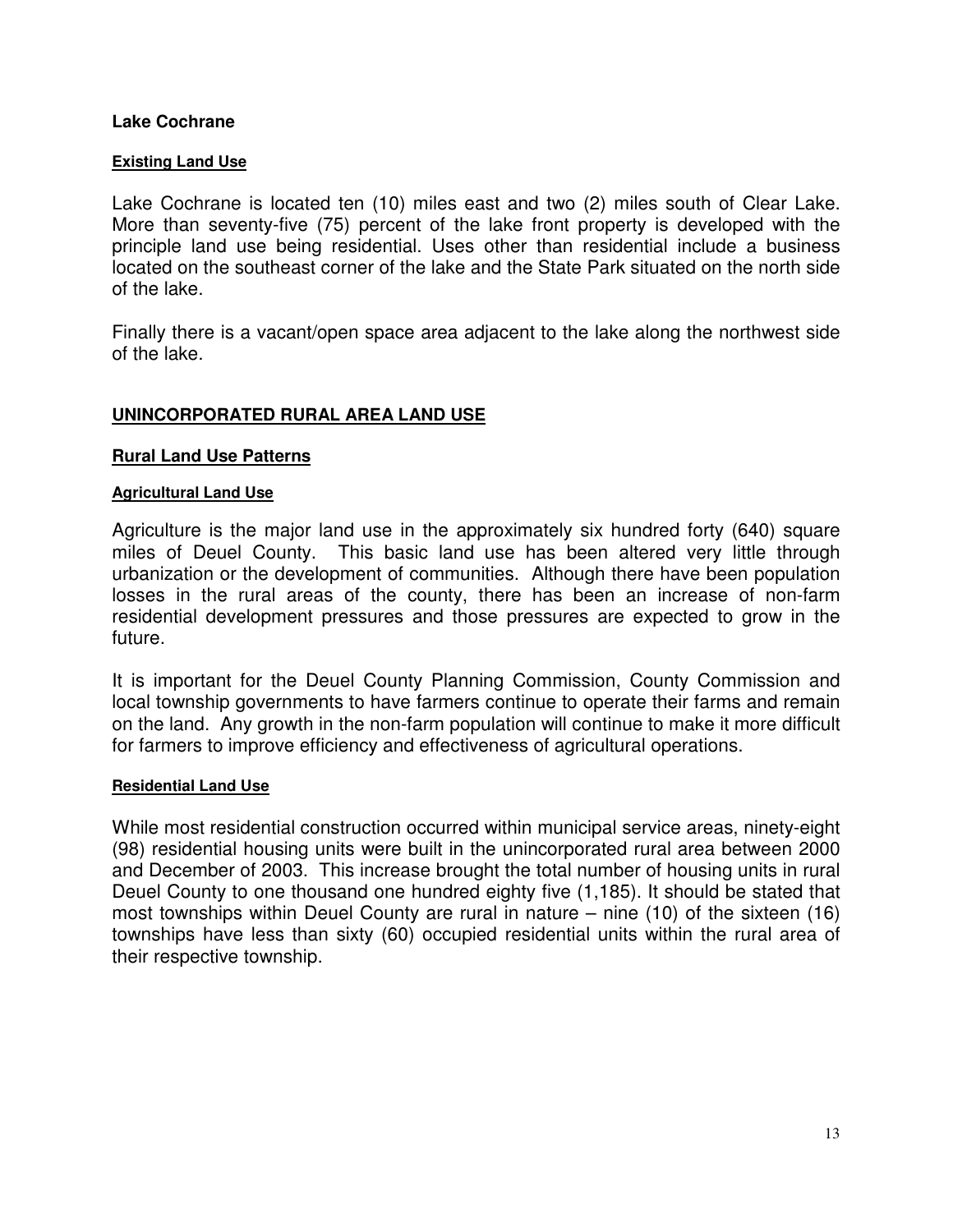MAP<sub>4</sub> **HOUSING DISTRIBUTION** 



**Farm Residences** 

 $\bullet$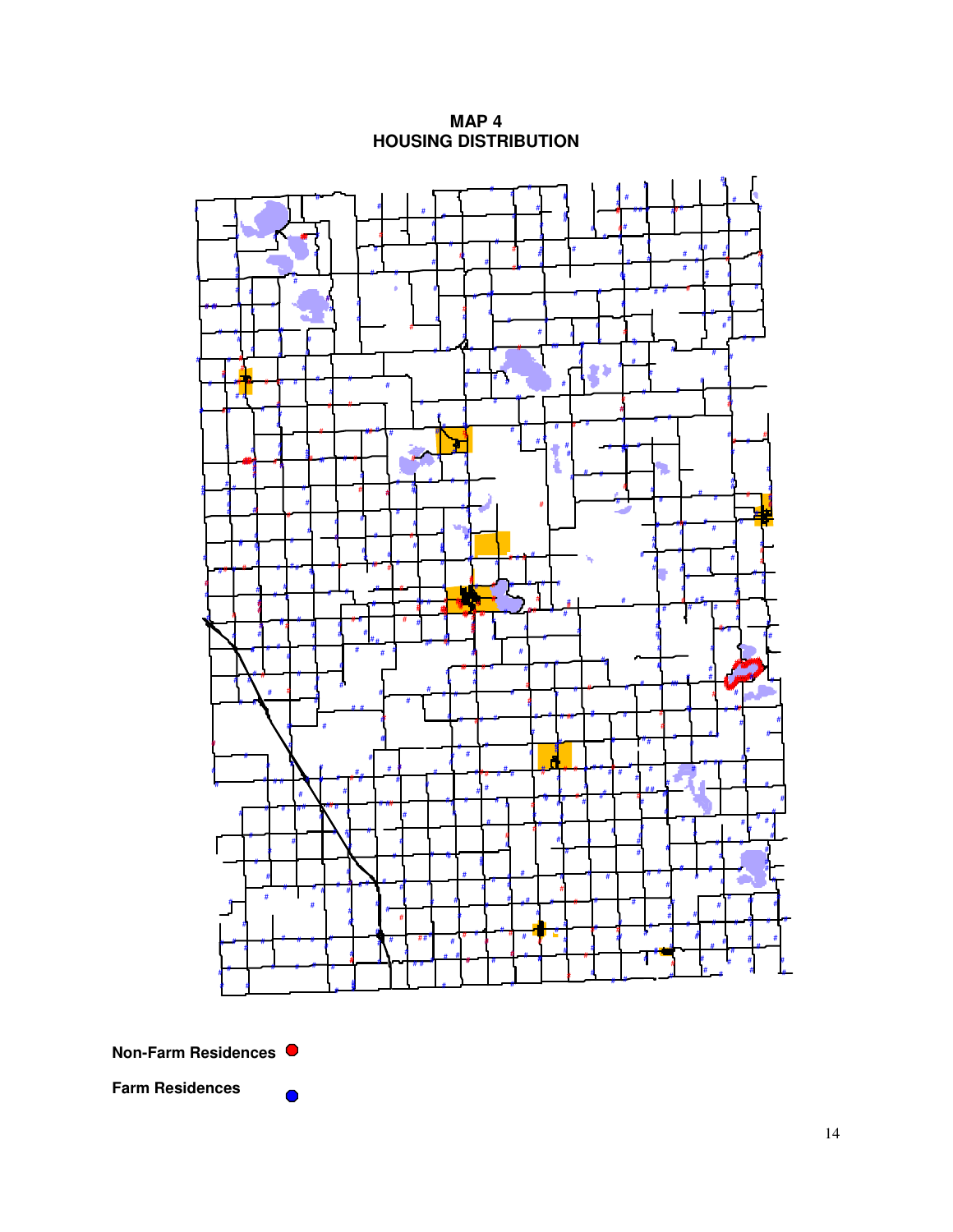#### **Commercial/Industrial Land Use**

There is very little commercial/industrial activity at the county level of a specific business district nature; rather there are occasional commercial/industrial establishments (approximately thirty-three) scattered along major highways.

More than sixty (60) percent of the commercial/industrial uses are located within close proximity of Clear Lake and adjacent to Highway 212. The largest concentration of commercial/industrial land uses exists near the City of Clear Lake.

Map 5 denotes the locations of commercial/industrial sites.

Although the rural area may experience pressure to provide locations for both commercial and industrial development, it is the intent of Deuel County to encourage commercial and industrial development to occur within municipalities and the confines of unincorporated villages and developed lakes, thereby preserving agricultural lands for agriculture production.

#### **Construction Aggregate Land Use**

There are approximately seventy-one (71) South Dakota Department of Environment and Natural Resources (SDDENR) permitted rock, sand, and gravel extraction sites scattered across the county. These extraction sites have the potential to impact adjacent land uses. The many negative impacts associated with aggregate mining include – dust, noise, trucking of material, road damage, environmental concerns, and appearance.

Map 6 denotes the locations of existing and future construction aggregate mining sites with a State of South Dakota Mining Permit.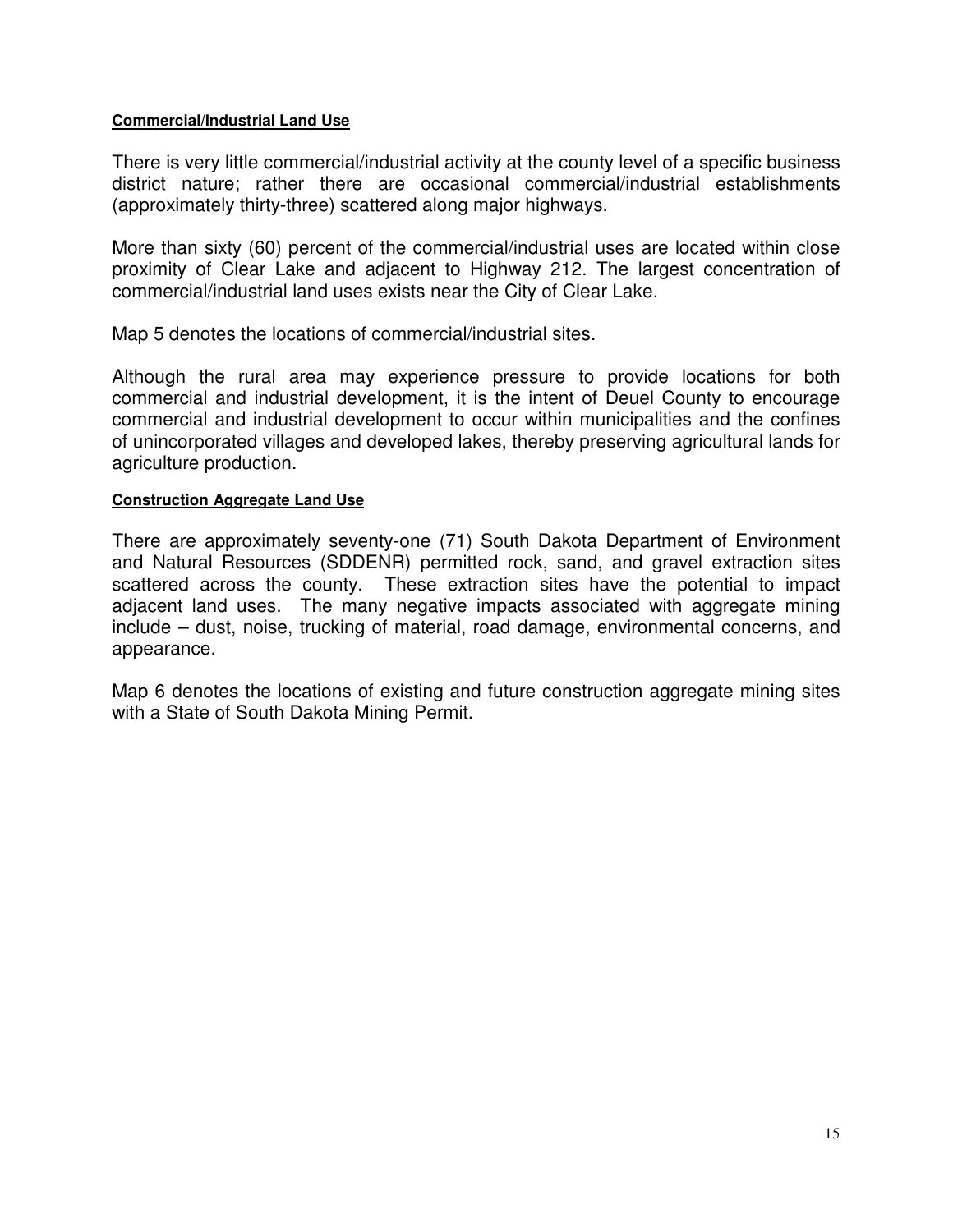

**MAP 5 COMMERCIAL AND INDUSTRIAL SITES**

**Commercial/Industrial sites**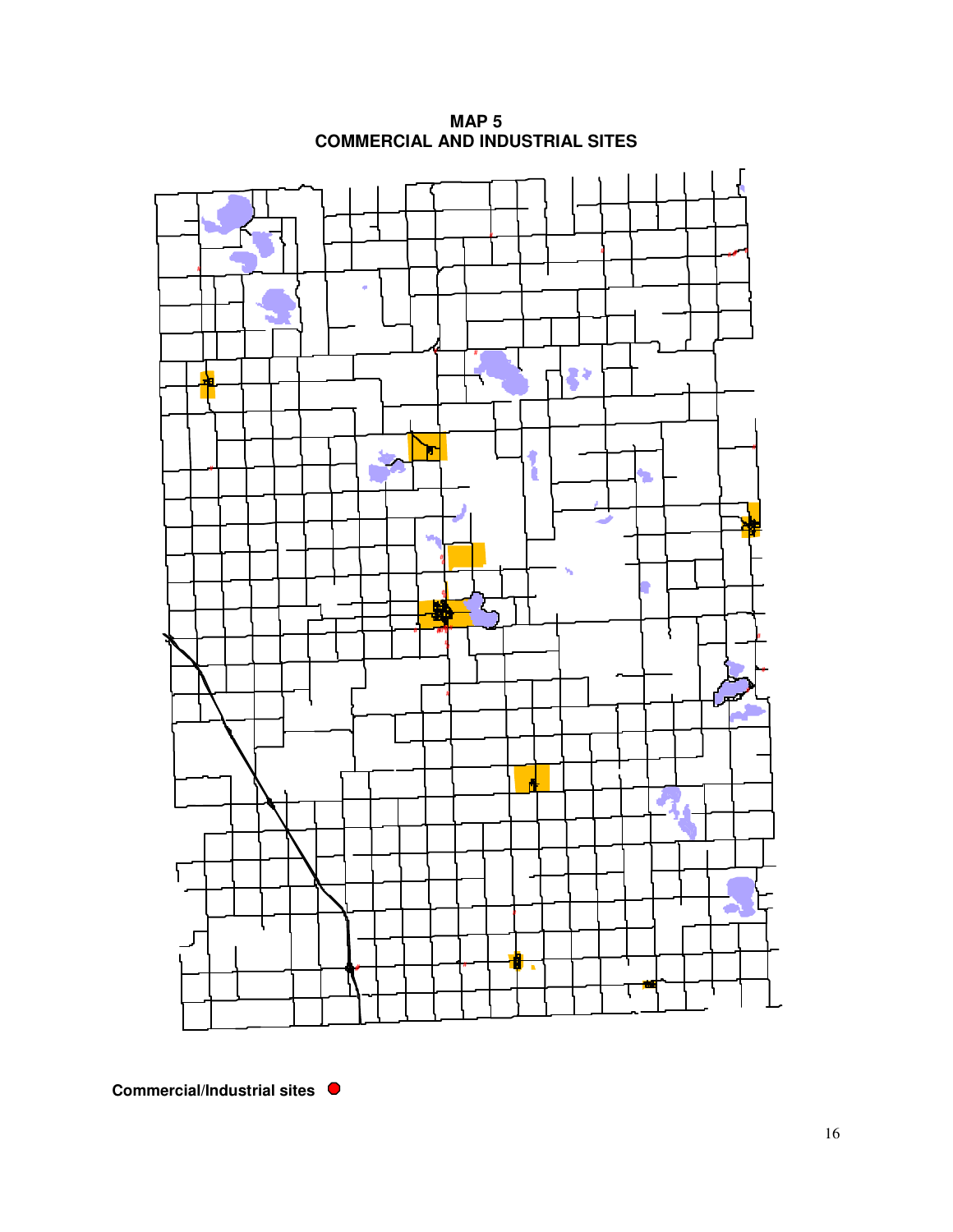

**MAP 6 CONSTRUCTION AGGREGATE MINING SITES**

**Active Mining Operations**

**State Permitted Non Active Mining Sites**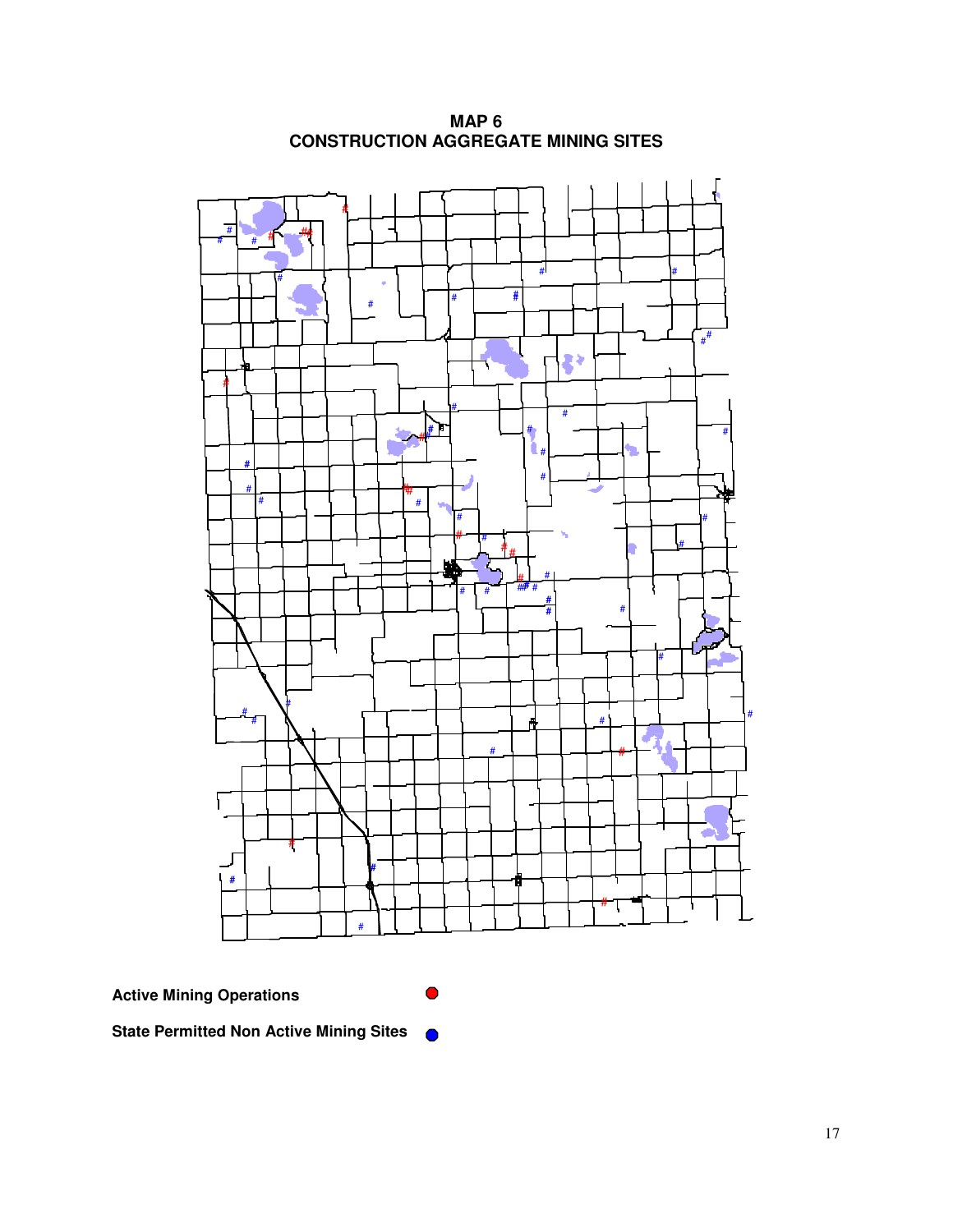## **TRANSPORTATION**

A well-conceived transportation system is one of the most important features of a Comprehensive Land Use Plan. The transportation plan attempts to program road and street use to prevent congested and unsafe street design. Through long-term planning of designated street types, new developments can be coordinated and potential problems minimized.

### **COUNTY TRANSPORTATION SYSTEM**

Deuel County's transportation system is generally laid in a one-mile rectilinear grid system with a majority of the roads having sixty-six (66) foot right-of-ways. The public right-of-ways for County, State and Federal Highways with a bituminous or concrete surface generally exceed sixty-six (66) feet in right-of-way. The township highway system represents the largest road system within the county.

#### **STREET CLASSIFICATION**

Roads within the county support diverse volumes of traffic. Thus, before a transportation plan can be implemented, the determination and development of the County's existing road system according to classification must be undertaken. The development of these classifications will be specifically related to the function that the road is expected to perform. Developmental expectations are dependent upon the varying amount and type of traffic.

The following generally recognized hierarchy of road classifications would be used to assist in the development of intermediate and long range transportation needs.

**Arterials** - serve as primary circulation routes. These roads generally carry the majority of traffic volume within the county. Their basic function is to facilitate movement of medium and long distance, high-speed traffic between regions and communities with a minimum of impediments. Since arterials serve for traffic movement between regions and subareas, all direct access to abutting property should be restricted. Further, parallel service roads should be added, where appropriate, to maintain traffic carrying capabilities of the thoroughfare. South Dakota Highways 15, 22, 28, 101, US Highway 212, and Interstate 29 are considered arterials.

**Collectors** - form an intermediate category between arterial and local roads. Collectors serve as a link between arterial and local roads by "collecting" traffic from local roads and transferring it to arterial roads. Collectors may further be classified into major and minor collector categories. Presently, the Deuel County Paved Highway System serves as collectors.

**Local Streets** - primarily provide access to abutting properties. They are not designed to carry large amounts of through traffic and are primarily characterized by short trip length and low traffic flow. County gravel and township gravel highway systems act as local streets.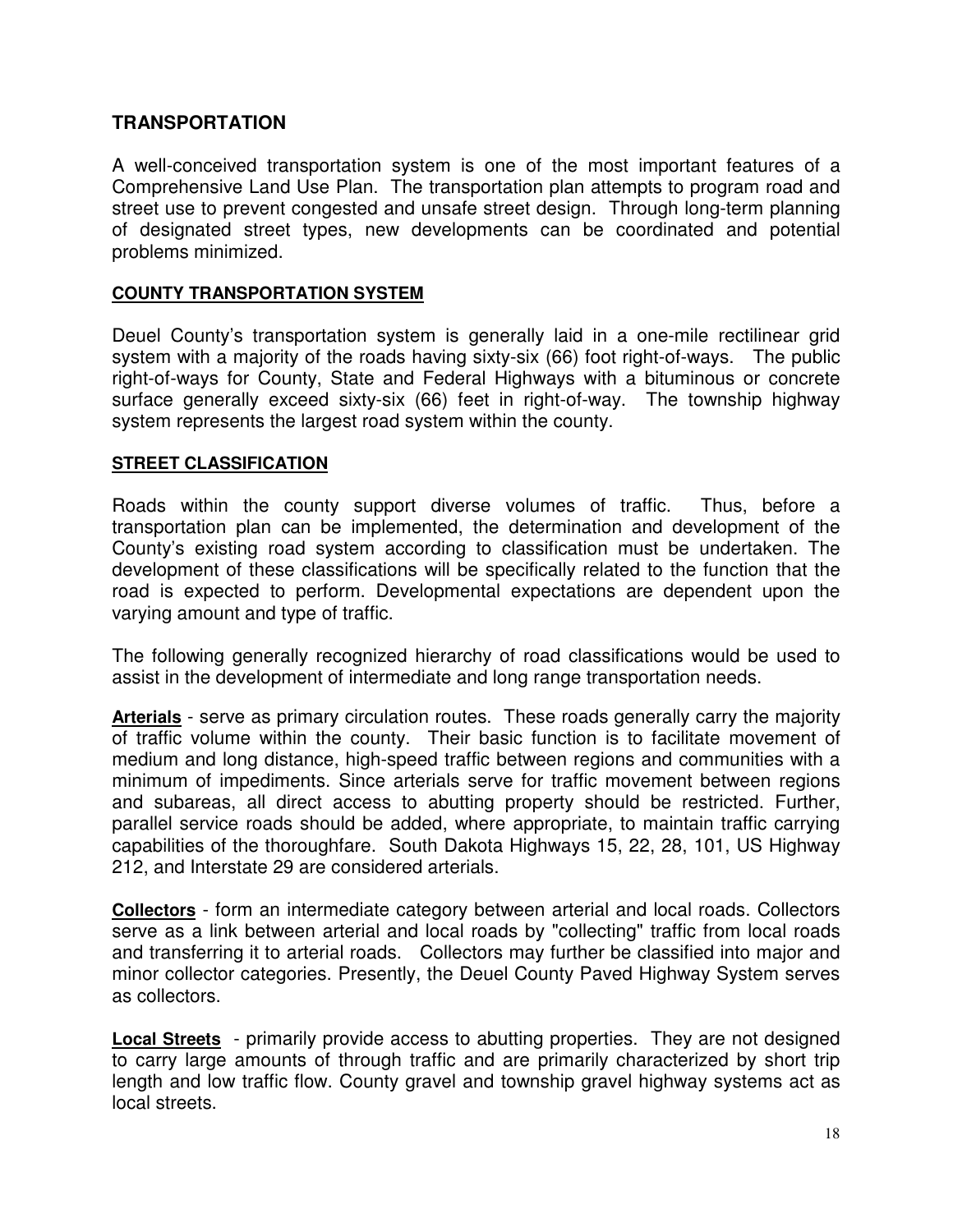## **MAJOR STREET PLAN**

The Major Street Plan shown on Map 7 classifies roads as arterial, collector, or local. The plan is designed to effectively move traffic through the county and between major attraction points.





COLLECTOR

ARTERIAL

COUNTY & TOWNSHIP GRAVEL ROADS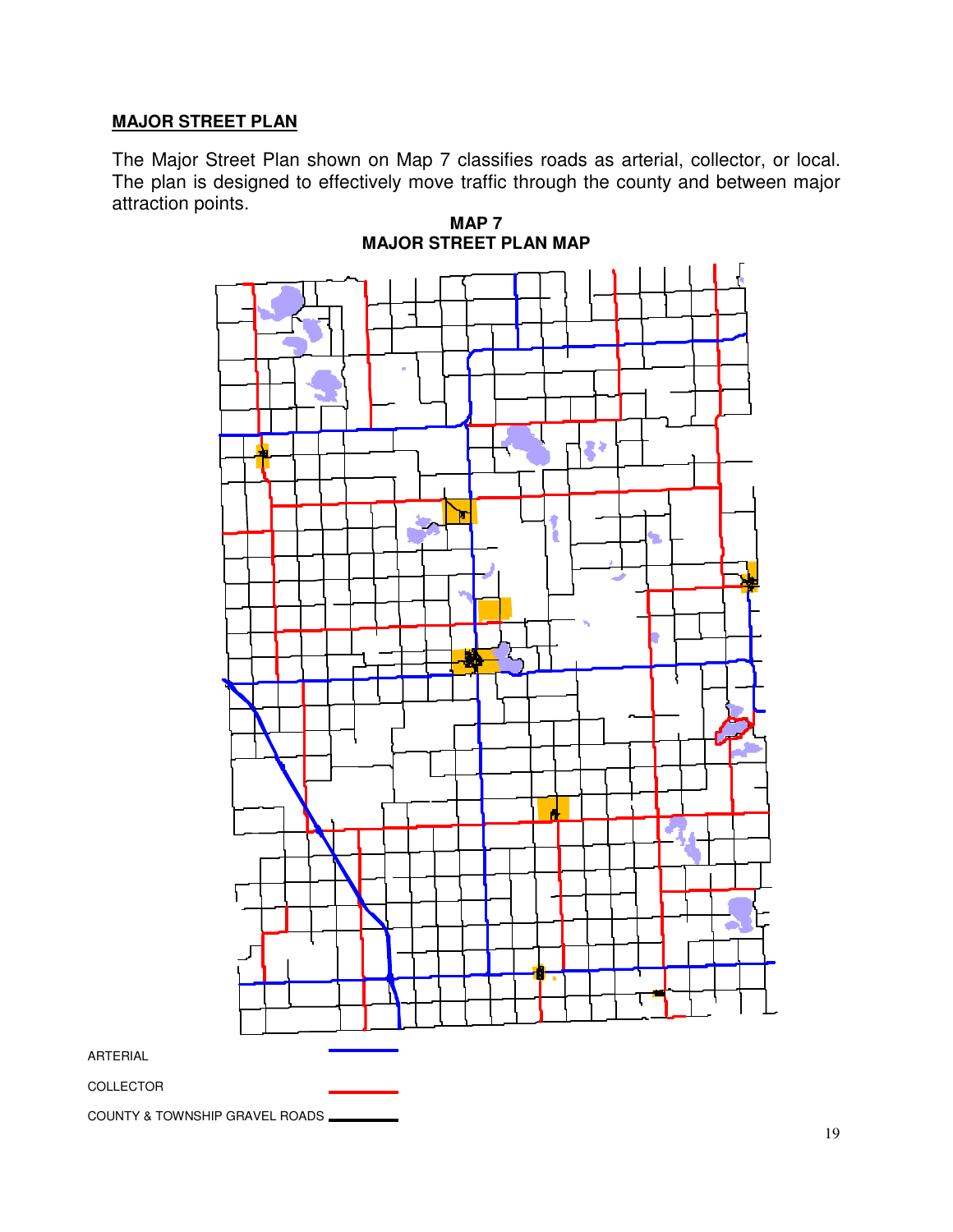## **Transportation Goal**

**To provide a safe and effective transportation system that promotes the efficient movement of people, goods, and services within and through the county.**

#### **Policies**

- $\triangleright$  Plan and provide an integrated street and highway system that is planned, designed, developed, and maintained consistently with the County's existing and anticipated future land use patterns and activities.
- Limit access (driveway/curbcut) and utilize frontage roads on arterial and major/minor collector streets.
- $\triangleright$  Secure and preserve sufficient rights-of-way for future arterial and major collector traffic routes.
- $\triangleright$  Require developers to have sufficient parking to meet existing and future demands.
- $\triangleright$  Classify major streets and highways according to function and establish design standards for various street classifications.
- $\triangleright$  Coordinate plans with communities in the development of a network of arterial and collector roads that promote efficient traffic movement and supports growth in projected development areas.
- $\triangleright$  Identify maintenance responsibilities as part of the platting of new subdivision roads.
- $\triangleright$  Require new development to finance road improvements needed to support increased traffic.
- $\triangleright$  Discourage strip type development along major thoroughfares to maintain the carrying capacity of highways and to avoid conflict with other land uses.

# **PHYSICAL ENVIRONMENT**

### **Streams, Lakes and Wetlands**

Branch Lac qui Parle River, Bullhead Run, Caine Creek, Cobb Creek, Crow Creek, Crow Timber Creek, Hidewood Creek, Lazarus Creek, Lost Creek, Monighan Creek, Mud Creek, North Branch, North Deer Creek, Peg Munky Run, Six Mile Creek, South Fork Yellow Bank River, and Stray Horse Creek form the major surface drainage features in Deuel County.

Wetlands are prevalent throughout the entire county. Wetlands perform a variety of functions, serving as natural water purifiers by filtering out pollutants, thereby enhancing surface and groundwater quality, increasing wildlife and fish habitat and providing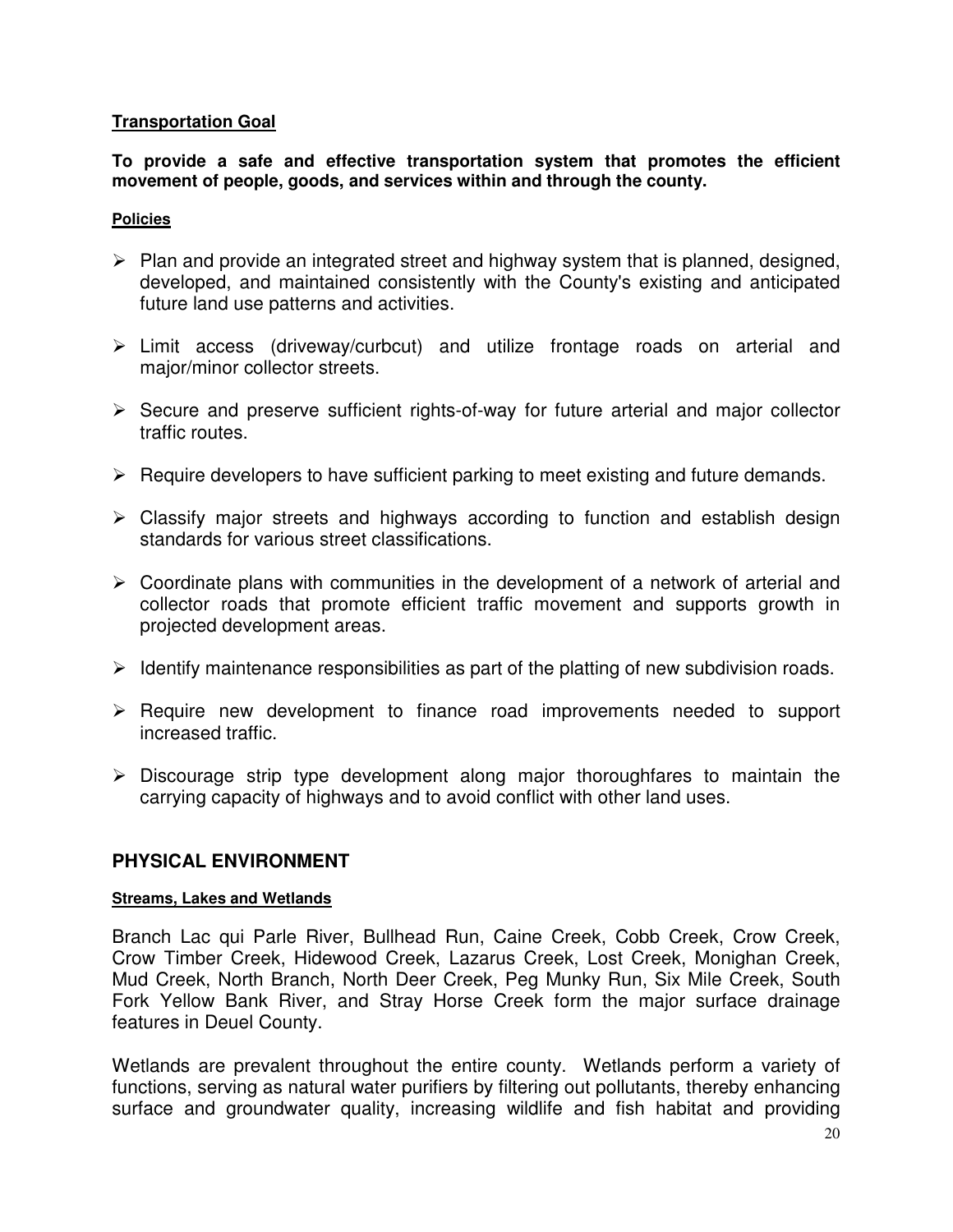recreational opportunities. Wetlands also reduce siltation and control flooding by slowing runoff during rapid snow melt and heavy rainfall, releasing water gradually so erosion and downstream flooding are minimized.

There are twenty-three (23) prairie lakes located in Deuel County. They include, Briggs Lake, Bullhead Lake, Clear Lake, East Coteau Lake, Fish Lake, Fox Lake, Ketcum Lake, Lake Alice, Lake Cochrane, Lake Francis, Lake Oliver, Lake Sutten, Lone Tree Lake, Midway Lake, Mud Lake, North Coteau Lake, Round Lake, Rush Lake, Salt Lake, School Lake, South Coteau Lake, South Slough, and Wigdale Lake.

### **Soils**

There are ten (10) soil associations, or types of soil patterns in Deuel County. A soil association is landscape that has a distinctive proportional pattern of soils. It normally consists of one or more major soils and at least one minor soil, and it is named for the major soils.

The Natural Resources Conservation Service recently completed a major update of the Deuel County Soil Survey. Soil boundaries were provided in digital format for entry into a Geographic Information System (GIS) along with attribute information associated with the various soil types. GIS affords the opportunity to analyze these attributes as part of the site development evaluation process.

A map showing soil associations is useful to people who want a general idea of soils in the county. The soil attributes provide information on agricultural productivity, erosion factors, and limitations for the use of wastewater absorption fields, lagoons, buildings, roads, and other engineering applications. The County should consider soil associations and their limitations when making decisions on future development projects.

### **Flood Plains**

Floodplains are lowlands adjacent to the channels of rivers, streams, and other watercourses where inundation periodically occurs due to extreme natural events.

The Flood plain has two constituents  $-$  a floodway and a flood fringe. Together they comprise the flood hazard area generally referred to as the 100-year flood plain identified by the Federal Emergency Management Agency (FEMA), where the chance of experiencing a flood of such magnitude is one (1) percent every year.

Deuel County maintains eligibility in the National Flood Insurance program. Presently, there are no special flood areas (100-year flood plains) identified within the rural areas of the county. This is not to say that there are no locations where localized flooding occurs. Because of the FEMA "All Zone C" classification, the county does not enforce a Flood Damage Prevention Ordinance. A Flood Damage Prevention Ordinance establishes restrictions on construction in the flood plain and floodway. In the event a detailed study was conducted and 100-year flood plains were identified, the County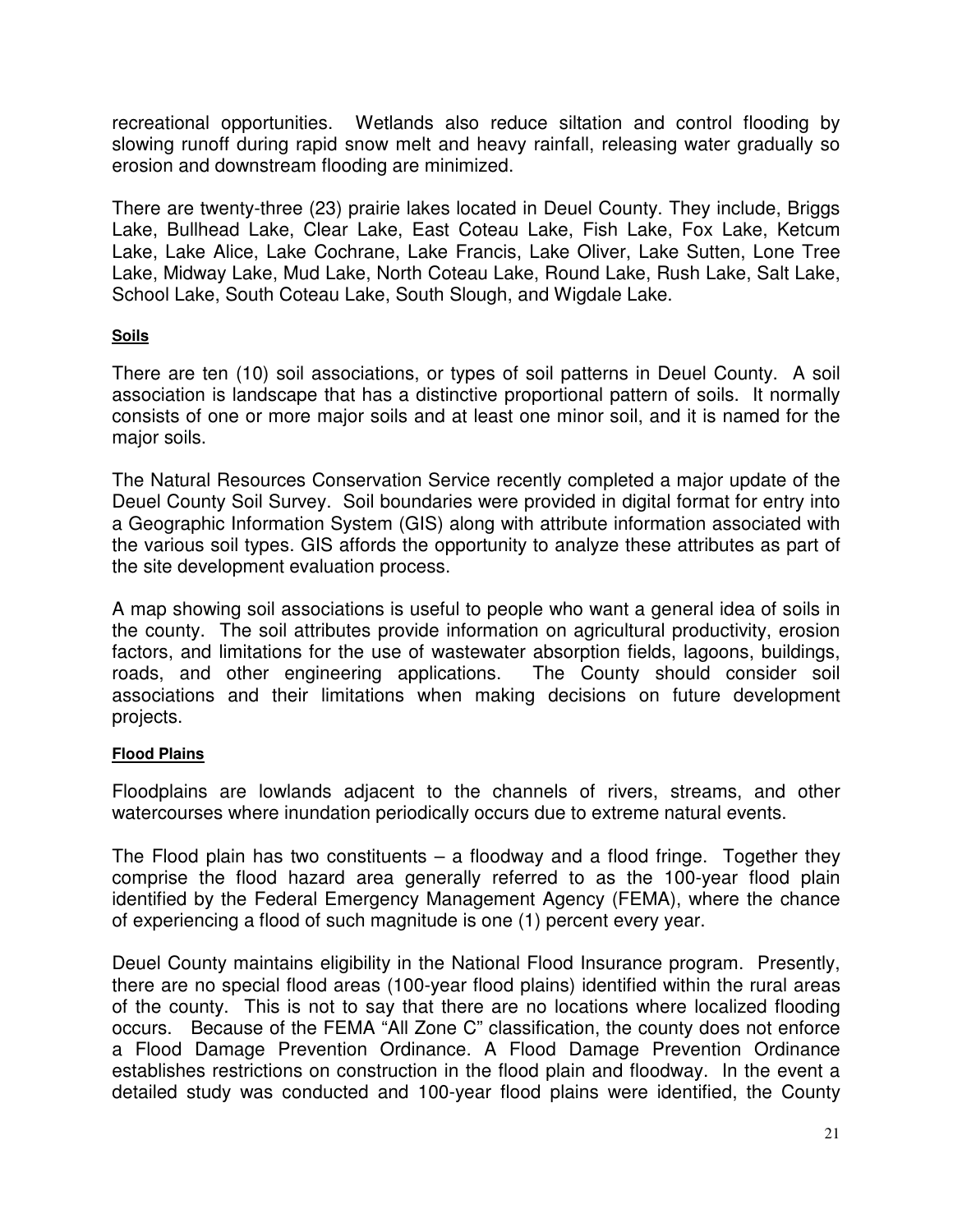would then adopt a Flood Damage Prevention Ordinance. The benefits of detailed flood plain study would include the enabling of county residents to purchase special insurance at subsidized rates. Further, the ordinance would require residential structures be flood-proofed. This is done by requiring the lowest floor of residential structures to be constructed to a standard of one (1) foot above the base flood elevation. Residential structures would also be prohibited from being constructed in flood ways while encroachments, including fill and new construction, would be prohibited unless engineering certification demonstrates that the activity will not result in an increase in flood levels. Although a Flood Damage Prevention Ordinance does not exist for Deuel County, the above concepts of flood proofing should be incorporated in proper site design and review.

#### **Aquifer and Water Source Protection**

The County's water resources consist of surface water found in streams and lakes, and groundwater. The groundwater resources originate in two main aquifers. The first are the glacial drift formations and deposits of outwash in the form of sand and gravel. The major surficial outwash deposits in Deuel County are located in the central and eastern portions of the County. The second main aquifer is the Dakota Formation. The first occurrence of this formation is generally greater than 100 feet from the surface.

The water resources are at risk of contamination by a variety of sources – inadequate wastewater treatment and disposal attributed to both on-site and municipal sources, mismanagement of waste from livestock facilities, overuse of fertilizers and pesticides, solid waste disposal sites, and sites for the storage and manufacture of regulated substances. The county enforces measures to protect these vulnerable areas through the water source protection overlay district provisions of the zoning ordinance. The overlay district prohibits uses, which pose a high risk of contamination to surface and groundwater resources, and regulates other potential damaging uses so that adverse environmental impacts are minimized.

Map 8 provides information regarding the location of shallow (less than fifty feet from the surface) surficial aquifers.

Regarding the provision of water, the Brookings-Deuel Rural Water System provides water to all rural and municipal users, excluding those with private wells.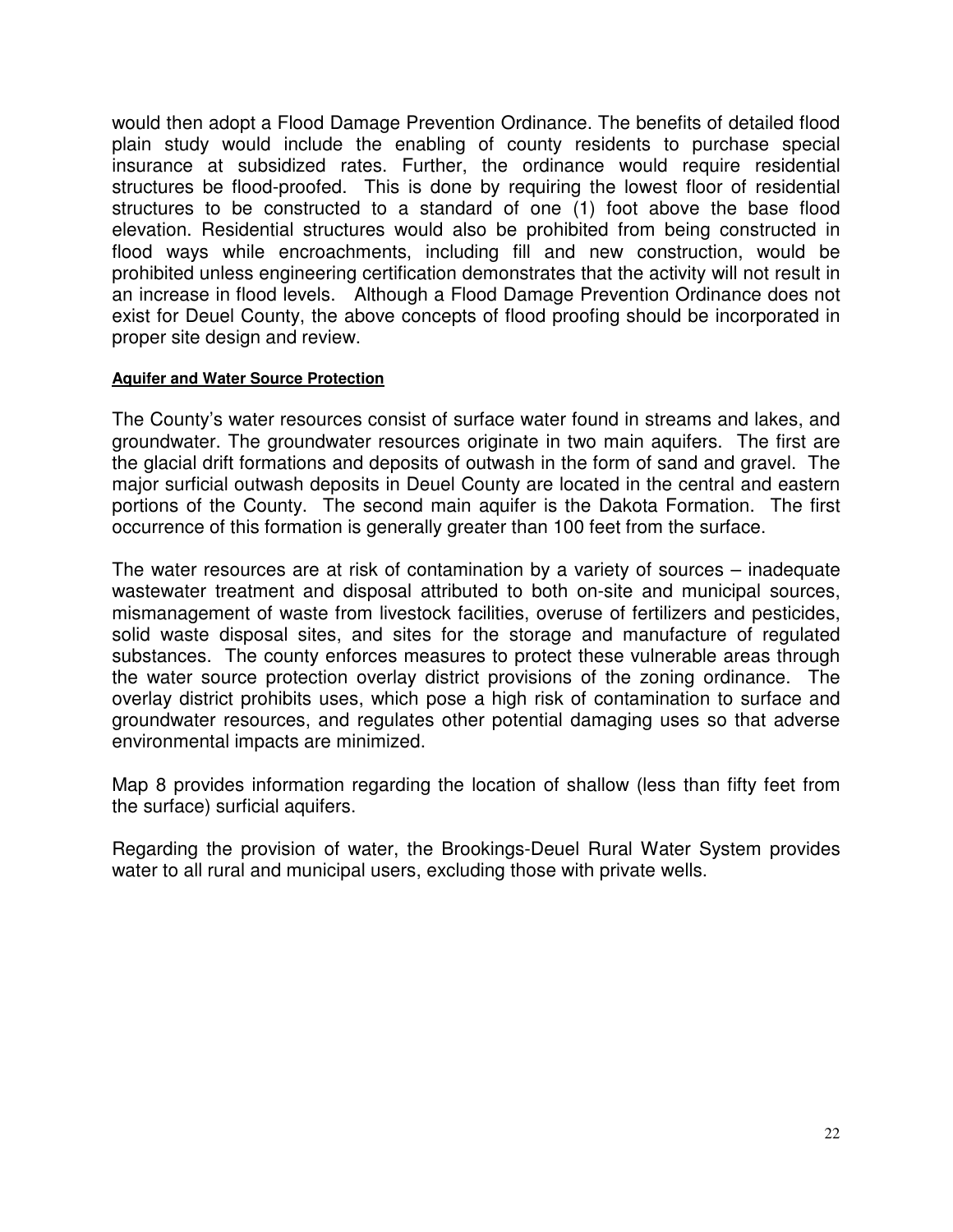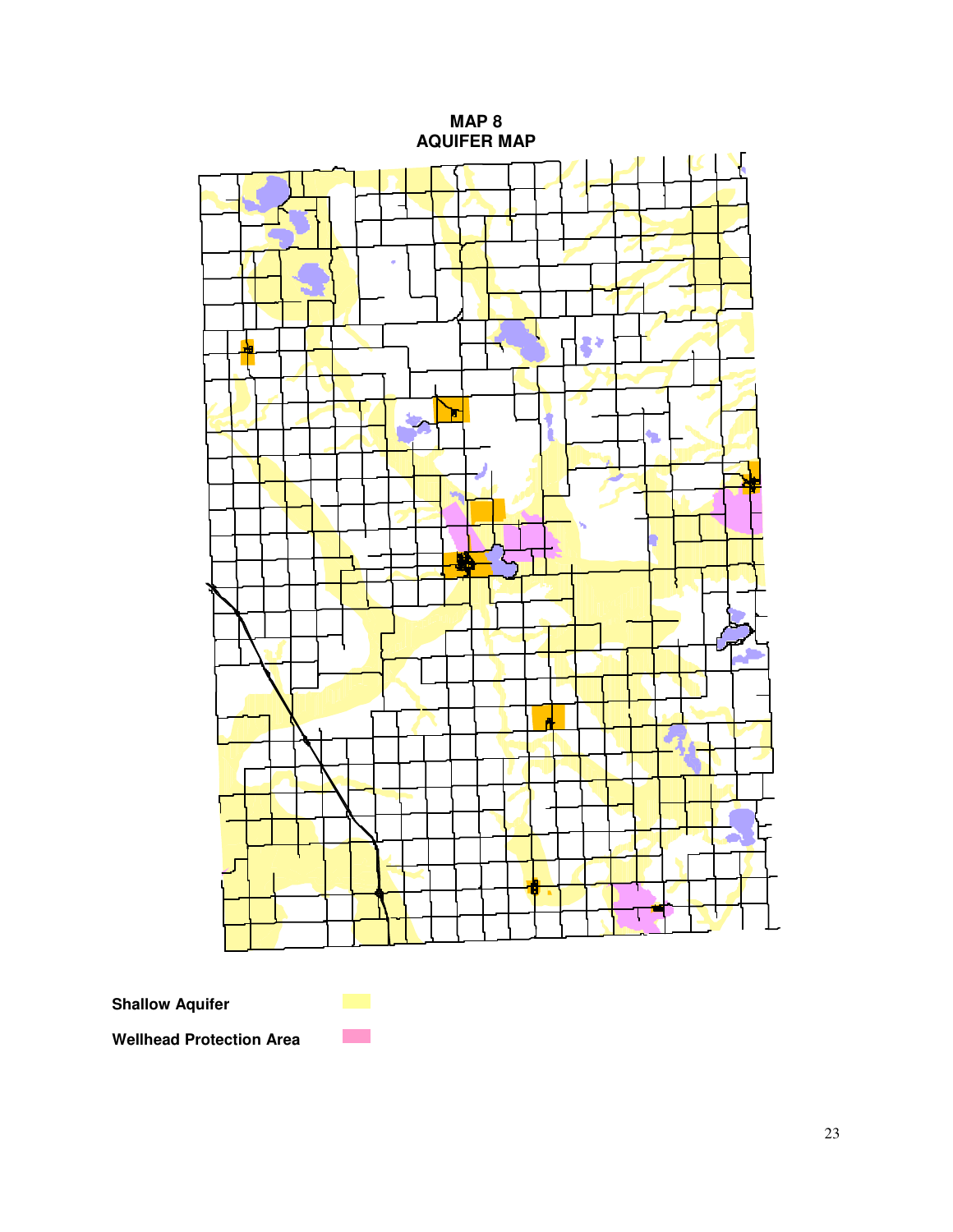## **FUTURE LAND USE**

### **UNINCORPORATED COMMUNITY AND DEVELOPED LAKES FUTURE LAND USE**

To accommodate growth, the future land use plan will address both the fringe and established developed areas of the unincorporated communities and developed lakes. Established developed lakes include those lakes that fall within the boundaries of an established sanitary sewer district. It should be noted however that only the Lake Cochrane Sanitary Sewer District currently operates a centralized sanitary sewer system.

It is unlikely that much of the established developed areas of Bemis and Lake Cochrane will experience major changes during the planning period. However, redevelopment efforts that improve upon the existing land uses in the older, established areas of the community/lake are encouraged. These efforts may come in the form of rehabilitating existing structures through modernization or from the demolition, removal, and replacement of obsolete structures. It should be stressed that all redevelopment efforts within established areas of the community/lakes comply with existing adjacent land uses and/or recommendations of the Planning Commission.

In selecting potential sites for future development, goals and objectives relating to general land use, residential land use, transportation and public utilities were considered. Locational factors used in determining these sites considered issues of compatible adjacent land uses, existing infrastructure such as transportation (location of paved roads, traffic access and safety), public utilities topics (availability of water and sanitary sewer, topography and drainage), and cost efficiency.

#### **Future Residential**

Similar to existing residential areas, the main goal when developing areas for future residential use is to create an area, which provides a strong, cohesive environment that does not intrude upon or mix with intensive agricultural, industrial or commercial uses. To maintain the lowest public expenditures necessary for developing future residential areas, it is prudent to incorporate relevant street, park, and general utility development plans.

As previously stated, the category of multiple-family exists within the Residential Land Use classification. The multiple-family use classification provides areas within the community/developed lake for medium to high-density neighborhood development. Housing types in the multiple-family use classification would include duplexes, townhouses, condominiums and apartments. Type I manufactured homes on permanent foundations, duplexes and similar multiple units may be placed in most neighborhoods with single family residences since the overall appearance and density of the neighborhood is neither effected nor exceeded. Type II manufactured homes and manufactured home parks will be handled on a case-by-case basis.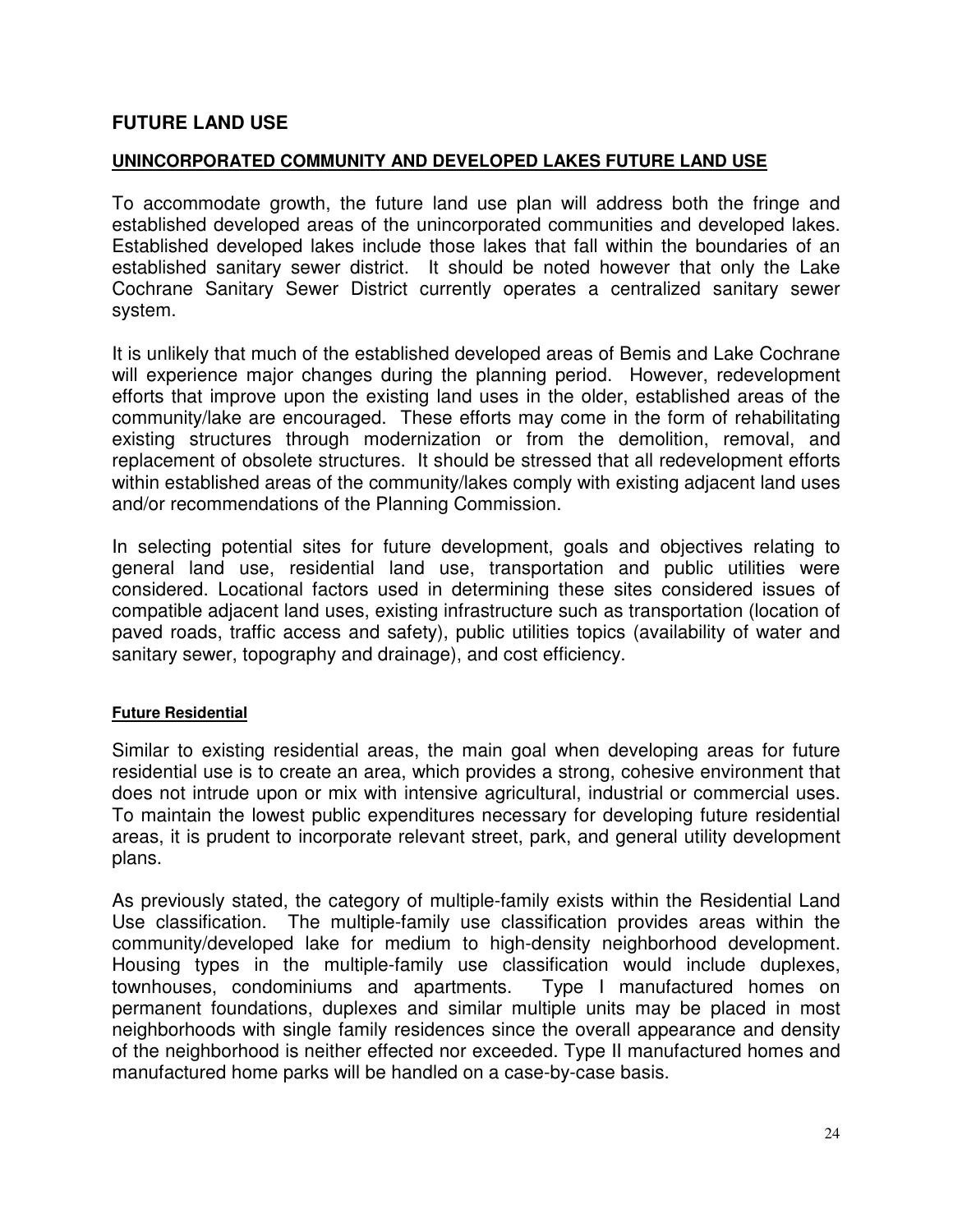### **Future Commercial/Industrial**

Locational factors to consider when planning for commercial and industrial land use development include compatible adjacent land uses, existing infrastructure, topography/drainage, traffic (congestion, access, parking, safety), and in addition - type of commercial/industrial activity (whether or not the proposed activity is agriculturally versus non-agriculturally related).

### **Future Open Space**

Open space is a desired amenity of the urban environment. Circumstances and conditions under which open space areas should be set aside relate largely to a community's commitment for improving the visual appearance of the area. As a minimum, aquifers, wetlands, flood plains and floodway, and land areas with twenty (20) percent grade or greater should be protected from extensive urban development, if possible. In addition, there are other areas within and around the area that have a scenic value that enhances the quality of life. These areas should be identified and protected whenever possible. Further, roadway and utility improvements, as well as buildings and signage should be controlled so that they are sensitive to adjacent scenic areas. With appropriate planning and coordination of adjacent development projects, a system of interconnected belts of permanent open space can be created to provide a haven for wildlife, enhance community views and vistas or simply provide a pleasant contrast to the urban scene.

### **Future Agricultural**

Land areas not expected to be developed within the 15-year planning period have been designated as agricultural in the future land use plan. No attempt has been made to project which, if any, of these areas should be permanently maintained for agricultural purposes. The implementation of this plan through zoning and subdivision regulations will help minimize the disturbance of agricultural land and promote a smooth transition to other uses.

#### **Bemis**

#### **Future Land Use**

Presently, there is little indication that Bemis will experience much development pressure. However the following recommendations should assist in the planning for development.

#### **Recommendations:**

Those portions of Bemis which are presently developed or have the immediate potential to develop are considered Areas of Development Transition. Development should be encouraged in these areas prior to entering periphery areas of the community for development.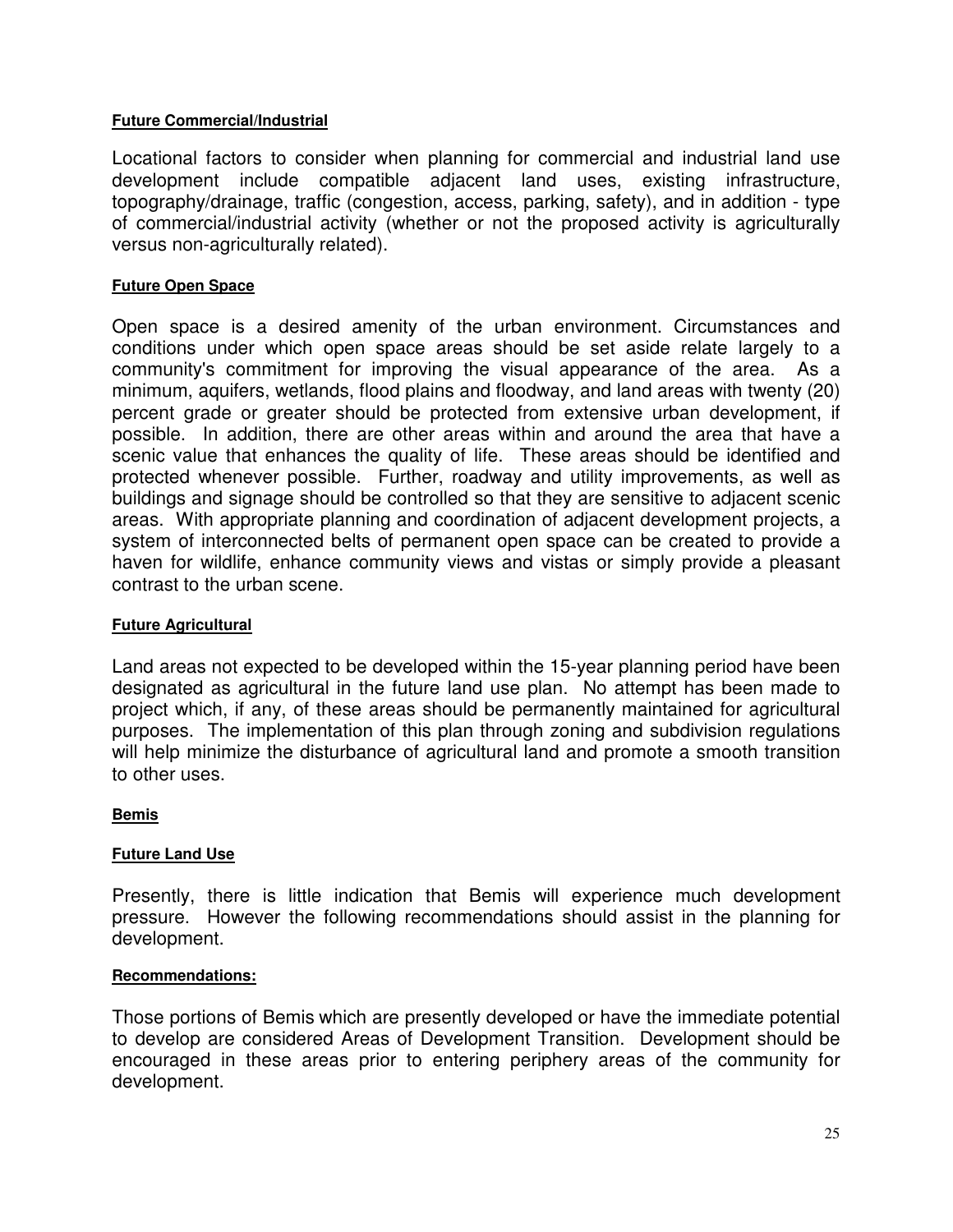It should be noted that future development areas within Bemis might need to acquire right-of-way for the necessary construction of streets, water, and sanitary sewer services prior to future development.

Presently, there is little indication for the need of additional designated lands for utility and public/quasi-public uses.

### **Lake Cochrane**

#### **Future Land Use**

#### **Recommendations:**

It is expected that additional residential development will occur around Lake Cochrane in areas that can be adequately served by sanitary sewer.

Those portions of Lake Cochrane which are presently developed or have the immediate potential to develop are considered Areas of Development Advantage. This area is further defined by the boundaries of the Lake Cochrane Sanitary Sewer District. Future Development of the Lake will be limited by the availability of a centralized sanitary sewer system or improved individual septic systems. Development transition areas have been identified adjacent to the Area of Development Advantage.

In order to preserve the water quality of the lake, it is recommended that keen oversight be utilized in future urban and rural development decisions. The goals and policies regarding Areas of Development Advantage and Transition should be utilized when addressing development issues in the above areas.

### **LAND USE PLANNING POLICIES**

The purpose of this Comprehensive Land Use Plan is to outline what is to be produced or accomplished in the County relative to the physical environment. Deuel County's Comprehensive Land Use Plan shall consist of land use planning policies and a future land use map. The land use planning policies contain numerous goals and policies. These policies and maps should all be used collectively as they set a comprehensive framework for a review and evaluation process upon which plans, developments, and programs can be formulated and instituted.

The primary objective of this study is to identify where and how this growth can best take place. This required the documentation of existing land uses and the identification of opportunities and constraints that will affect future land development.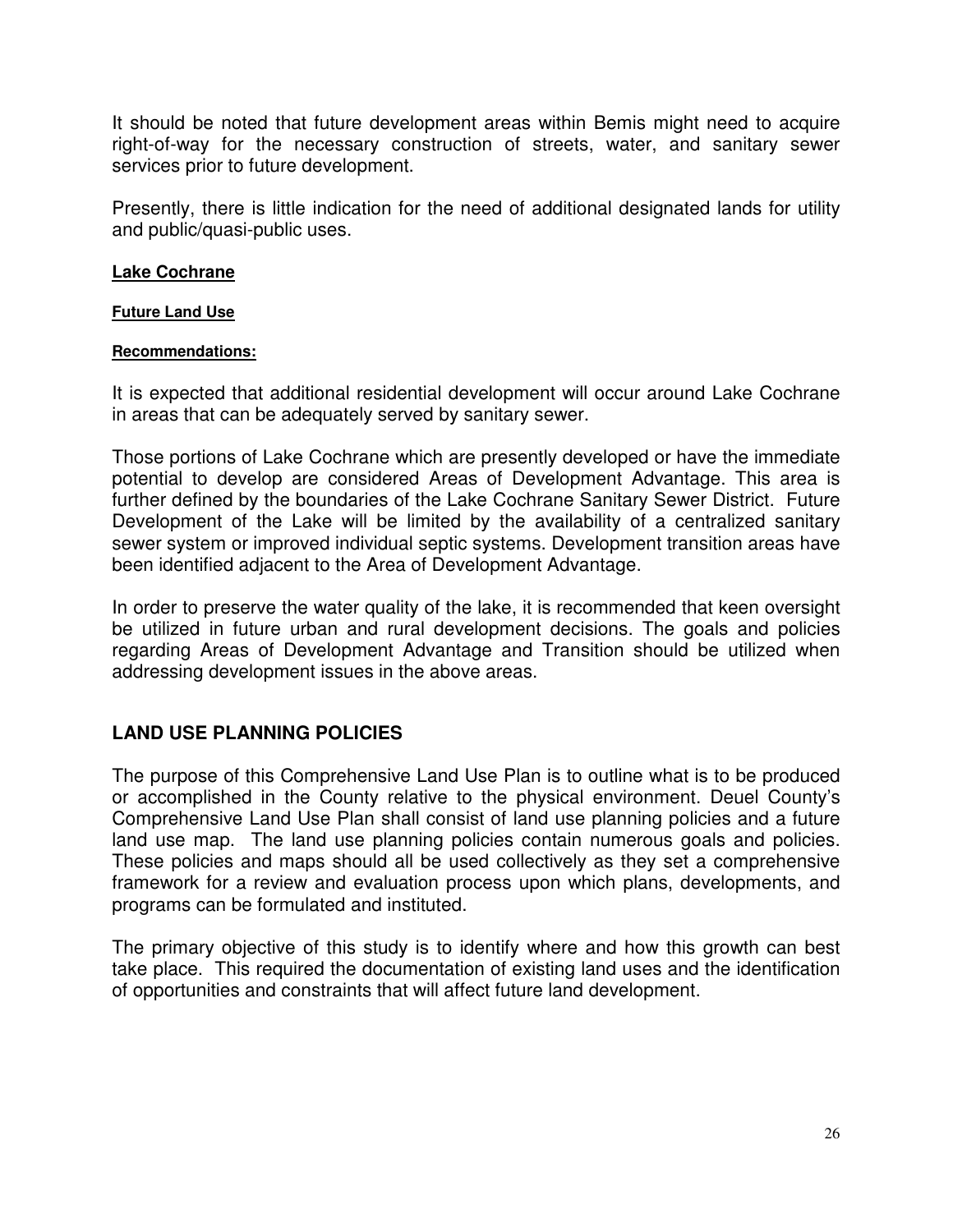The development of land use planning policies was required to establish the basis on which future development would take place. By integrating the county's vision and growth objectives with the available resources, a preferred direction and pattern for future development was determined, and thus, became the basis for the recommendations and future land use plan as presented in this report.

Generally, a comprehensive land use plan will utilize written policies to paint a picture of how a county should look in 10 to 15 years. An initial step in the development of a comprehensive plan is that of establishing land use planning policies. The following are the major goals, objectives and policies, which have an application to the development of the comprehensive plan for Deuel County.

## **DEFINITIONS**

This section contains the development "vision" for Deuel County. It is expressed through goals and policies. A definition for each term is presented below.

- **Goal** A general statement that reflects ideals, ambitions or hopes.
- **Policy** A statement concerning a specific, measurable target or purpose or an action or position that will be taken to achieve the goal.

The Goals and Policies spell out various roles and responsibilities for Deuel County. To better understand the county's role for each Goal and Policy, a number of the key terms are defined below.

- **Create -** Bring about the desired goal, usually with county staff and Planning Commission involved in all levels from planning to implementation.
- **Continue -** Follow past and present procedures to maintain desired goal, usually from county staff and Planning Commission involved in all levels from planning to implementation.
- **Encourage -** Foster the desired goal through county policies.
- **Endorse -** Subscribe to the desired goal by supportive county policies.
- **Enhance -** Improve current goal to a desired state through the use of policies and county staff and Planning Commission at all levels of planning.
- **Identify -** Catalog and confirm resource or desired item(s) through the use of county staff and actions.
- **Maintain -** Keep in good condition the desired state of affairs through the use of county policies, staff and Planning Commission.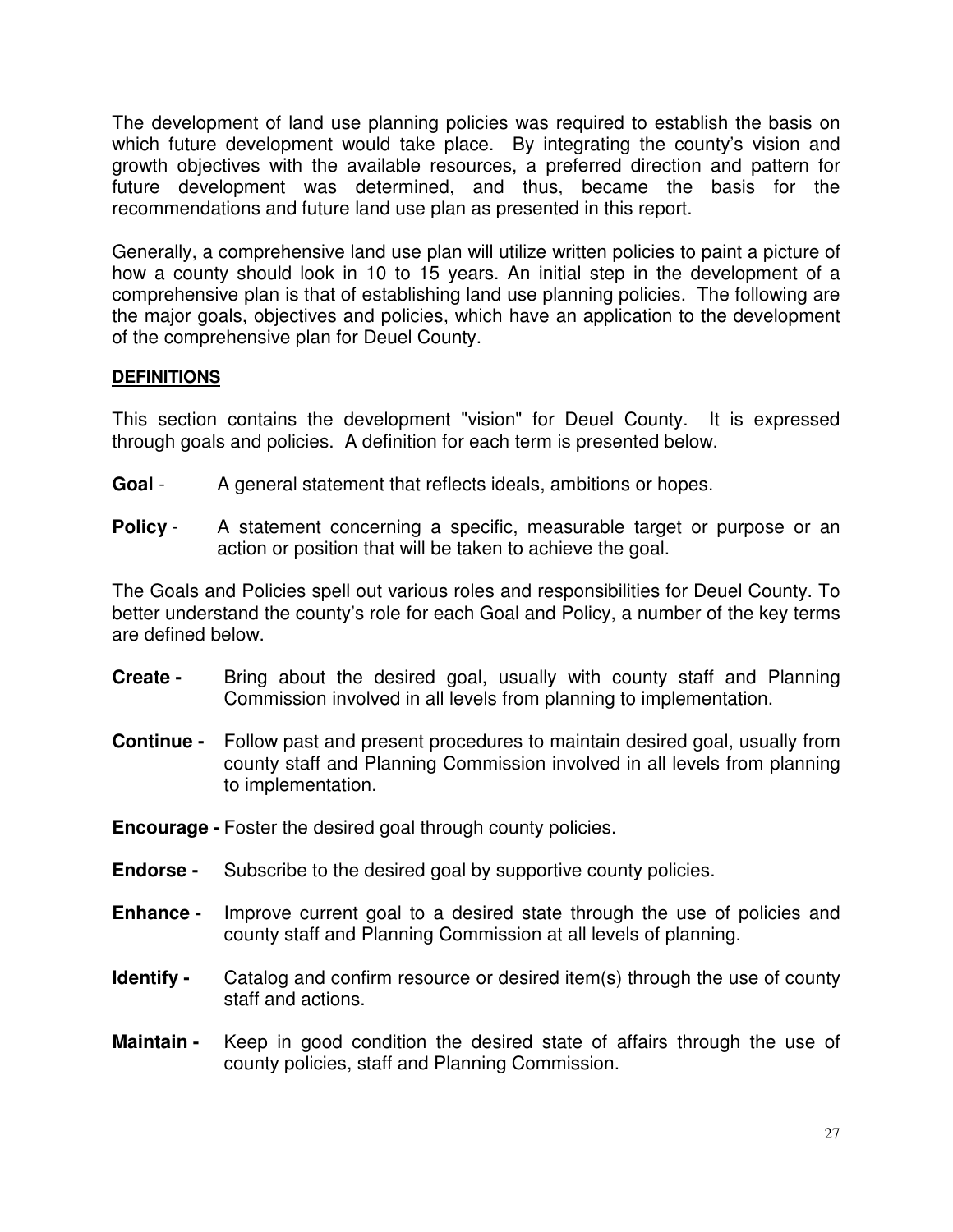- **Recognize -** Acknowledge the identified state of affairs and take actions or implement policies to preserve or change them.
- **Prevent -** Stop described event through the use of appropriate county policies, staff or Planning Commission action.
- **Promote** Advance the desired state through the use of county policies and staff/Planning Commission activity at all levels of planning.
- **Protect -** Guard against a deterioration of the desired state through the use of County policies, staff and Planning Commission.
- **Provide -** Take the lead role in supplying the needed financial and staff support to achieve the desired goal.
- **Strengthen -**Improve and reinforce the desired goal through the use of county policies, staff and financial assistance, if needed.
- **Support -** Supply the needed staff support, policies, etc. at all levels to achieve the desired goal.
- **Sustain -** Uphold the desired state through county policies and staff/Planning Commission action to achieve desired goal.
- **Work -** Cooperate and act in a manner through the use of county staff/Planning Commission actions, policies, etc. to create the desired goal.

The goals and policies spell out various roles and responsibilities for Deuel County. The following statements will direct the implementation of the Comprehensive Land Use Plan. They are being presented under the following nine (9) headings:

- $\triangleright$  Fundamental Goals
- $\triangleright$  Areas of Development Stability
- $\triangleright$  Areas of Development Advantage
- $\triangleright$  Areas of Development Transition
- $\triangleright$  Areas of Development Limitations
- $\triangleright$  Environmental Policies
- $\triangleright$  Residential Development
- $\triangleright$  Commercial and Industrial Development
- Management and Coordination

### **FUNDAMENTAL GOALS**

 $\triangleright$  To provide for orderly, efficient land development within the unincorporated areas of Deuel County.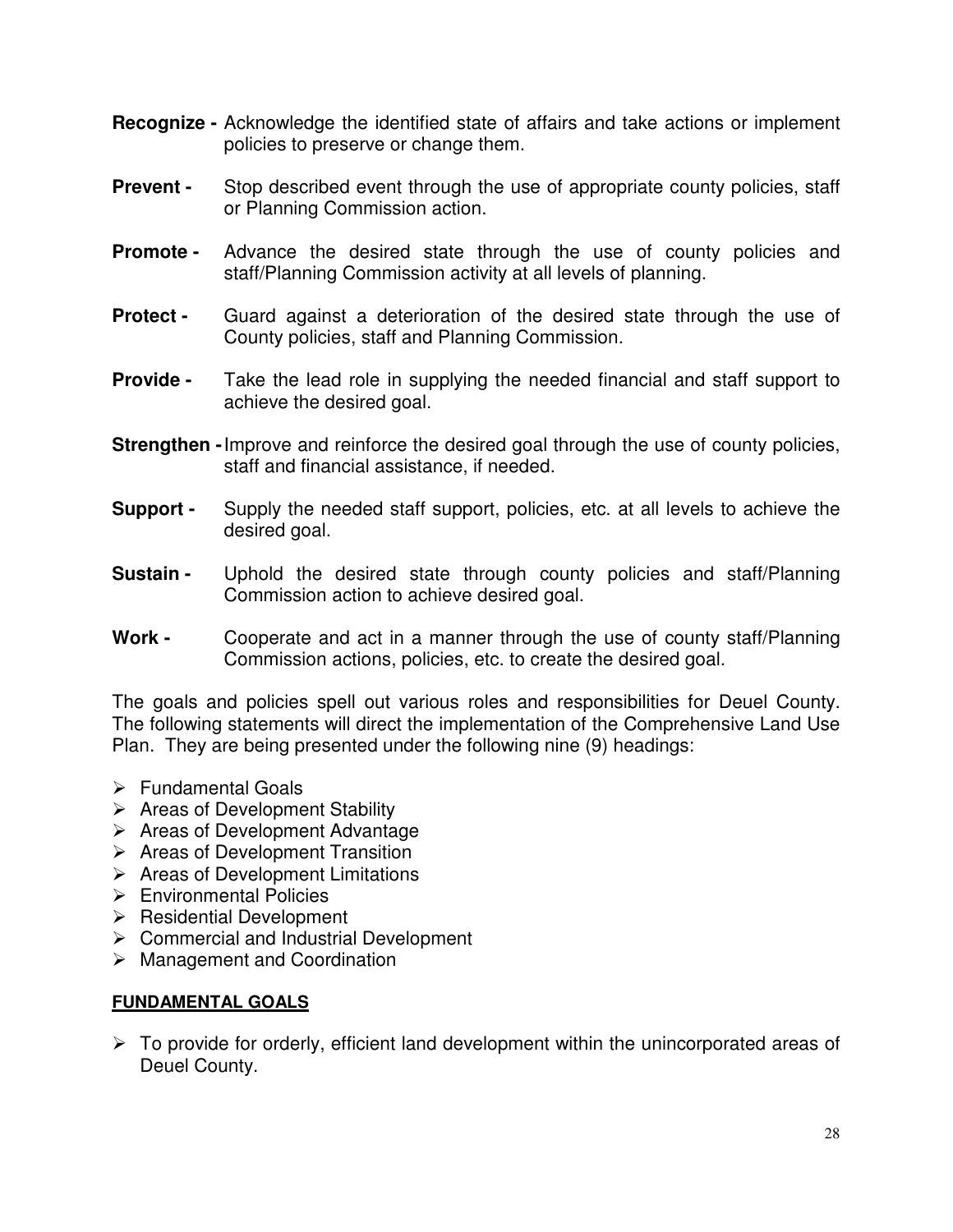- $\triangleright$  To manage growth within the framework of the Deuel County Comprehensive Land Use Plan and other municipal comprehensive plans.
- $\triangleright$  To maintain a distinction between rural areas and municipalities.
- $\triangleright$  To provide a transportation system that promotes the safe and efficient movement of people, goods, and services.
- $\triangleright$  To achieve the maximum efficiency in the provision of public services and facilities.
- $\triangleright$  To preserve and enhance environmental, historical, and cultural resources.
- $\triangleright$  To promote compatible development in the rural area.
- $\triangleright$  To support and encourage the growth of the county's economic base and promote the expansion of job opportunities.
- $\triangleright$  To maintain a viable agricultural economy and preserve the rural quality of life.
- $\triangleright$  To protect and enhance property values and tax base of Deuel County.
- $\triangleright$  Promote only responsible residential, commercial and industrial development based upon sound siting criteria.

### **AREAS OF DEVELOPMENT STABILITY**

This category represents the bulk of agricultural land (cropland, rangeland, and pasture) and sites that are not expected to experience any anticipated change during the planning period. This land use category should be regulated to prevent the encroachment by urban uses until such time development meets the established land use planning policies. There may be an occasional residence, or an agricultural-oriented commercial/industrial venture constructed, but the primary use or focus should remain agricultural. Major, land intensive projects such as a landfill, sewer lagoon, aggregate mining operation, or concentrated animal feeding operation may dramatically alter the area and or adjacent areas. However, these particular uses would involve mandatory public input, a comprehensive site plan review, and environmental assessment procedures.

Areas identified for development stability or agricultural uses shall be managed in such a way as to promote these uses and prevent premature intensification of other land uses. Land in this area shall be regulated so as to limit non-farm residential and urban density development through the use of minimum lot sizes, setbacks, and other regulations.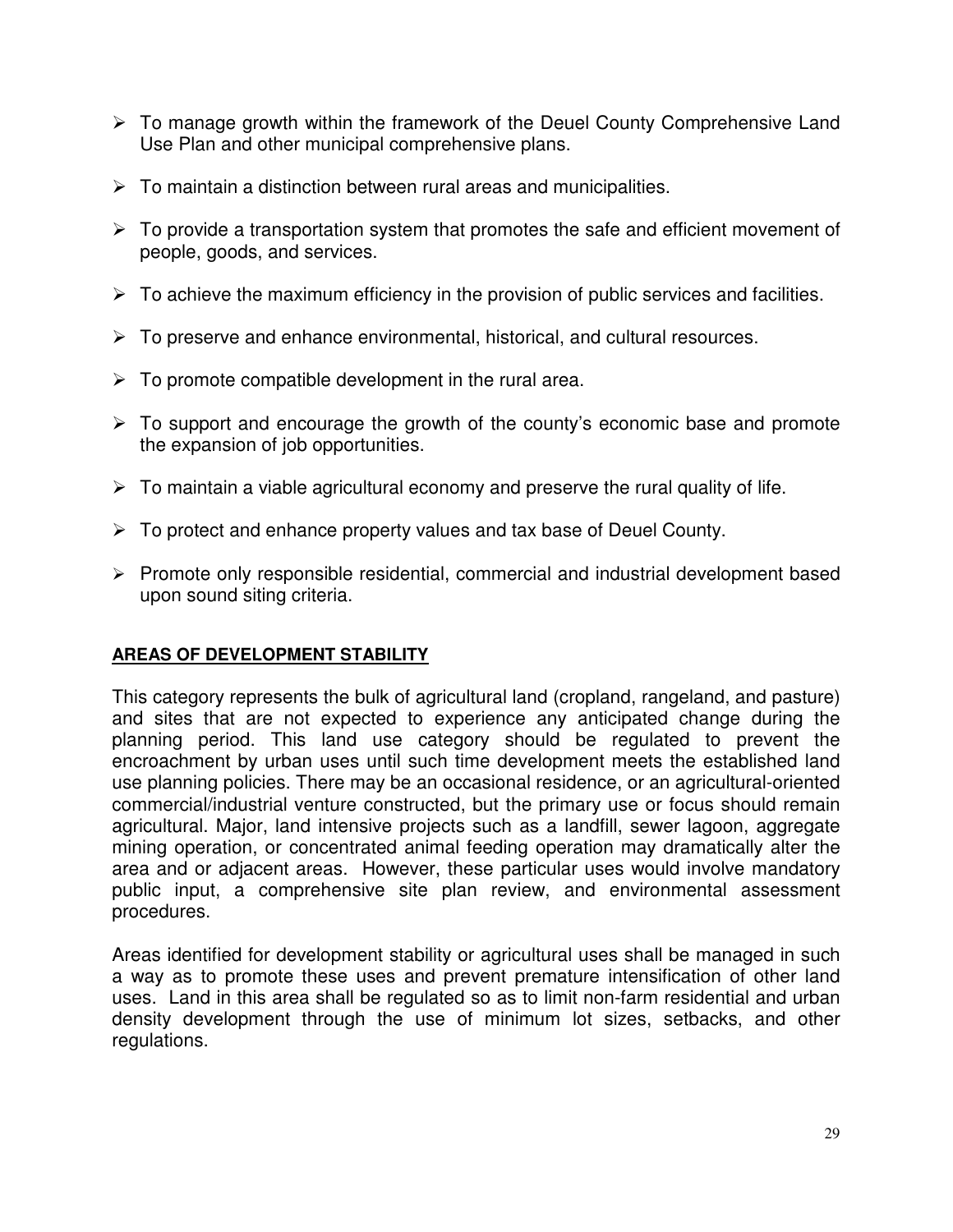It should be noted that if agricultural lands are not protected though land use controls their optimum utilization will diminish in disproportion to the amount of area reverting to urban use. Thus, much of the remaining economic potential of the land, in terms of agricultural production, is lost.

### **Agricultural Preservation Policies**

- $\triangleright$  The premature development of agricultural land should be discouraged.
- $\triangleright$  Discourage development patterns that require public improvements financed in part by the farming community but which are not necessary to support agriculture.
- $\triangleright$  Best management land practices must be employed to protect valuable agricultural land, soils, water supplies, as well as other amenities.
- $\triangleright$  Preserve agricultural lands and protect the rural area from uses which interfere with and are not compatible with general farming practices.
- $\triangleright$  Recognize and improve upon regulations which have a negative impact on farming operations.
- $\triangleright$  Promote development patterns which will avoid producing inflated agricultural land values.
- $\triangleright$  When considering future land use decisions, the preservation of agricultural land should be of significance.

#### **Miscellaneous Policies**

- $\triangleright$  Areas designated appropriate for development stability will not experience public water and sewer extensions.
- $\triangleright$  Limit rural developments to densities that do not exceed current service levels.
- $\triangleright$  Discourage the random and haphazard siting of commercial and industrial uses within the rural area where such uses do not support the agricultural industry.
- $\triangleright$  Protect construction aggregate resources by restricting adjacent land uses to those that are compatible with extraction operations. Require operators to meet developmental and operational standards (such as road haul agreements).
- $\triangleright$  Regulate concentrated animal feeding, processing and related operations to protect environmental quality and minimize conflicts with existing and future development areas.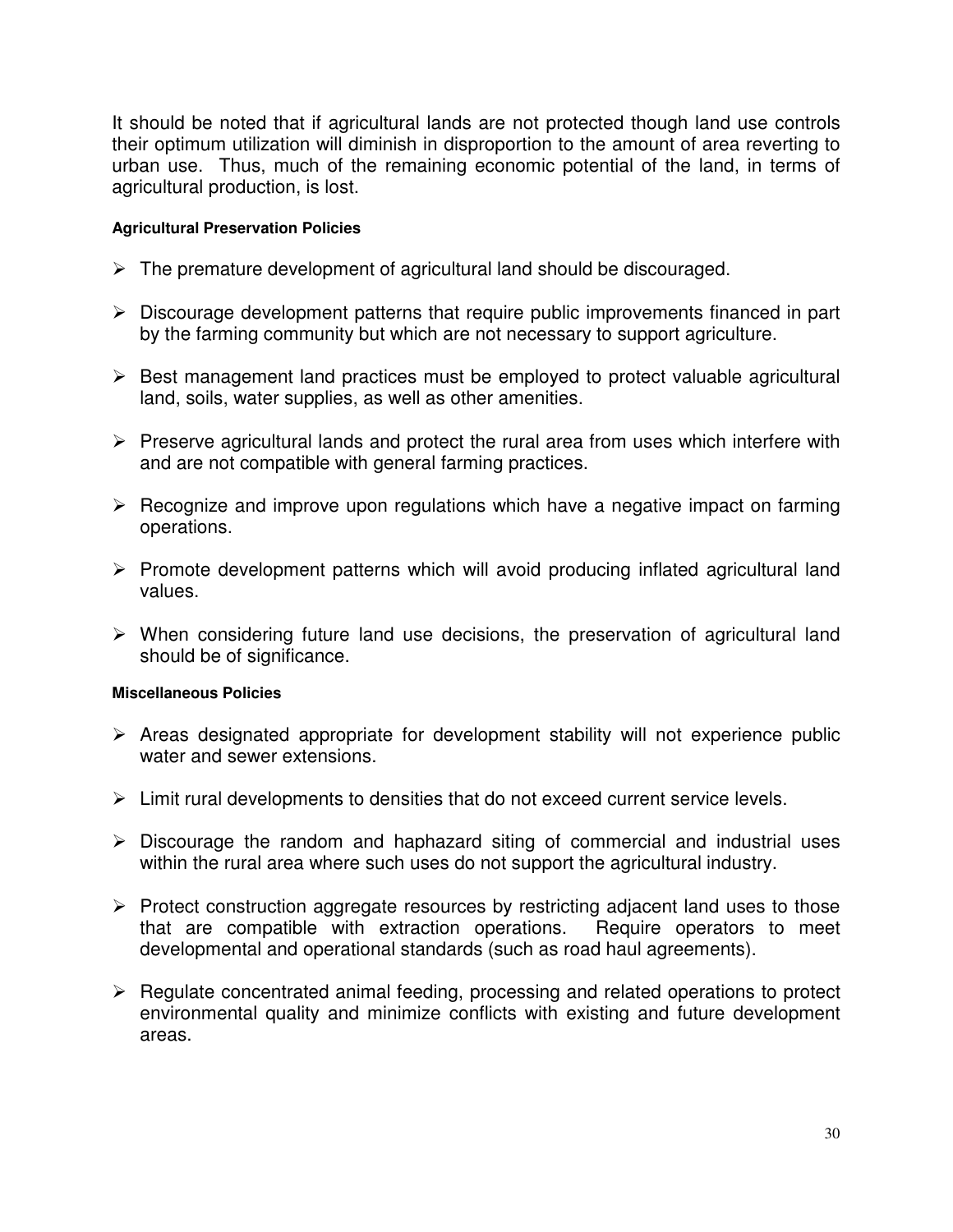- $\triangleright$  In order to protect the aquifer, lakes and wetlands, establish and maintain an inspection program to ensure proper installation and maintenance of on-site wastewater disposal systems.
- $\triangleright$  Only future development (residential, commercial, industrial, etc.) which cannot be accommodated in a community (incorporated or unincorporated) or in a Lake Park District, or sanitary sewer district should be encouraged in the unincorporated areas of the county that have appropriate infrastructure – roads, water sewer.
- $\triangleright$  Deuel County encourages the identification and retention of historic and cultural resources – i.e. historic farms, cemeteries, etc.

## **AREAS OF DEVELOPMENT ADVANTAGE**

These areas have qualities that encourage development in the near future. These areas are located within and immediately adjacent to municipalities and lakes with adequate infrastructure in place. There is often access to transportation routes and the property is served or could be economically served with public services – water, and sewer.

#### **Policies**

- $\triangleright$  Concentrate future non-farm growth in or contiguous to municipalities where public infrastructure can be economically provided. Maximize the utilization and efficiency of existing public facilities.
- $\triangleright$  Discourage premature development in municipal/developed lake fringe areas. Premature development is defined as development that could limit future land use options and opportunities to locate and finance public infrastructure facilities.
- $\triangleright$  Seek input of municipal officials in the review of development proposals which could potentially impact future municipal expansion and public infrastructure projects.
- $\triangleright$  Encourage annexation of potential development sites within municipal fringe areas before development plans are approved.
- $\triangleright$  Recognize municipal growth plans when considering future development proposals.
- $\triangleright$  Preserve the identity of existing communities by discouraging sprawl and leapfrog development.
- $\triangleright$  Only the subdivision of land, adjacent to areas of development advantage which would enhance future municipal/established developed lake development is encouraged.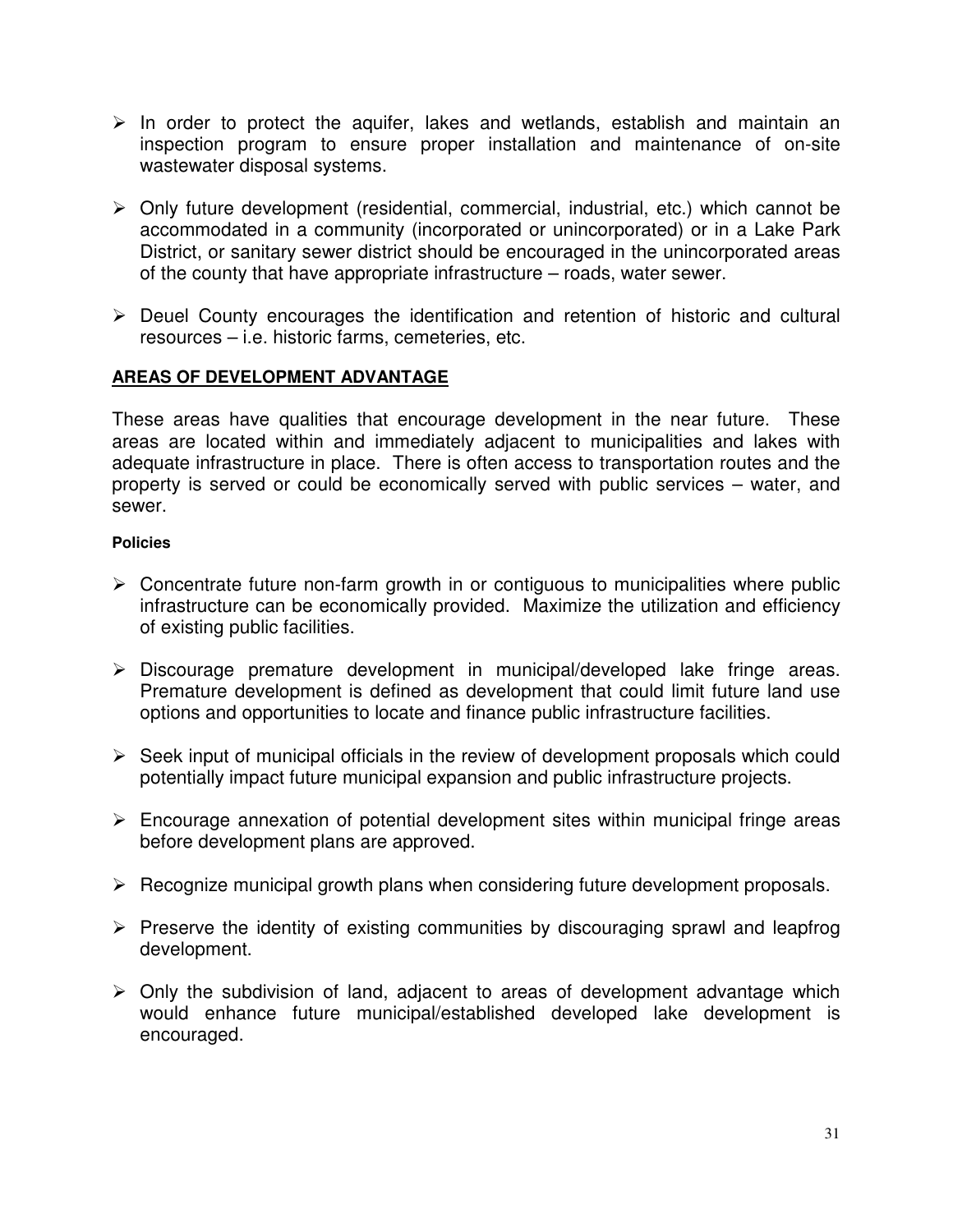### **AREAS OF DEVELOPMENT TRANSITION**

These areas are located near incorporated and unincorporated communities and/or developed lakes. They have been experiencing requests for residential or commercial/industrial development. The current land use is generally agriculture or open space. These areas could be potential conflict zones in terms of availability of public infrastructure, incompatible uses, and municipal/county interests.

### **Policies**

- $\triangleright$  Uses and activities, when compatible, shall be concentrated and clustered into functionality related areas or centers.
- $\triangleright$  Development will not be permitted in areas, without available infrastructure i.e. paved roads, public water, and sewer services and such development shall include connection to said municipal/sanitary sewer district/road district infrastructure.
- $\triangleright$  In areas of development transition, leapfrog development on land which cannot be economically provided with public services and facilities is discouraged.
- $\triangleright$  Cooperation and coordination in land use planning should be promoted between municipal areas, sanitary sewer districts and the County in the development of land and utilities in the extraterritorial jurisdictional area outside of a community's corporate limits.
- $\triangleright$  In areas of development transition, annexation of the land adjacent to the municipal corporate limits and sanitary sewer districts is encouraged prior to development.
- $\triangleright$  In areas of development transition, only the subdivision of land, adjacent to the city limits, which would enhance future city development, is encouraged.
- $\triangleright$  Require county-approved developments within the areas of development transition to require utilities compatible with municipal or sanitary sewer district requirements.
- $\triangleright$  Promote optimum land use relationships and minimize land use conflicts.
- $\triangleright$  Promote cooperative efforts with the municipalities in dealing with development issues in municipal/developed lake fringe areas.
- $\triangleright$  Encourage new residential construction to locate on previously platted lots and other parcels which already qualify as building sites.
- $\triangleright$  Limit rural densities adjacent to communities and sanitary sewer districts so that current service levels are not exceeded, thereby avoiding the creation of new special purpose districts (i.e. sanitary, water and road districts).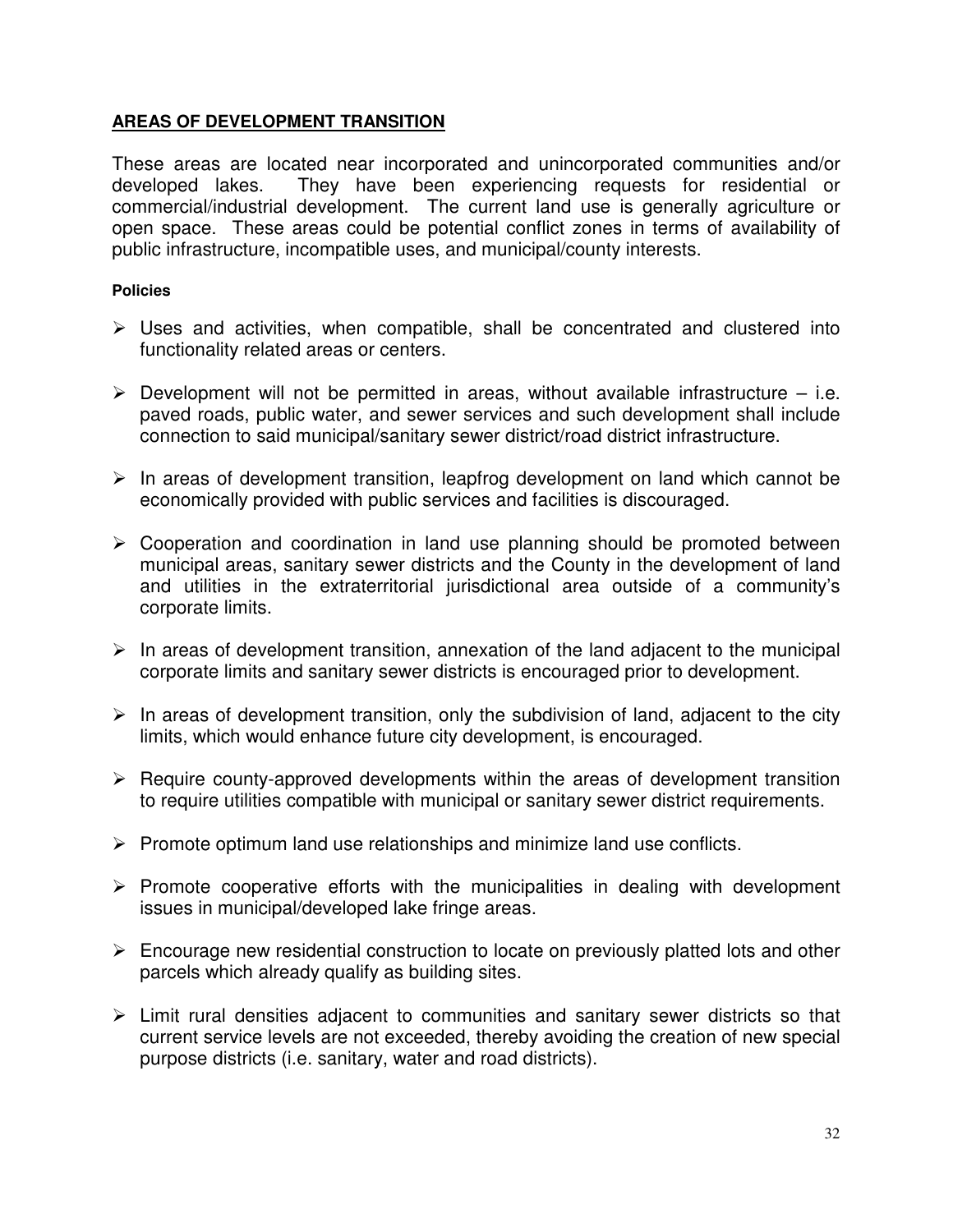- $\triangleright$  Contain urban expansion to areas which are adjacent to incorporated communities and sanitary sewer districts.
- $\triangleright$  Future community growth should occur in areas contiguous to existing development to allow economical expansion of municipal facilities and services.
- $\triangleright$  Rural land will be converted to urban development in accordance with the Comprehensive Plan and in such a way as to promote economic and orderly extension of the urban services.
- $\triangleright$  In many cases, because of the scattered locations of land developments, extension of municipal and sanitary sewer district utilities may not be a practical matter. It is therefore, important that the various governing jurisdictions encourage development of land parcels contiguous to existing developments in order to prevent the creation of large areas of passed land.
- $\triangleright$  Regarding the development of property adjacent to lakes located within the County, the Planning Commission realize that these lands are also areas of development transition and will require extensive review prior to the approval of new developments and/or the expansion of existing developments. Policies or issues to consider in the development of lake property include:
	- In areas of development transition adjacent to lakes, the subdivision and development of land will not be permitted without approved water and sanitary sewer services.
	- **The development and maintenance of interior streets shall be the responsibility of** the developer or homeowners association.
	- **The Planning Commission shall consider the impact upon county and township** roads servicing the proposed lake developments.
	- A piecemeal approach to the development of lake property is not encouraged. A comprehensive design and site review shall be required.
	- **The Planning Commission encourages the development of public and/or private** parks/access areas adjacent to lakes after a comprehensive site review.

# **AREAS OF DEVELOPMENT LIMITATION**

These areas have characteristics that would either prevent them from being developed or would result in excessive construction costs. Regular flooding, depth to the aquifer, steep slopes, fragile soils, proximity to certain facilities (gravel pits, lagoons, landfills, concentrated animal feeding operations, etc.) would all be limiting factors. Limited access to transportation routes and public facilities further limit the areas potential for development.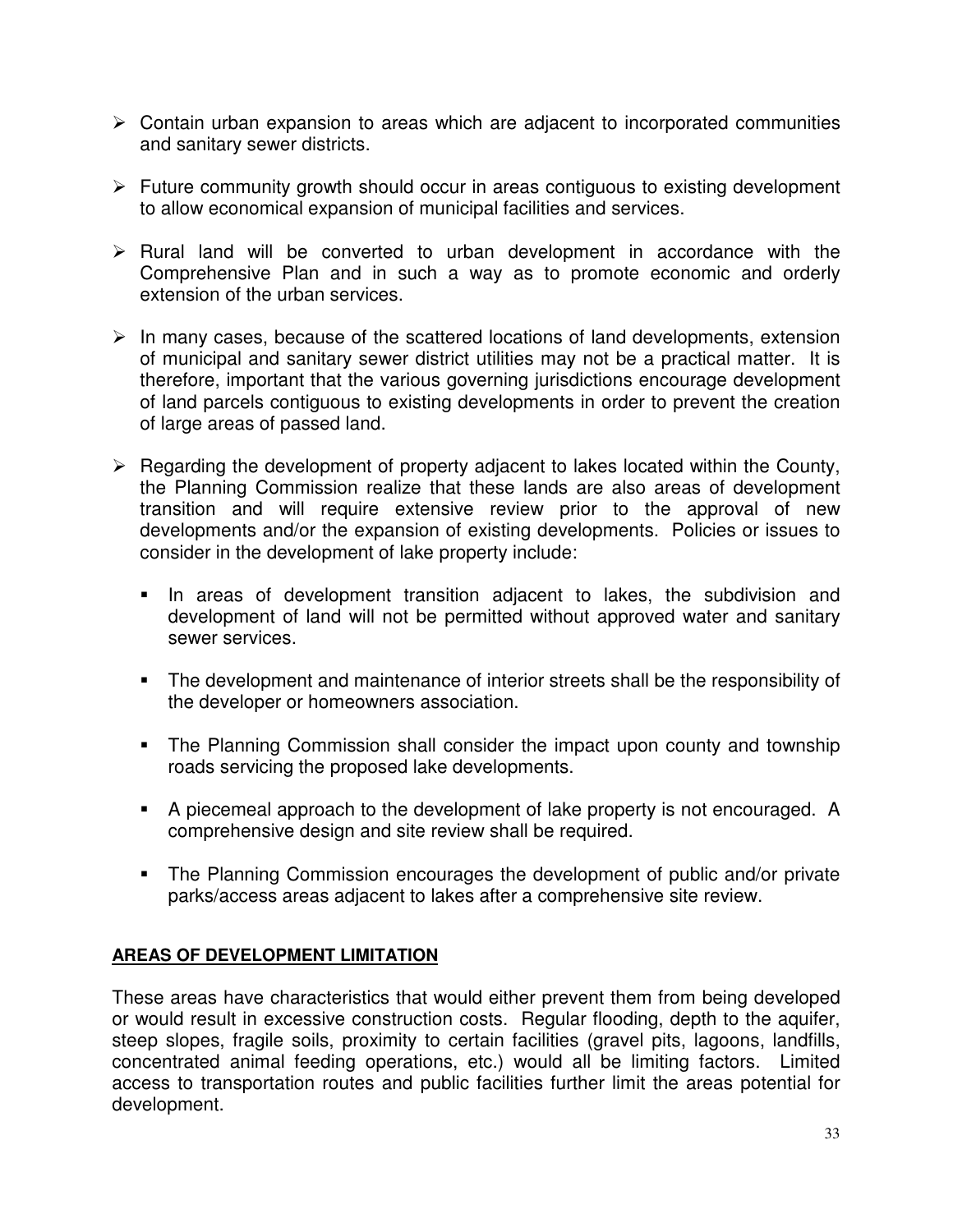### **Development Constraints in the Unincorporated Areas of the County**

The following types of development constraints have been identified and will be accommodated in the future land use plan.

**Floodplain** - This development constraint category has been designated from flood plain studies on land experiencing flooding, standing water, or extremely high water table conditions. The land areas vary in the intensity of problem water conditions, but special consideration should be given to preventing development to occur unless coordinated precautionary measures are instituted.

**Shallow aquifer** - This development constraint category has been designated from groundwater shallow aquifer studies. Special consideration should be given to preventing types of development, which have the potential to pollute the aquifer (concentration of residences, chemical storage, concentrated animal feeding operations, certain commercial and industrial uses, etc.) unless coordinated precautionary measures are instituted.

**Soils** - This development constraint category has been designated from Natural Resource Conservation Service soil studies. These studies provide information on the suitability of the general soil associations to support certain types of land use activities, such as septic tank absorption fields, sewage lagoons, shallow excavations, dwellings with basements, sanitary landfill, roads and streets. The Zoning Officer and Planning Commission will utilize the information from these studies in making decisions relating to the development of specific sites. Special consideration should be given to preventing development to occur in areas where soil types are not conducive to associated development requests.

**Natural Resources** - This development constraint category has been designated from Natural Resource Conservation Service and Corps of Engineer's wetland inventory studies. The land areas vary from bodies of water to game propagation areas. Special consideration should be given to preventing development to occur unless coordinated precautionary measures are instituted.

#### **Policies**

- $\triangleright$  Development of this area shall be compatible with features of the natural environment and accommodated without destroying environmental features and natural amenities. At a minimum, the following areas shall be considered Areas of Development Limitation:
	- **Shallow Aquifer Zone A and B**
	- **Soils that cannot support certain land use activities -these are defined within the** NRCS Deuel County Soil Survey
	- **E** Identified Flood Plains
	- **E** Identified Wetlands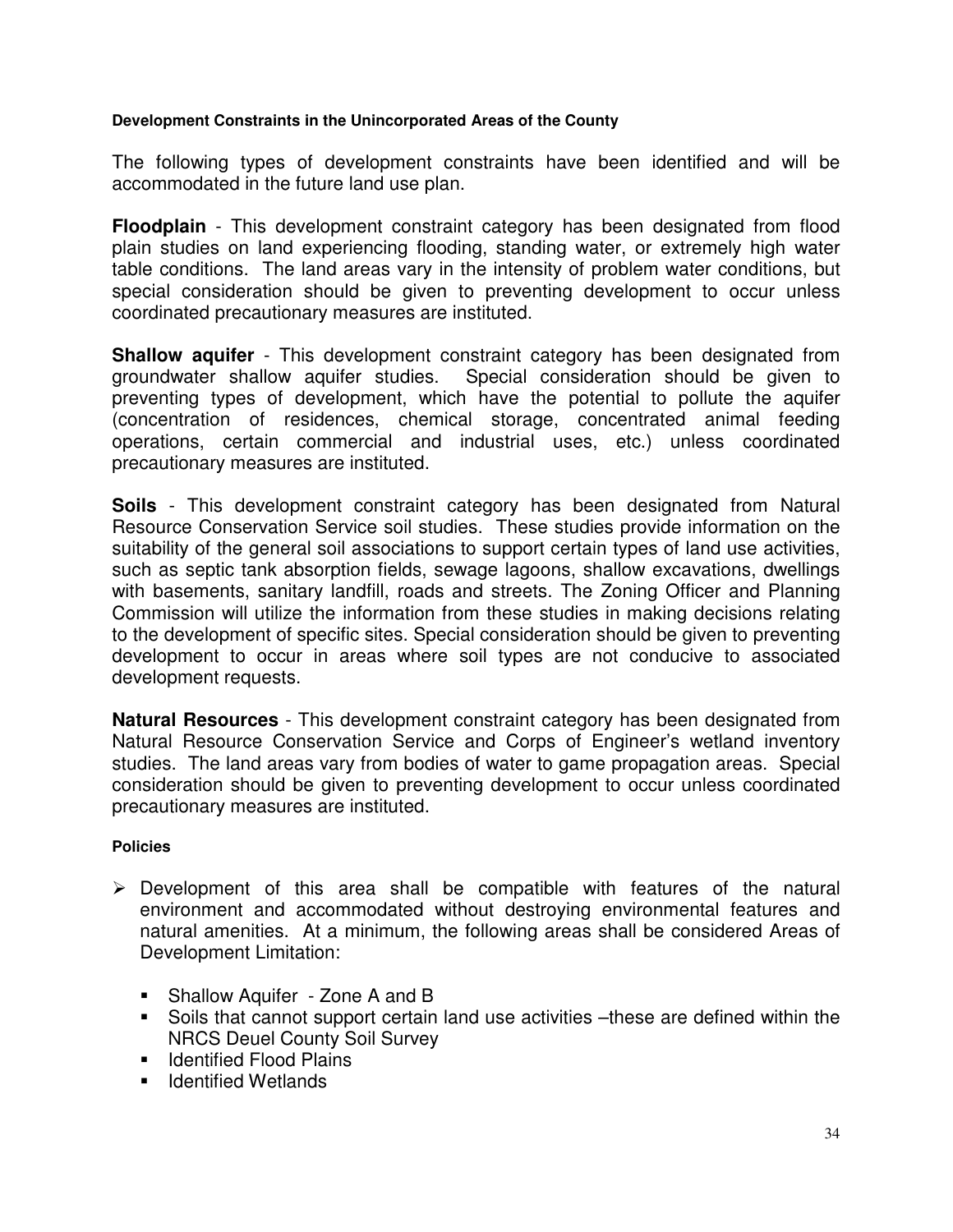- $\triangleright$  The following physical features may be preserved in a natural state and properly maintained: Low-wet areas, lakes and streams, drainageways, wildlife areas, and tree-cover.
- $\geq$  Zoning and subdivision regulations shall require protection of drainage ways, wetlands, water courses, water bodies, soils, and aquifer; and shall require easements for such and make them integral parts of land development site plans.

### **ENVIRONMENTAL POLICIES**

**It is the goal of Deuel County to avoid development in areas that:**

- **1. Are environmentally fragile or unique;**
- **2. Present health and safety hazards, as defined in County, State, and Federal statutes, to county residents.**
- **Policy 1. Soil characteristics, depth to aquifer, topography and other construction limitations should be carefully considered in project site planning.**

#### **Policy 1 - Supporting Policies**

- $\triangleright$  County officials shall be provided assurances of environmental protection measures, prior to the approval of any required permit or legal document, in areas having obvious or documented development limitations.
- $\triangleright$  The development of stream corridors, the aquifer, natural floodplains and drainageways and other significant natural areas that are unsuitable for construction shall be precluded.
- County Officials shall strive to protect surface water and groundwater, especially in those areas that are designated wellhead and shallow aquifer protection areas.
- $\triangleright$  Soil erosion and downstream sedimentation shall be minimized through appropriate design.
- $\triangleright$  Prior to development in unsewered areas, soils shall be tested and analyzed for absorption capability and no building permits allowed unless tests determine site meets established sanitary standards.
- $\triangleright$  Those areas identified as floodplain, groundwater aquifer, natural resource shall be managed in such a way as to prevent premature development of other land uses.
- $\triangleright$  Natural drainage courses should be protected in their capacities to carry runoff water.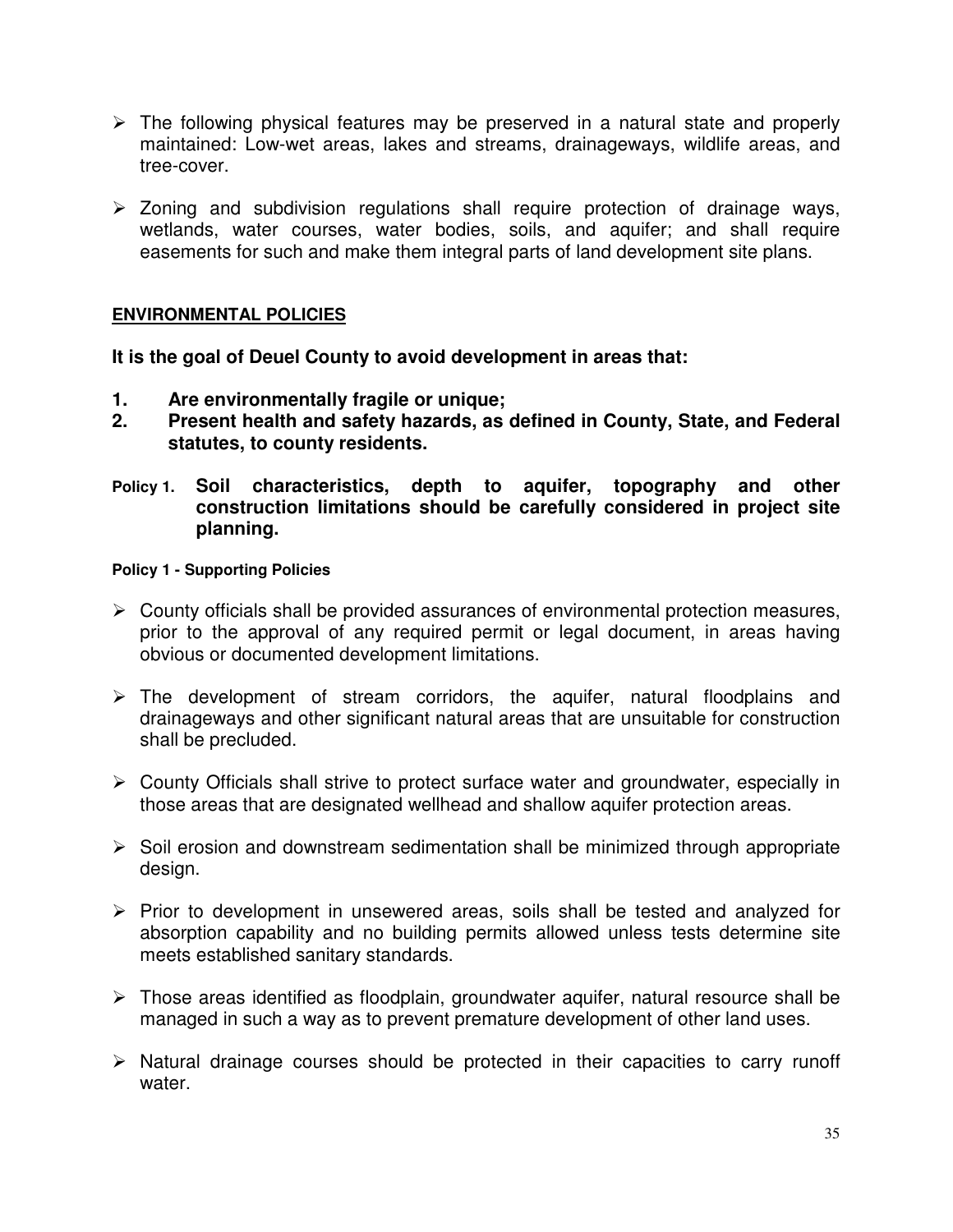### **Policy 2. Development shall be limited within areas that are known to experience regular and/or severe flooding.**

#### **Policy 2 - Supporting Policies**

- $\triangleright$  Citizens seeking county permission for development within a known flood hazard area shall provide documentation that their project will not present a risk to public health and safety.
- $\triangleright$  Proposed developments in flood hazard areas shall comply with the National Flood Insurance Program and associated regulatory agencies.

## **Policy 3. Drainage, air quality, noise, and other environmental factors will be considered for impacts on neighboring property.**

#### **Policy 3 - Supporting Policies**

- $\triangleright$  The preservation of agricultural production practices should be a priority consideration in land use decisions.
- $\triangleright$  In situations where permission is needed and the situation warrants an evaluation, the county will rely upon both technical sources and public input in making decisions.

### **RESIDENTIAL DEVELOPMENT**

### **Residential Development Goal**

In order to maintain an agriculturally based community where conflicts with agricultural practices are reduced and in order to maintain the quality of the lakes within the county so they are viable, it is the goal of Deuel County to encourage the expansion of residential development only in existing incorporated communities, unincorporated villages, sanitary sewer districts and in those rural areas in which the residential development is supportive of agricultural operations.

#### **Policies**

- $\triangleright$  Non-farm residential development should take place at locations that minimize public infrastructure costs and potential agricultural/residential conflicts, and promote safety.
- $\triangleright$  Restrict the density of residential uses and direct higher development densities to the municipalities (incorporated and unincorporated) and sanitary sewer districts.
- $\triangleright$  Preserve and protect the agricultural productivity of rural land by restricting the development of non-farm residential sites.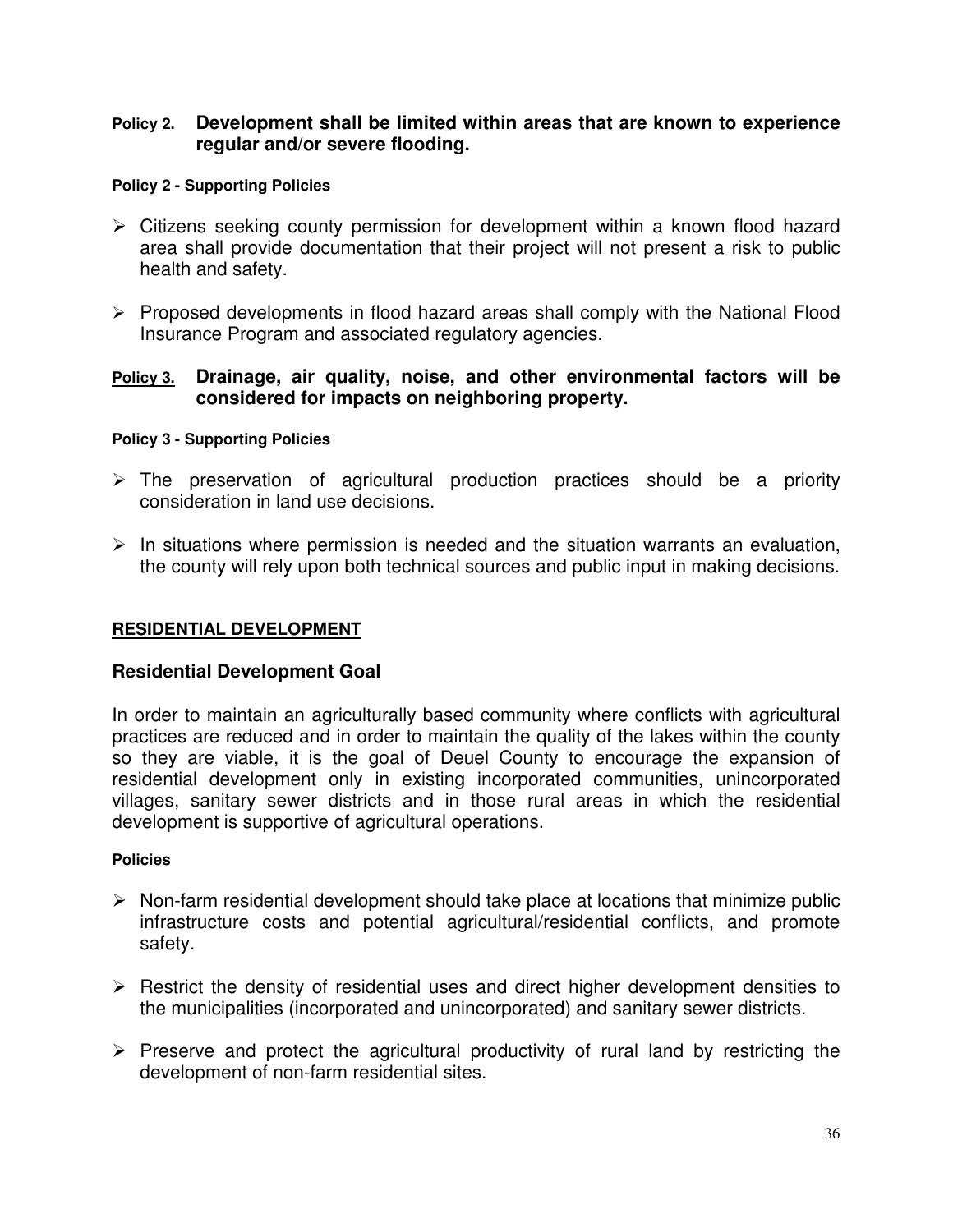- $\triangleright$  Scattered non-farm residential developments shall be discouraged.
- $\triangleright$  Pedestrian and traffic safety, infrastructure capacities, environmental impacts, and adjacent land uses should be considered in evaluating residential development proposals.
- $\triangleright$  Public services and facilities shall be provided at a level sufficient to meet the needs of a low-density agricultural population only.
- $\triangleright$  Within the framework of zoning when small lot developments are proposed, every effort should be made to cluster residential uses and limit driveway approaches onto arterial and collector roads.

### **COMMERCIAL AND INDUSTRIAL DEVELOPMENT**

**It is the goal of Deuel County to encourage the continuation of agricultural production, while promoting cost effective, value added agricultural processing efforts.**

#### **Policies**

- $\triangleright$  Promotion or encouragement should be given to agricultural production and processing activities that benefit the agriculture industry.
- $\triangleright$  County regulations should protect the property rights and promote the economic opportunities of farm operators.
- $\triangleright$  Commercial and industrial development should take advantage of existing utility networks and transportation systems.
- $\triangleright$  The locations, capacities and relationships of public infrastructure systems should be reviewed as part of development proposals requiring county permission.
- $\triangleright$  The Deuel County Planning Commission should encourage the redevelopment and reuse of existing business locations.
- $\triangleright$  Commercial and industrial development, such as value added Ag industries should be compatible with adjacent land uses.
- Commercial and Industrial development projects should take place in designated industrial parks or already developed highway locations.
- $\triangleright$  Commercial and Industrial development projects which potentially pose a threat to the environment shall be precluded from siting in Areas of Development Limitation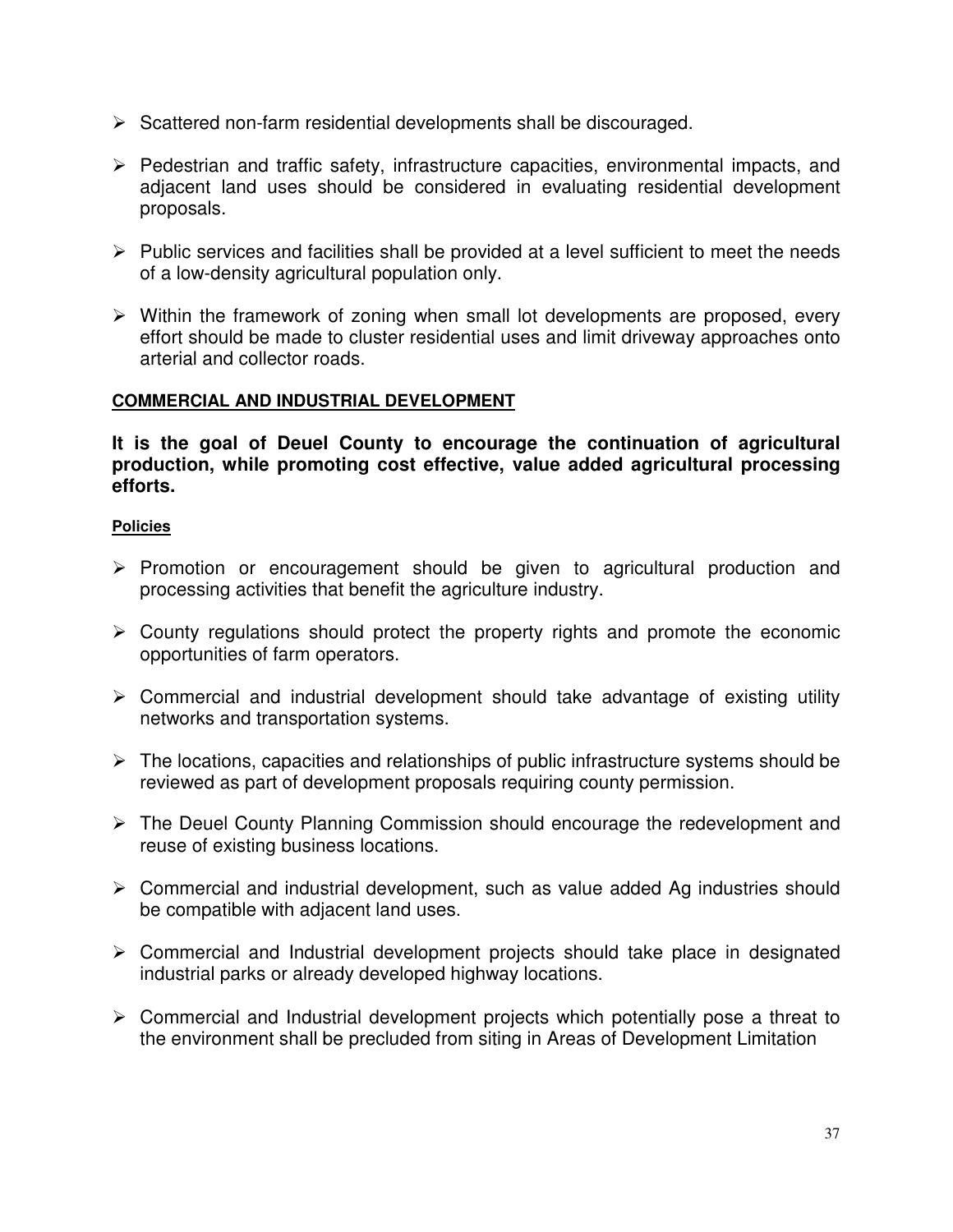- $\triangleright$  Commercial and industrial developments which can be accommodated in an incorporated or unincorporated municipality shall be discouraged in the unincorporated areas of the county.
- Municipal commercial districts should be protected and should not be diluted by a scattered pattern of commercial uses developed at random throughout the unincorporated areas of the county.
- Developers should be encouraged to reserve "buffer" areas between different land uses to minimize the potential for conflict.
- $\triangleright$  Discourage commercial and industrial development in the rural area unless the uses are directly supportive of agricultural operations.
- $\triangleright$  Discourage strip development along transportation arteries, particularly those which serve as gateways to the municipalities.
- $\triangleright$  Prior to construction, each commercial/industrial development project should be subject to a specific site design, review and approval process. The arrangement of the on-site buildings should provide for efficient and viable long-term usage. Further, appropriately locating and designing the development's service areas should discourage disruption to on-site circulation or adjacent land use. Vehicular access to highway commercial and industrial areas should be sufficiently set back from intersecting streets with appropriate sight distance maintained at all entry points. Also, to enhance vehicular traffic flow strict controls affecting the number and location of accesses to commercial/ industrial areas should be established.

### **MANAGEMENT AND COORDINATION**

### **It is the goal of Deuel County to efficiently and effectively manage and coordinate land use plans and implementation tools.**

- Coordination should take place between local, state and regional entities on development issues.
- $\triangleright$  Employ an area-wide approach in planning utility and drainage systems.
- $\triangleright$  Citizen participation should be a major component of the development process.
- $\triangleright$  Ample opportunity will be provided for direct public comment, in every appropriate situation.
- $\triangleright$  Planning and other development documents will be written using plain language, with an absence of jargon or specialized terminology.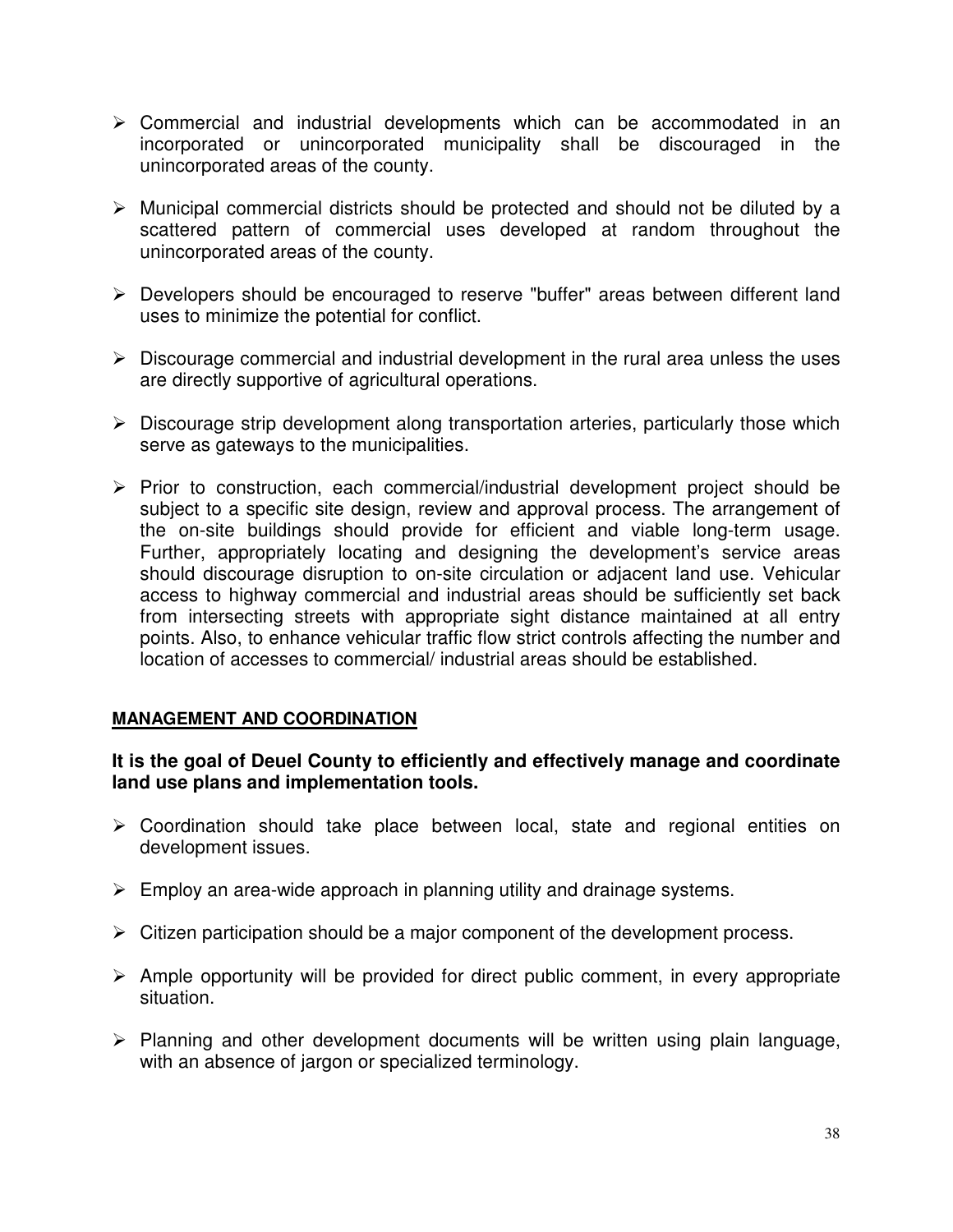- $\triangleright$  Flexibility within the planning and zoning process will be retained so as to readily cope with changing social and economic conditions.
- $\triangleright$  All extensive land development proposals should be guided by a plan for site development. Such plans would determine the optimum intensity of the use for land and identify corresponding densities of land occupancy so that proper precautions could be taken to assure adequate utilities and environmental concerns.
- $\triangleright$  It is the intent of Deuel County to maintain a consistent high level of inspection performance.

# **LAND USE LOCATION AND DESIGN CRITERIA**

The following are specific location and design criteria that should be considered when siting an associated development request in the rural area of the county.

## **RESIDENTIAL**

- $\triangleright$  In Areas of Development Stability Rural residential density of one eligible building site with a minimum lot size of three (3) acres.
- Discourage non-farm residential development which access township/county gravel roads; and
- $\triangleright$  Discourage land splits which erode the integrity of agricultural use areas.

### **COMMERCIAL/INDUSTRIAL**

- $\triangleright$  Adjacent to county and state highways
- $\triangleright$  Rail access for industrial uses
- $\triangleright$  Controlled access onto major highways
- $\triangleright$  Adequate buffering from neighboring uses
- $\triangleright$  Hard surfaced driveways and parking areas

# **SPECIAL USES**

Intensive Agricultural Uses-Includes feedlots/concentrated animal feeding operations

- $\triangleright$  Environmental impacts aquifer protection, runoff, land application of animal waste
- $\triangleright$  Adequate separation from residences, churches, institutional uses, parks
- $\triangleright$  Discourage the construction of Class A and B concentrated animal feeding operations in the floodplain, or over shallow aquifers
- $\triangleright$  Compliance with requirements for land application of animal wastes and for odor minimization
- $\triangleright$  Construction and land application to prevent runoff of animal wastes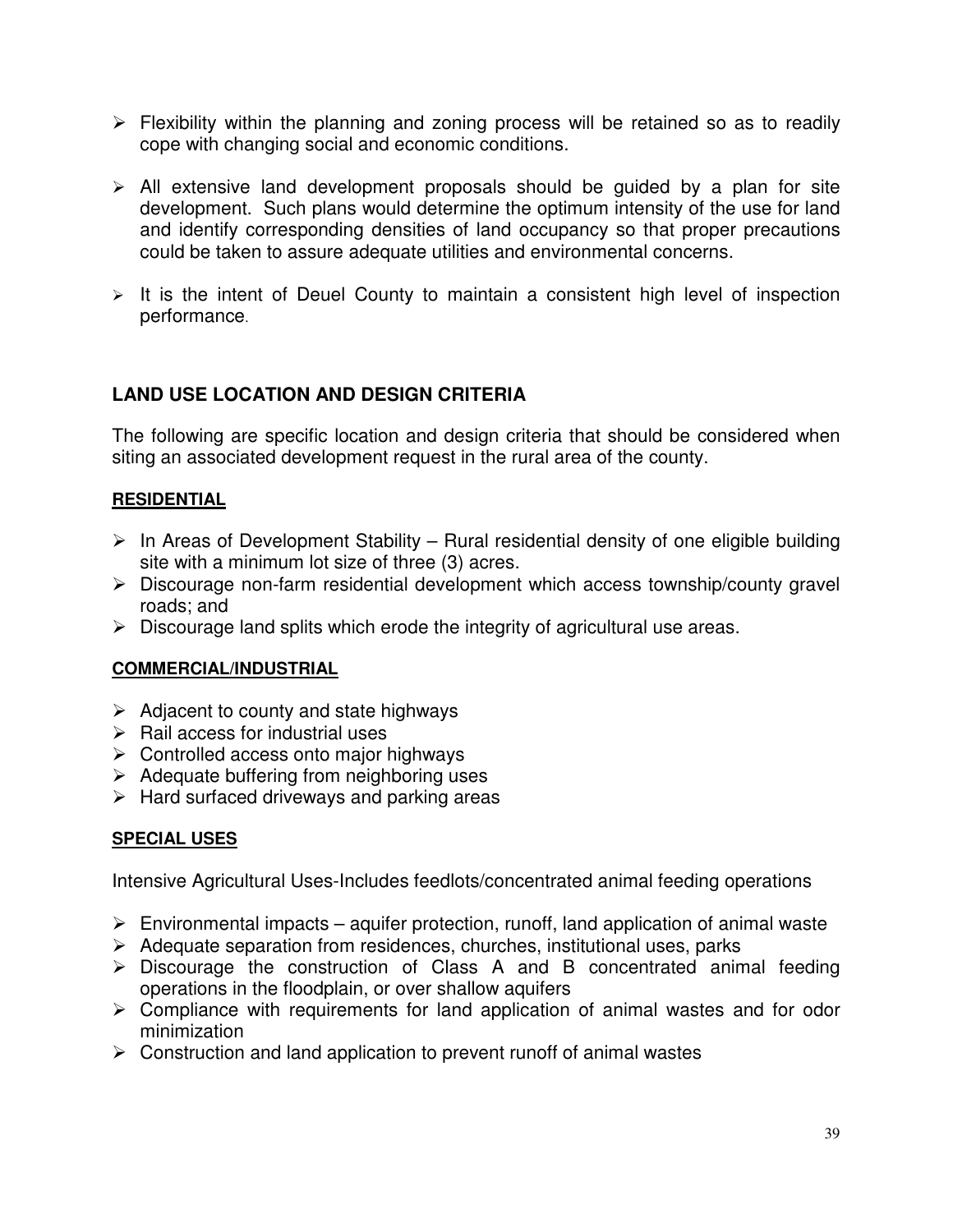## **MINING**

- $\triangleright$  Developmental criteria based on type of extraction, intensity and duration of use
- $\triangleright$  Appropriate separation from existing residences
- $\triangleright$  Adjacent to hard surfaced roads or upgrade existing roads used for hauling
- $\triangleright$  Visual considerations Berms and Natural Screening
- $\triangleright$  Environmental impacts noise, dust, hydrology
- $\triangleright$  Reclamation as an ongoing process

### **IMPLEMENTATION**

The comprehensive land use plan for Deuel County has been designed to provide guidance for future growth for approximately fifteen (15) years. With any plan of this nature, it needs to be reviewed periodically to ensure conditions and circumstances affecting development are occurring as originally anticipated. The Deuel County Planning Commission recommends that this document is reviewed on an annual basis and that a comprehensive update to this plan occur in ten (10) years or as deemed necessary by the Deuel County Planning Commission.

It should be noted that the completion of a comprehensive land use plan is only the first step in the implementation of a planning program. The plan itself is merely a guide for achieving an orderly and attractive county. The County will need to take a number of steps in order for the plan to be successful. The first is the identification and prioritization of public improvements required to support and serve the future development areas. Second, is the adoption or modification of applicable implementation tools, such as regulatory ordinances to ensure that the objectives embodied in the plan are adhered to as future parcels and tracts of land are developed. These tools, which are discussed in the following section, may include zoning and subdivision ordinances, building codes, etc. Finally, the Deuel County Planning Commission should continue to review all matters affecting physical development and remain active in promoting the plan with other planning agencies in the area.

### **ZONING ORDINANCE**

The basic function of the zoning ordinance is to carry out the goals, objectives, and policies of the comprehensive land use plan. The zoning ordinance, which reflects these long-range goals, is the primary regulatory tool utilized by the county for various land use activities in the rural unincorporated area.

Since the inception of zoning, the county has amended the ordinance as needed with a comprehensive update in 2004. It is recommended that to insure the policies embodied within this plan are implemented, the zoning ordinance should be reviewed and appropriate changes incorporated.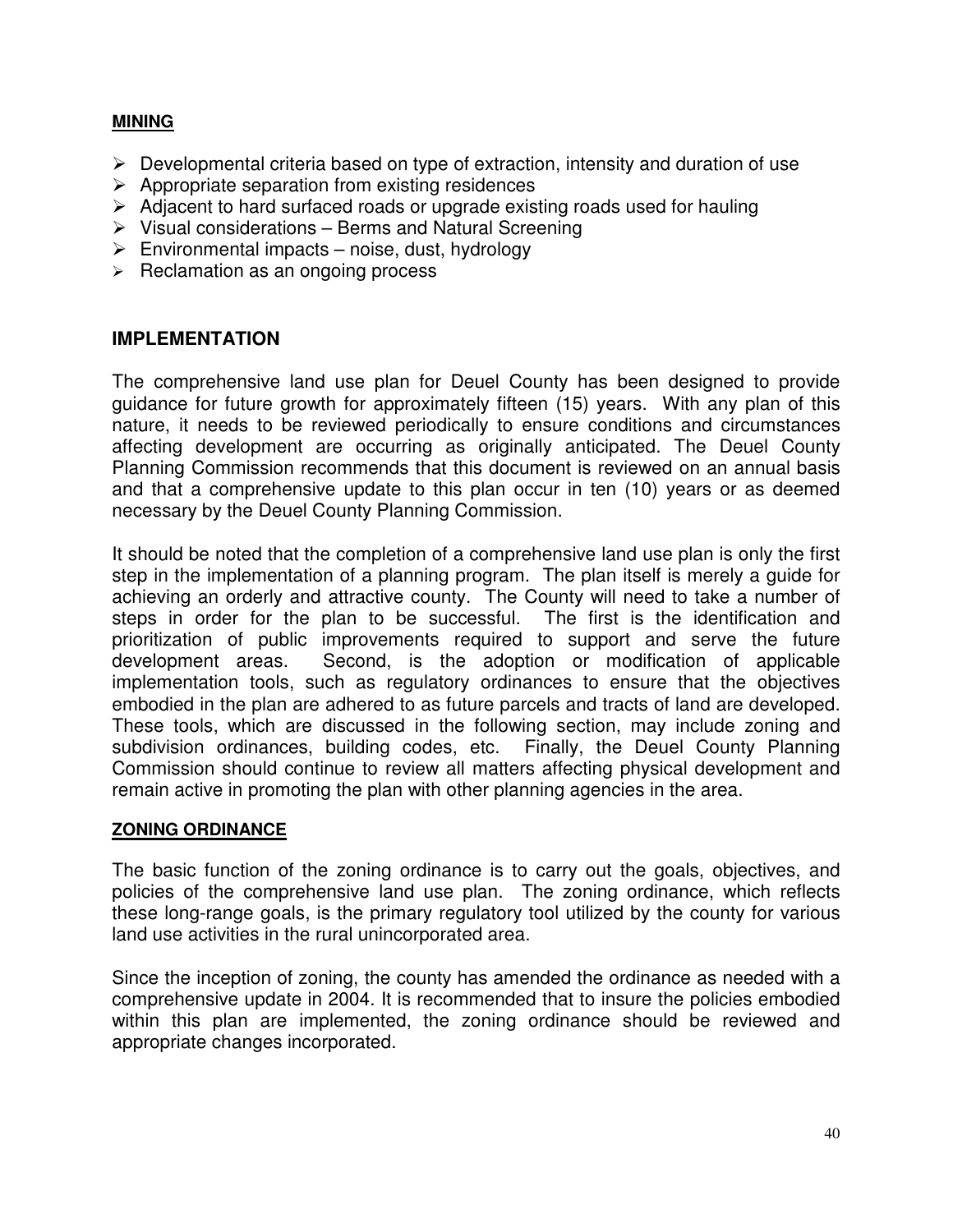### **ZONING TECHNIQUES**

### **Density Zoning**

Deuel County utilizes a three (3) acre minimum lot size with density requirement in the Agricultural District. Based upon existing development patterns and levels, the Planning Commission feels that the existing density requirement is adequate for the county. However, the future may require the county to consider increasing the minimum lot requirement. The reasons for increasing the minimum lot size include but are not limited to the following:

- $\triangleright$  Pollution of groundwater/aquifers from septic tanks;
	- - Deuel County has instituted an aquifer protection ordinance. There are shallow aquifers dispersed throughout the county. Concentrated, small lot developments have the potential to pollute the aquifer directly or from run-off situations.
	- Communities have invested hundreds of thousands of dollars in sewage treatment facilities. These facilities generally have excess capacity which could be utilized, not only in the City of Clear Lake, but also in the smaller communities as well.
- $\triangleright$  Demand for increased services road improvements, snow removal beyond what farmers and township officials need or want to pay for;
	- Rural subdivisions or strip developments often demand improvements or increased services over and above what is normally required by the farming community. These requirements often come in the form of improved road surfacing or maintenance and snow removal requirements. At a time when residents of the county are requesting reduced property taxes and in some instances, reduced services, the change from large lot zoning to small lot zoning would only tend to increase the demand for tax dollars.
- $\triangleright$  Conflict between non-farm residential development and farming operations;
	- **Farming operations continue to change over time. Farming today needs to be** classified as heavy industry. Heavy industry and residential uses are generally not compatible. It used to be that a livestock operation would be comprised of one hundred (100) head of stock cows. Today many feedlots must include a thousand head of cattle to be economically viable. Crop farming is not generally compatible with residential development. Potential conflicts here include herbicide drift, blowing dirt, and noise. Obviously, the spreading of animal waste and odors from livestock operations has been, and will continue to be, a major problem.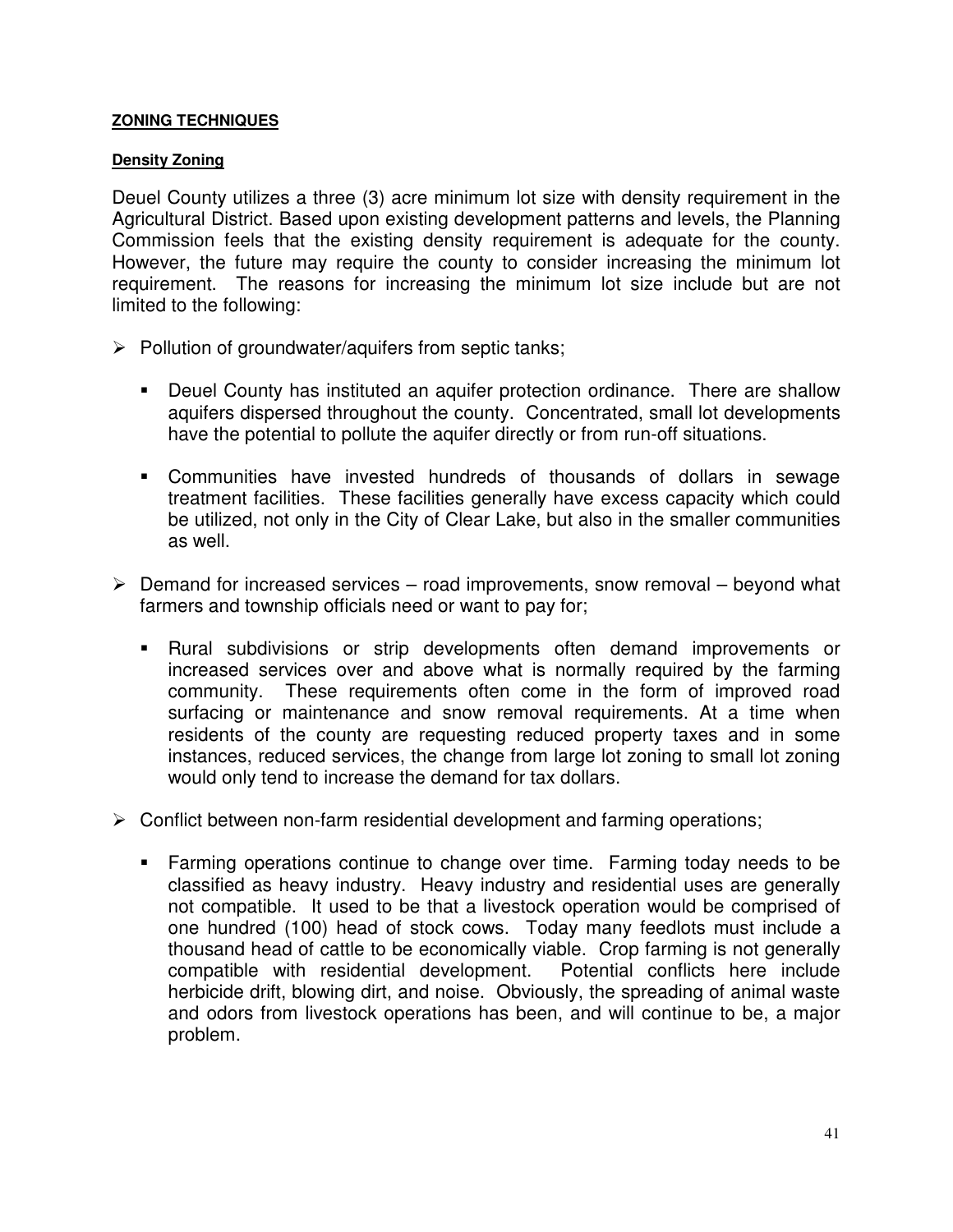- $\triangleright$  Problems relating to strip development along county and state highways; and
	- **Small lot developments along county and state highways pose a different type of** problem. A strip development along these highways with multiple driveways reduces the function of the highway and also causes a traffic problem. School bus stops along these strip developments not only cause potential for accidents, but also reduce the flow of traffic.
- $\triangleright$  Removal of farmland from agricultural use.
	- The end result of small lot development in the established rural agricultural area is the removal of prime farmland from its "highest and best" use.

The practice of low-density, large-lot zoning is an effective tool which Deuel County may need to utilize in the future to reduce potential conflict between agricultural and nonagricultural uses. Possible benefits of low-density, large-lot zoning include the reduction of the need to have increased level of services and the preservation of farmland for agricultural uses. Obviously, at this time, there is a demand for small lot development in rural areas. However, this demand for rural-type living should be encouraged to develop in and adjacent to communities which have the ability to provide the necessary services. Small lot zoning with a specific density may be appropriate in identified areas within this land use plan.

### **Agriculture Preservation**

Farmland protection has come to be recognized as a key ingredient in the overall effort to manage growth. Land use planning and regulatory control's primary purpose is to separate conflicting land uses. Deuel County has and will continue to use zoning to promote the continuation of agricultural activities in the rural area and to minimize residential land uses that are incompatible with farming.

In the future, the county should assist the agricultural sector in exploring methods for preserving and protecting agricultural resources. These methods may include the development of nuisance disclaimers, urban growth boundaries, exclusive agricultural zones and right-to-farm ordinances.

### **JOINT JURISDICTIONAL (EXTRATERRITORIAL ZONING)**

The County recognizes the rights of and obligations of municipalities to plan for their individual development. South Dakota Codified Laws enable municipalities to adopt zoning regulations for areas within their corporate limits and, with county approval; they may exercise zoning powers in areas up to six (6) miles outside of their municipal boundaries. For municipalities to exercise these extraterritorial zoning powers, the county and city must adopt identical zoning ordinances. Presently, there are no areas of joint jurisdictional zoning within the County.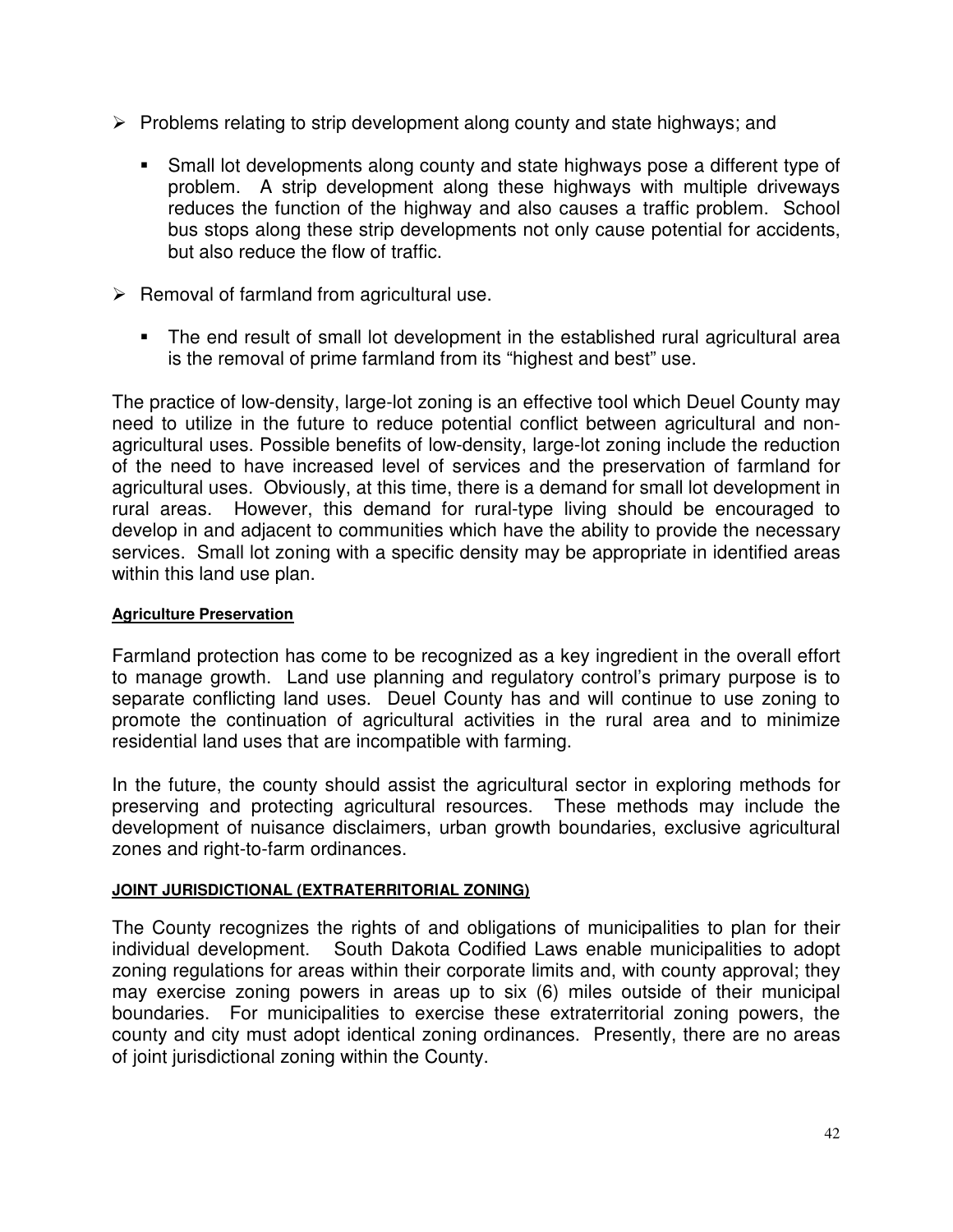If communities do not want to go through the formalized relations of joint jurisdictional zoning, another approach is to have effective communication between the governing bodies. Coordination between Deuel County and the incorporated municipalities will be essential if the goals, objectives, policies, and recommendations within this plan are to be realized. Without a coordinated approach, urban/rural sprawl and scattered development could simply push the problem out beyond the extraterritorial jurisdiction. A high priority should, therefore, be placed on resolving any policy conflicts which might exist between the County and the incorporated communities.

### **SUBDIVISION ORDINANCE**

The Subdivision Ordinance constitutes another tool that the county may utilize in carrying out the objectives of the comprehensive land use plan.

Subdivision regulations are enforceable by communities in the county that have adopted comprehensive land use plans and a major street plan, filed with the County Register of Deeds. The reason for this joint authority is that if development is to occur within these prescribed areas, it should conform to development standards as required within the community. This is because these areas are those most susceptible to annexation; therefore, they will become a part of the same municipal structure which determined the physical standards under which they are constructed. When a community exercises platting control over rural property, the statutes require plats to be submitted to the County Planning Commission for review and recommendation. Communities with extraterritorial platting authority in Deuel County include – Clear Lake and Toronto.

Because municipal subdivision regulations may require unrealistic or unreasonable development requirements when applied to the rural areas of the county, the county should work with those communities who are or will be involved in platting outside municipal borders to ensure that subdivision regulations take into consideration the rural character of the property.

It is recommended that to insure the policies embodied within this plan are implemented, a subdivision ordinance should be developed.

#### **BUILDING CODE**

A building code establishes minimum construction standards for new structures as well as for remodeling and repair work performed on existing buildings. These standards are intended to safeguard life, health, property, and the public welfare by regulating and controlling design, construction, quality of materials, and occupancy of structures.

Presently Deuel County does not maintain a building inspection program utilizing a nationally recognized building code. It is recommended that when determined to be necessary, the county pursue the development of a building code, which would ensure that construction meets minimum structural and life requirements.